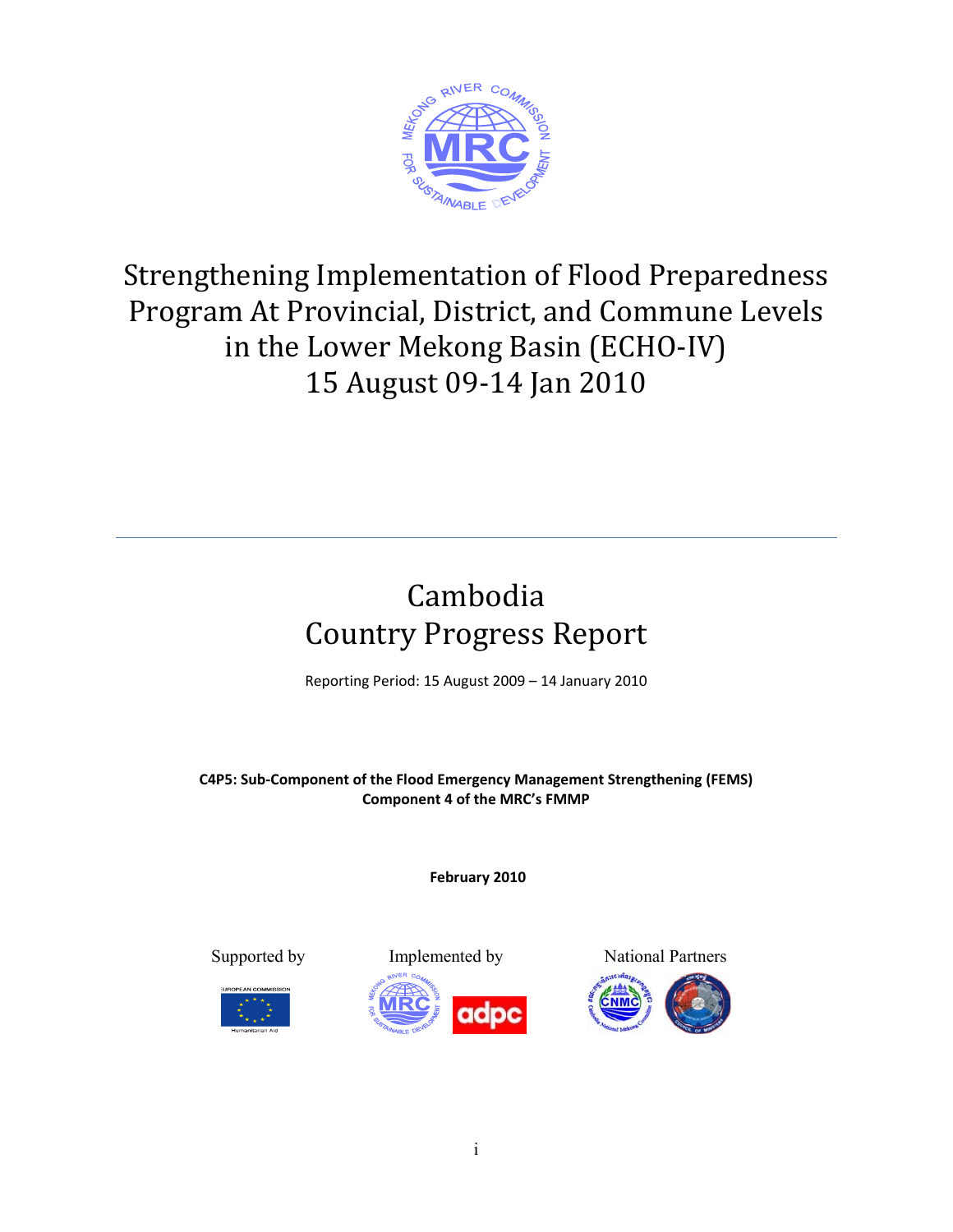#### **TABLE OF CONTENTS**

#### **SUPPORT TO IMPLEMENTATION OF FLOOD PREPAREDNESS PROGRAMS AT PROVINCIAL, DISTRICT AND COMMUNE LEVELS IN THE LOWER MEKONG BASIN (PHASE IV)**

#### **CAMBODIA COUNTRY PROGRESS 15 AUGUST 2008 – 14 JANUARY 2010**

#### **RESULT 1: FLOOD PREPAREDNESS PROGRAM IMPLEMENTED BY PROVINCIAL AND DISTRICT AUTHORITIES IN SELECTED DISTRICTS OF CAMBODIA**

Activity 1.1:Provincial level consultation workshop in Kratie, CAMBODIA on consolidating the existing FPP at provincial and district levels and update them to mobilize resources to implement the priority activities. .......................................................................................... 9

Activity 1.2: Support the District DM committees in Svay Chrum district in Svay Rieng of Cambodia on development of District flood preparedness program (FPP) using the existing FPP manual prepared under the previous phase of the project................................ 13

#### **RESULT 2: LINKAGES ESTABLISHED FOR PROVINCIAL FPP WITH LOCAL DEVELOPMENTAL PLANNING PROCESS IN 3 SELECTED PROVINCES OF CAMBODIA**

Activity 2.1: Facilitate consultation with provincial authorities, NGOs, DIPECHO Partners and other stakeholders through Provincial DM committee in consolidating past works and identify next steps for DRR integration in local developmental planning process at provincial level in Kratie and Svay Rieng Provinces in Cambodia. ....................................... 22

Activity 2.2: Initiate dialogue/consultations with national agencies in Cambodia on integration of Flood Preparedness Programs in the development planning in the two target provinces with support of national agencies. ........................................................... 27

Activity 2.3: Facilitate implementation of the flood preparedness measures through the commune investment plans under PSDD program in Cambodia ...................................... 29

#### **RESULT 3: CAPACITY OF THE COMMUNE DM COMMITTEES/TEAM IN FLOOD MANAGEMENT AND MITIGATION IS ENHANCED IN CAMBODIA**

Activity 3.1: Review and update the commune training course curriculum prepared in previous phases in Cambodia. ............................................................................................. 33

Activity 3.2: Conduct refresh Training of Trainers (ToT) for the District Level Trainers on Flood Preparedness in Kratie province and the ToT in Svay Rieng province, enabling them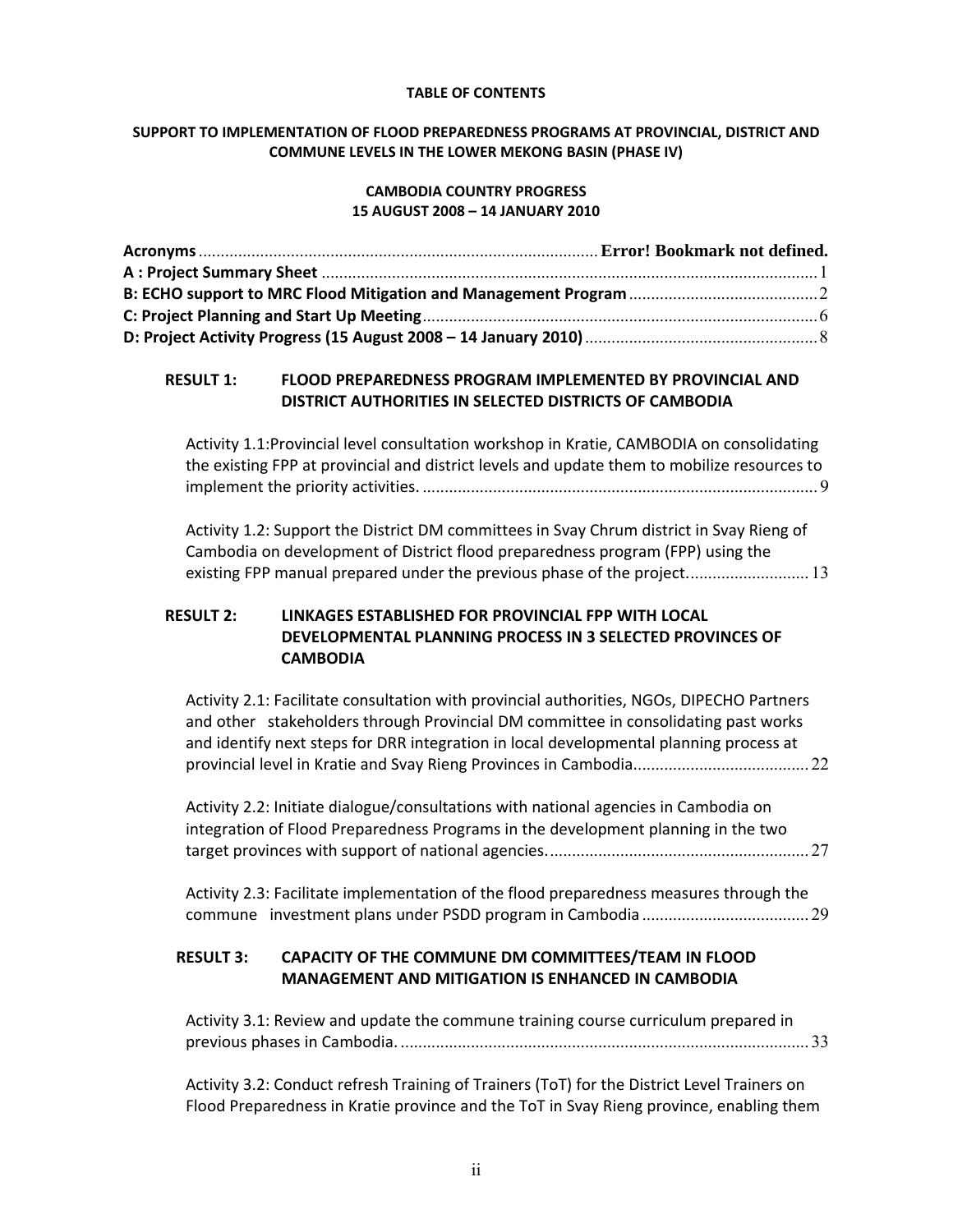| to conduct commune level trainings in their target districts of Kratie, Sambour, Chullong, |  |
|--------------------------------------------------------------------------------------------|--|
|                                                                                            |  |

Activity 3.3: Support to conduct one Commune‐level training on Flood Preparedness for the Commune DM Committees/Teams by the trained trainers in each of the selected districts in Kratie & Svay Rieng province, Cambodia ........................................................... 37

#### **RESULT 4: AWARENESS RAISED IN THE TARGET COMMUNITIES FOR CHILDREN AND EDUCATORS TO DEAL WITH FLOODS IN CAMBODIA**

Activity 4.1: Consultation with Provincial and District authorities in review existing IEC materials and strengthen partnership for IEC programs for specific hazards in the target provinces in Cambodia ......................................................................................................... 42

Activity 4.2: Promote School Flood Safety Program (SFSP) in 50 Schools through the Department of Education in each of the target provinces in Cambodia ............................. 44

#### **RESULT 5: NATIONAL FLOOD FORUM ORGANIZED IN CAMBODIA, THE TARGET MRC MEMBER COUNTRY, TO PROMOTE KNOWLEDGE AN INFORMATION SHARING ON FLOOD MANAGEMENT AND MITIGATION IN THE LOWER MEKONG BASIN AND CONTRIBUTION OF FLOOD PREPAREDNESS PROGRAMS IN DEVELOPING THE FUTURE PROGRAMMING OF MRC FMMP**

Activity 5.1: Documentation of good practices on Flood Management and Mitigation in the Lower Mekong Basin ..................................................................................................... 52

Activity 5.2: Conduct three National Flood Forums in each of the target country before the MRCS annual flood forum. ............................................................................................ 52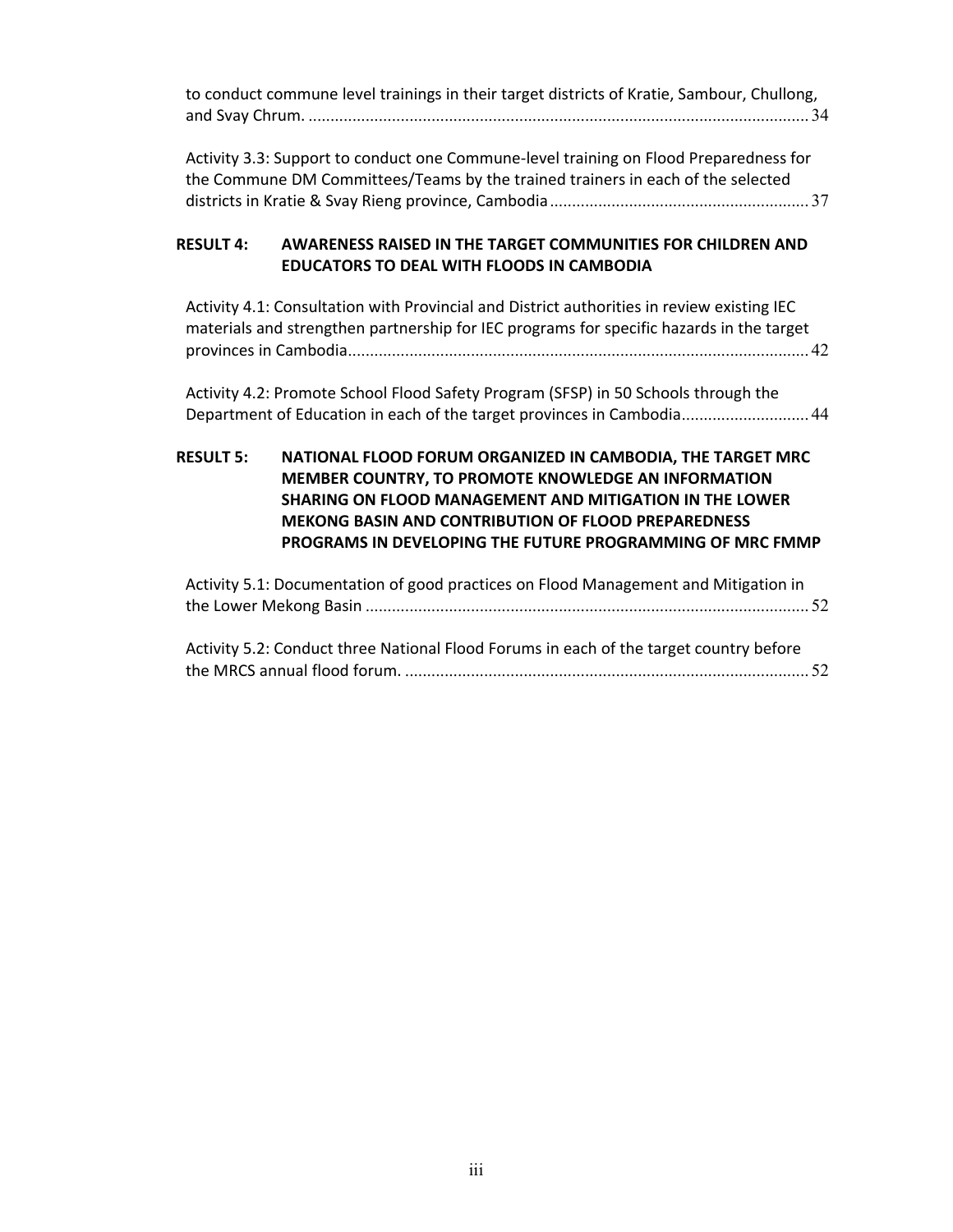## **Acronyms**

| ADB-TA         | Asian Development Bank - Technical Assistance            |
|----------------|----------------------------------------------------------|
| ADPC           | Asian Disaster Preparedness Center                       |
| <b>CCDM</b>    | Commune Committee for Disaster Management                |
| <b>CNMC</b>    | Cambodia National Mekong Committee                       |
| <b>CRC</b>     | Cambodia Red Cross                                       |
| <b>CWS</b>     | Church World Service                                     |
| <b>DCDM</b>    | District Committee for Disaster Management               |
| DFT            | District Facilitator/Trainer                             |
| <b>DIPECHO</b> | Disaster Preparedness ECHO                               |
| DM             | Disaster Management                                      |
| <b>DMS</b>     | Disaster Management Systems                              |
| <b>DoEYS</b>   | Department of Education, Youth and Sports                |
| <b>DRC</b>     | Danish Red Cross                                         |
| EC             | European Commission                                      |
| <b>ECHO</b>    | European Commission Humanitarian Aid department          |
| EU             | European Union                                           |
| EWS            | Early Warning System                                     |
| <b>FEMS</b>    | Flood Emergency Management Strengthening                 |
| <b>FMMP</b>    | Flood Management and Mitigation Program                  |
| <b>FPP</b>     | Flood Preparedness Program                               |
| <b>GTZ</b>     | Deutsche Gesellschaft für Technische Zusammenarbeit GmbH |
| <b>IEC</b>     | Information, Education and Communication                 |
| <b>KAFDOC</b>  | Khmer Association for Development of Countryside         |
| M&E            | Monitoring and Evaluation                                |
| MoE            | Ministry of Education                                    |
| MoU            | Memorandum of Understanding                              |
| MoWRAM         | Ministry of Water Resources and Meteorology              |
| <b>MRC</b>     | Mekong River Commission                                  |
| <b>NCDM</b>    | National Committee for Disaster Management               |
| <b>NGO</b>     | Non-Government Organization                              |
| <b>NMC</b>     | National Mekong Committee                                |
| <b>PADEK</b>   | Partnership for Development in Kampuchea                 |
| <b>PCDM</b>    | Provincial Committee for Disaster Management             |
| <b>PFT</b>     | Provincial Facilitator/Trainer                           |
| <b>PSDD</b>    | Project Support to Democratic Development                |
| <b>SFSP</b>    | School Flood Safety Program                              |
| ToT            | Training of Trainers                                     |
| UN             | <b>United Nations</b>                                    |
|                |                                                          |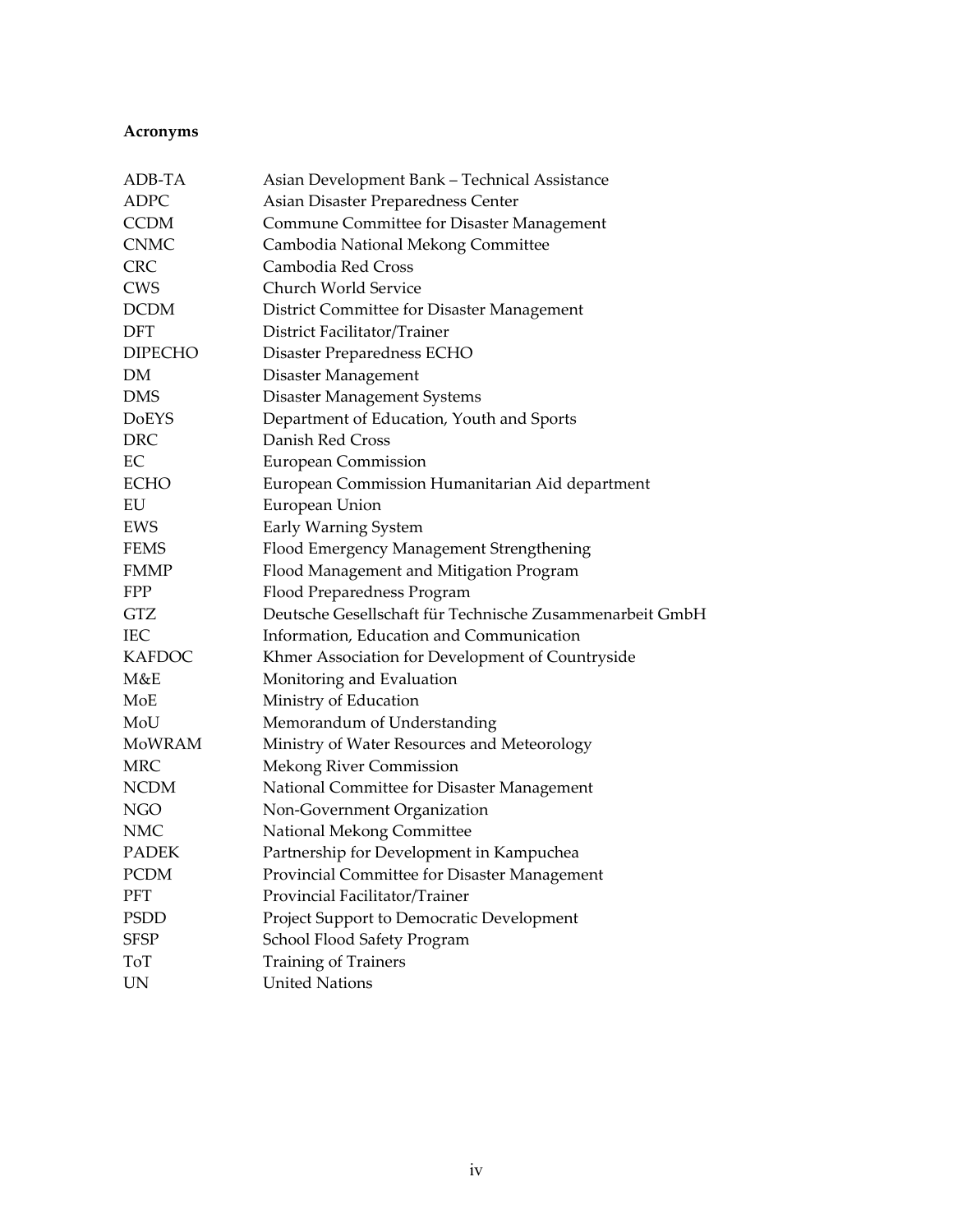## **A: Project Summary Sheet**

#### **Title of the Project**

*Support to Implementation of Flood Preparedness Programs at Provincial, District and Commune Levels in the Lower Mekong Basin*

#### **Principle Objective**

*Disaster Preparedness Systems in three Mekong riparian countries are more effectively dealing with floods in the Lower Mekong Basin.*

#### **Specific Objective**

*Enhanced Capacities for Preparation and Implementation of Flood Preparedness Programs at the province, district and commune levels in the three selected provinces of the Lower Mekong Basin*

#### **Main Activities**

**Activity 1: Support to Implementation of the Flood Preparedness Program in target provinces of Cambodia, Vietnam and Lao PDR**

**Activity 2: Support target provincial authorities in linking the Flood Preparedness Program into the Local Developmental Planning Process in Cambodia and Lao PDR**

**Activity 3: Support target districts in capacity building Commune DM committee on Flood Management and Mitigation in Cambodia, Lao DPR and Vietnam**

**Activity 4: Support authorities implementing prioritized awareness activities in target schools to enhance vulnerable communities' capacity to deal with floods in Cambodia, Lao PDR and Vietnam**

**Activity 5: Promote national level knowledge sharing on Flood Preparedness Program in the Lower Mekong Basin and mechanism for future programming of MRC FMMP**

> **Project Period 15 August 2008 ‐ 14 January 2010**

**Target Province Kratie (Kratie, Sambour, Chhloung districts and Svay Rieng (Svay Chrum district)**

> **Funding Agency European Commission Humanitarian Aid department (ECHO)**

> > **Implementing Agencies**: **Mekong River Commission (MRC) Asian Disaster Preparedness Center (ADPC)**

**National Partners Cambodia National Mekong Committee (CNMC) National Committee of Disaster Management (NCDM)**

#### **Provincial Partners**

**Kratie and Svay Rieng Provincial Committee for Disaster Management (PCDM) Focal Point at Kratie and Svay Rieng Office of the Chief Cabinet**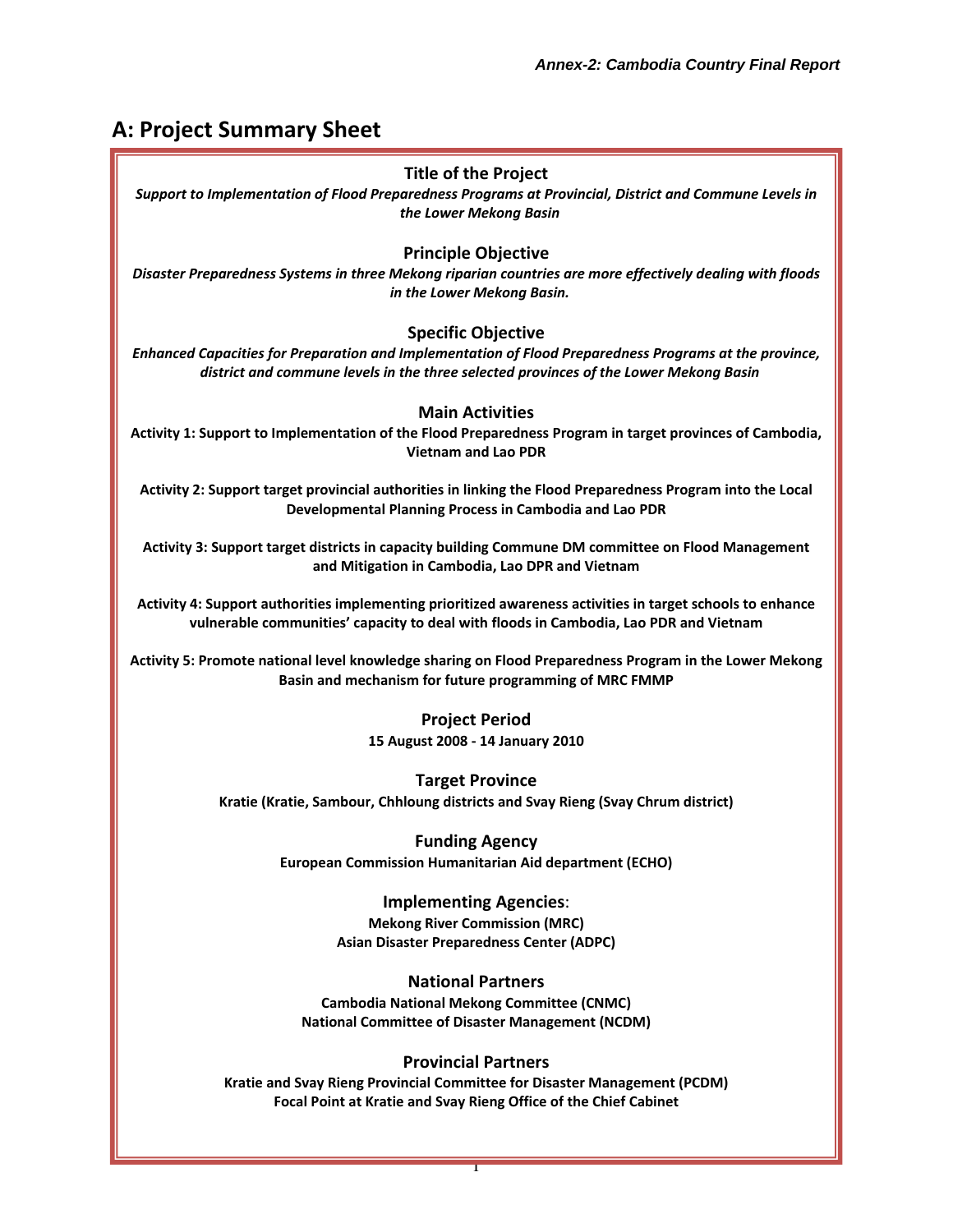## **B: Executive Summary**

## **ECHO support to MRC Flood Mitigation and Management Program**

The European Union is the world's largest provider of financing for humanitarian aid operations. Altogether, the European Commission in Brussels and the governments of the 27 Member States pay for more than 50% of the assistance that comes from official channels. The European Commission itself is responsible for managing almost half of this aid. In 2006, the Commission provided  $6671$  million for humanitarian projects in more than 60 countries, funding relief to millions of victims of disasters outside the European Union.

Within the Commission, operations are masterminded by the Humanitarian Aid department (ECHO) which comes under the responsibility of Commissioner Louis Michel. Operations include assessment of humanitarian needs in disaster areas, appropriate allocation of funds for goods and services such as food, shelter, medical provisions, water supplies or sanitation and evaluation of the impact of the aid provided. Disaster preparedness projects in regions prone to natural catastrophes are also among the life saving activities financed through ECHO's specialized program DIPECHO. By preparing the communities at risk to respond by themselves, DIPECHO aims at reducing the impact of natural disasters on the most vulnerable populations through simple and inexpensive yet effective preparatory measures developed and implemented by the communities themselves.

Assistance is channeled impartially to the populations concerned, regardless of their race, ethnic group, religion, gender, age, nationality or political affiliation, through our operational partners. The partners include around 180 European non‐governmental organizations, United Nations agencies and the Red Cross movement. For more information on ECHO and its program, please visit http://ec.europa.eu/echo/.

The Mekong River Commission Secretarial (MRC) through its National Mekong Committees (NMCs) and in collaboration with the Asian Disaster Preparedness Centre (ADPC) has been implementing the project on **Planning and Implementation of Flood Preparedness Programs** in Cambodia, Lao PDR and Vietnam with funding support from European Commission Humanitarian Department (ECHO) under the overall framework of the Component 4 of the MRC's Flood Management and Mitigation Program (FMMP). This project since 2003 is being implemented with support the National Mekong Committees (NMCs) as well as the National Disaster Management Offices (NDMO) through its provincial and district Disaster Management offices of these three riparian countries in the lower Mekong Basin.

The Phase I project **"***Implementation of Flood Preparedness Programs at Provincial and District Levels"* was implemented by MRC and ADPC under the 3rd DIPECHO Action Plan for South East Asia during September 2003 ‐ June 2004 and involved capacity building for flood preparedness planning and response through the use of flood information products by MRC in the countries of Lower Mekong Basin, namely; Cambodia, Lao PDR, Thailand and Vietnam. Similarly, the Phase II of the project titled *"Capacity Building for Planning and Implementation*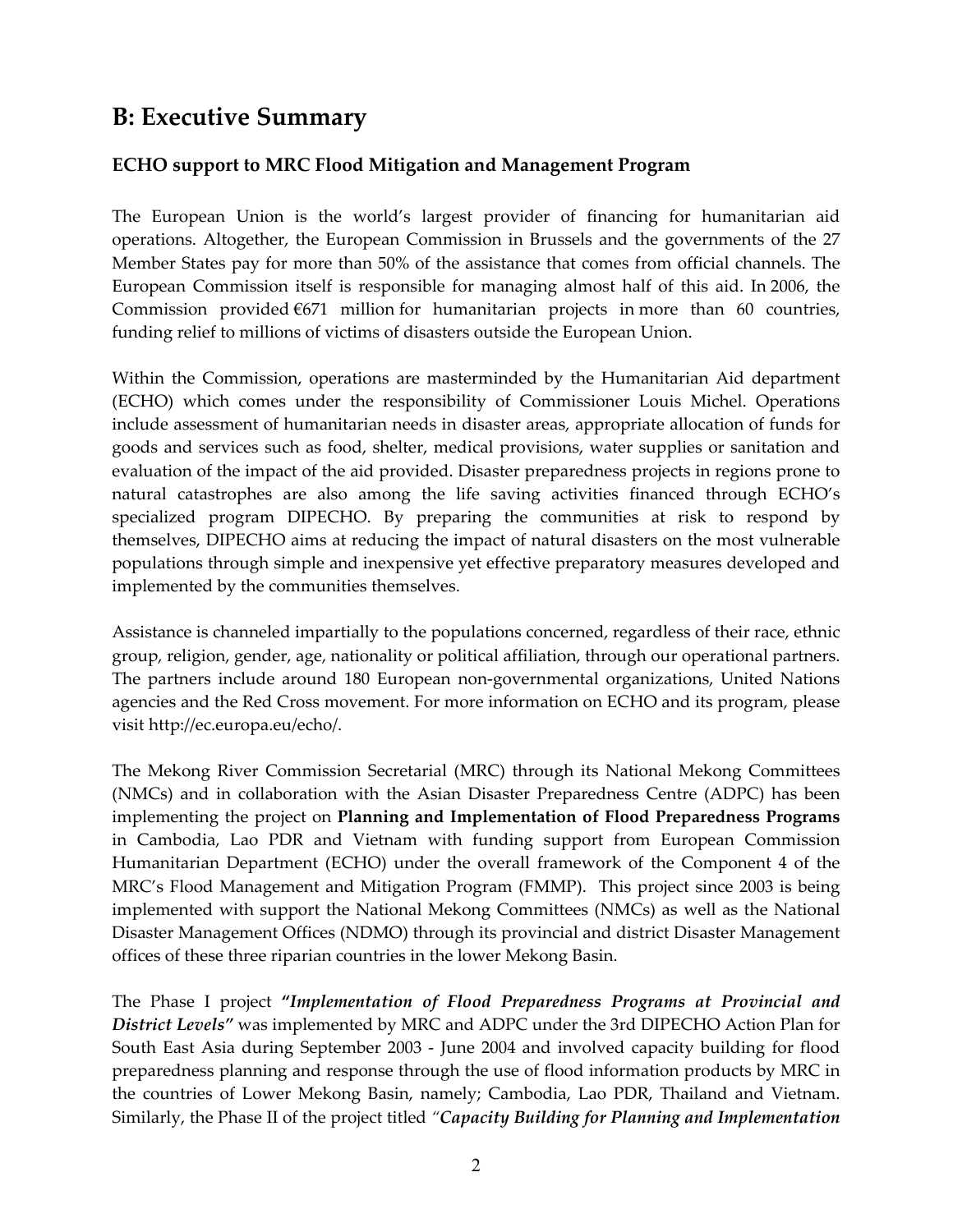*of Flood Preparedness Program at Provincial and Districts levels in the Lower Mekong Basin"* was implemented under the DIPECHO  $4<sup>th</sup>$  Action Plan for Southeast Asia during February 2005‐ April 2006. During 2007‐2008, Phase III of the project "*Support to Implementation of Flood Preparedness Programs at Provincial, District and Commune Levels in the Lower Mekong Basin"* was implemented under the DIPECHO 5<sup>th</sup> Action Plan for South East Asia aiming to enhance capacities to prepare and implement flood preparedness programs at the provincial, district, and commune levels in the target provinces of Cambodia, Vietnam, and Lao PDR.

During the Phase III, the focus in Lao PDR were to conduct one provincial level training course for the Khammouane Provincial Disaster Management Committee (PDMC) and support to the Nongbok District Disaster Management Committee (DDMC) in Khammouane province in preparation of the district flood preparedness program.

Based on the lessons learnt from successful implementation of these previous three phases and recommendations received from the national, provincial and district level authorities, MRC and ADPC have now initiated the Phase IV project on *"Strengthen Implementation of Flood Preparedness Program at National, Provincial, District and Commune Levels in the Lower Mekong Basin"*, being implemented during under the 6<sup>th</sup> DIPECHO Action Plan for South East Asia and continuous funding support from the European Commission Humanitarian Department (ECHO) by intensifying existing activities in Cambodia, Vietnam and Lao PDR and expanding experiences in more target areas.

### **Activities and Achievements under the current Action (phase IV)**

Under the Phase IV, the focus in the 3 target countries were to strengthen the selected Provincial and District Disaster Management Committees in preparation and implementation of Flood Preparedness Program and integration into the planning development process, to develop capacity of district trainers to conduct training on Flood Preparedness for the Commune Committees/Teams as well as to raise public awareness on flood risk reduction. The target districts in this phase include:

| Cambodia: | Kratie, Sambour, Chhlong districts in Kratie Province           |
|-----------|-----------------------------------------------------------------|
|           | Svay Chrum district in Svay Rieng Province                      |
| Vietnam:  | Cai Be, Cai Lay and Chau Thanh districts in Tien Giang Province |
|           | Cho Lach in Ben Tre Province                                    |
| Lao PDR:  | Nong Bok and Xenbangfai districts in Khammouane Province        |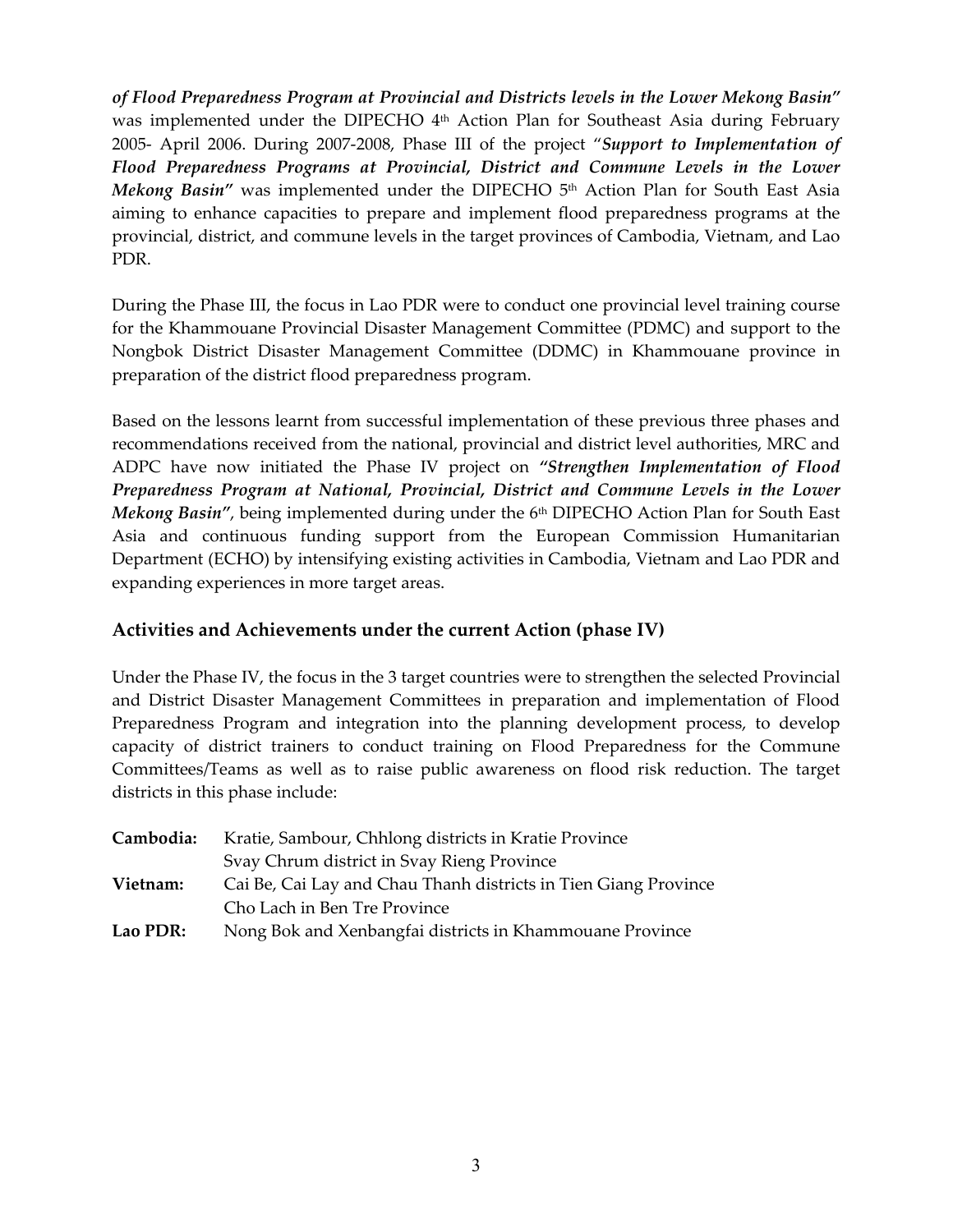## *Table of Achievements per Activity in Vietnam*

| Title Of The Action: Strengthen Implementation of the Flood Preparedness Programs at Provincial, District and<br><b>Commune Levels in the Lower Mekong Basin</b>                                   |                                                                                                                                                                                                                                                                                    |                                                                                                                                                                                                                                                            |  |
|----------------------------------------------------------------------------------------------------------------------------------------------------------------------------------------------------|------------------------------------------------------------------------------------------------------------------------------------------------------------------------------------------------------------------------------------------------------------------------------------|------------------------------------------------------------------------------------------------------------------------------------------------------------------------------------------------------------------------------------------------------------|--|
|                                                                                                                                                                                                    |                                                                                                                                                                                                                                                                                    | Principal Objective: Disaster Preparedness Systems in three Mekong Riparian countries are more effectively                                                                                                                                                 |  |
| dealing with floods                                                                                                                                                                                |                                                                                                                                                                                                                                                                                    |                                                                                                                                                                                                                                                            |  |
| Country: Cambodia                                                                                                                                                                                  | Province: Kratie                                                                                                                                                                                                                                                                   | Districts: Kratie, Chlong, Sambo                                                                                                                                                                                                                           |  |
|                                                                                                                                                                                                    | Province: Svay Rieng                                                                                                                                                                                                                                                               | Districts: Svay Chrum                                                                                                                                                                                                                                      |  |
|                                                                                                                                                                                                    |                                                                                                                                                                                                                                                                                    |                                                                                                                                                                                                                                                            |  |
| Objectives and                                                                                                                                                                                     | Indicators and Sources of                                                                                                                                                                                                                                                          | Level Of Accomplishment                                                                                                                                                                                                                                    |  |
| Results                                                                                                                                                                                            | Verification                                                                                                                                                                                                                                                                       |                                                                                                                                                                                                                                                            |  |
| Specific Objective: Competence<br>of target Provincial, District and<br>Commune Disaster Management<br>authorities is strengthened to<br>develop and implement Flood<br>Preparedness Program (FPP) | <b>Indicator 1:</b> Key officials of selected<br>Province, District and Commune have<br>enhanced capacity to develop and implement<br>Flood Preparedness Program (FPP) and are<br>enabled to update them continuously.                                                             | Capacities of key officials at provincial, district and<br>$\bullet$<br>commune have been built through multi-sectoral<br>DRR planning process                                                                                                             |  |
|                                                                                                                                                                                                    | <b>Indicator 2:</b> Linkages established for FPP<br>with local level development planning process                                                                                                                                                                                  | DRR priority activities has been linked with<br>$\bullet$<br>Commune Investment Programmes in Kratie and<br>Svay Rieng                                                                                                                                     |  |
|                                                                                                                                                                                                    | <b>Indicator 3: Commune DM Committee</b><br>capacity is enhanced on flood management                                                                                                                                                                                               | Capacity of CCDM in 4 target districts is enhanced<br>$\bullet$<br>on flood management through commune trainings                                                                                                                                           |  |
|                                                                                                                                                                                                    | <b>Indicator 4:</b> Awareness on flood risk is<br>raised through innovative tools including the<br>School Flood Safety Program (SFSP)                                                                                                                                              | $\bullet$<br>Awareness on flood risk for school teachers and<br>student in 50 schools in 4 target districts was raised<br>through awareness raising activities in schools                                                                                  |  |
| <b>Result 1:</b> Flood Preparedness<br>Program implemented by<br>provincial and district authorities<br>in selected districts of Cambodia,<br>Lao PDR and Vietnam                                  | 7 existing FPPs and its priority<br>implementation activities in Kratie,<br>Cambodia and Khammouane, Lao PDR are<br>further reviewed by the provincial and District<br>DM authorities and take full ownership of<br>regular updating and mobilise resources for<br>implementation. | 4 existing FPPs consolidated (1 Kratie Province, 3<br>$\bullet$<br>District level)<br>1 existing Provincial Disaster Risk Action Plan<br>$\bullet$<br>(PDRAP) reviewed and updated - Svay Rieng<br>Province                                                |  |
|                                                                                                                                                                                                    | 2 new District FPP and its priority<br>implementation activities are developed in<br>Khammouane province in Lao PDR and Svay<br>Rieng province in Cambodia.                                                                                                                        | DRR Plan was developed by Svay Chrum District<br>$\bullet$<br>Committee with assistance from MRC-ADPC &<br><b>Action Aid</b>                                                                                                                               |  |
|                                                                                                                                                                                                    | The National Guideline on Disaster<br>Preparedness (Sổ tay Hướng dẫn Phòng tránh<br>Thiên tai) issued by CCFSC is adapted for<br>Ben Tre province's condition                                                                                                                      | $N/A - Vietnam$                                                                                                                                                                                                                                            |  |
|                                                                                                                                                                                                    | Flood and Storm Control Plan in Ben Tre<br>province and Cho Lach district in Ben Tre<br>prepared by provincial and district are updated<br>and implemented by them.                                                                                                                | $N/A - Vietnam$                                                                                                                                                                                                                                            |  |
| Result 2: Linkages established<br>for provincial FPP with local<br>developmental planning process<br>in 3 selected provinces of<br>Cambodia and Lao PDR                                            | National Consultative Workshop held at the<br>beginning of project (Cambodia and Lao<br>PDR) on linking of DRR into local<br>developmental planning process                                                                                                                        | At beginning of the project, 2 project start-up<br>$\bullet$<br>meetings held in Phnom Penh - 1 for national<br>partners and 1 for provincial and district partners<br>$\bullet$<br>3 consultative meetings $-2$ in Kratie and 1 in Svay<br>Rieng          |  |
|                                                                                                                                                                                                    | Provincial level multi-stakeholder plans<br>developed in Kratie and Svay Rieng<br>province in Cambodia and Khammouane<br>province in Lao PDR on linking of DRR into<br>the local level planning process taking into<br>consideration the inputs of the national<br>consultations   | Multi-stakeholder consultation on Linking the DRR<br>$\bullet$<br>into local development planning process was done<br>in Kratie and Svay Rieng<br>FPP priority activities linked with Commune<br>$\bullet$<br>Investment Programs in Kratie and Svay Rieng |  |
| <b>Result 3:</b> Capacity of the<br>Commune DM Committees/Team<br>in flood management and<br>mitigation is enhanced in<br>Cambodia, Lao DPR and<br>Vietnam                                         | Selected CCDMs in Kratie, CCFSC in<br>Vietnam and Village Protection Unit (VPU) in<br>Lao PDR are trained to implement flood<br>preparedness measures                                                                                                                              | CCDM in 4 target districts of Kratie and Svay<br>$\bullet$<br>Rieng provinces were trained to implement flood<br>preparedness measures                                                                                                                     |  |
|                                                                                                                                                                                                    | Existing Commune level course curriculum                                                                                                                                                                                                                                           | DRR Forum to address existing Commune level<br>$\bullet$                                                                                                                                                                                                   |  |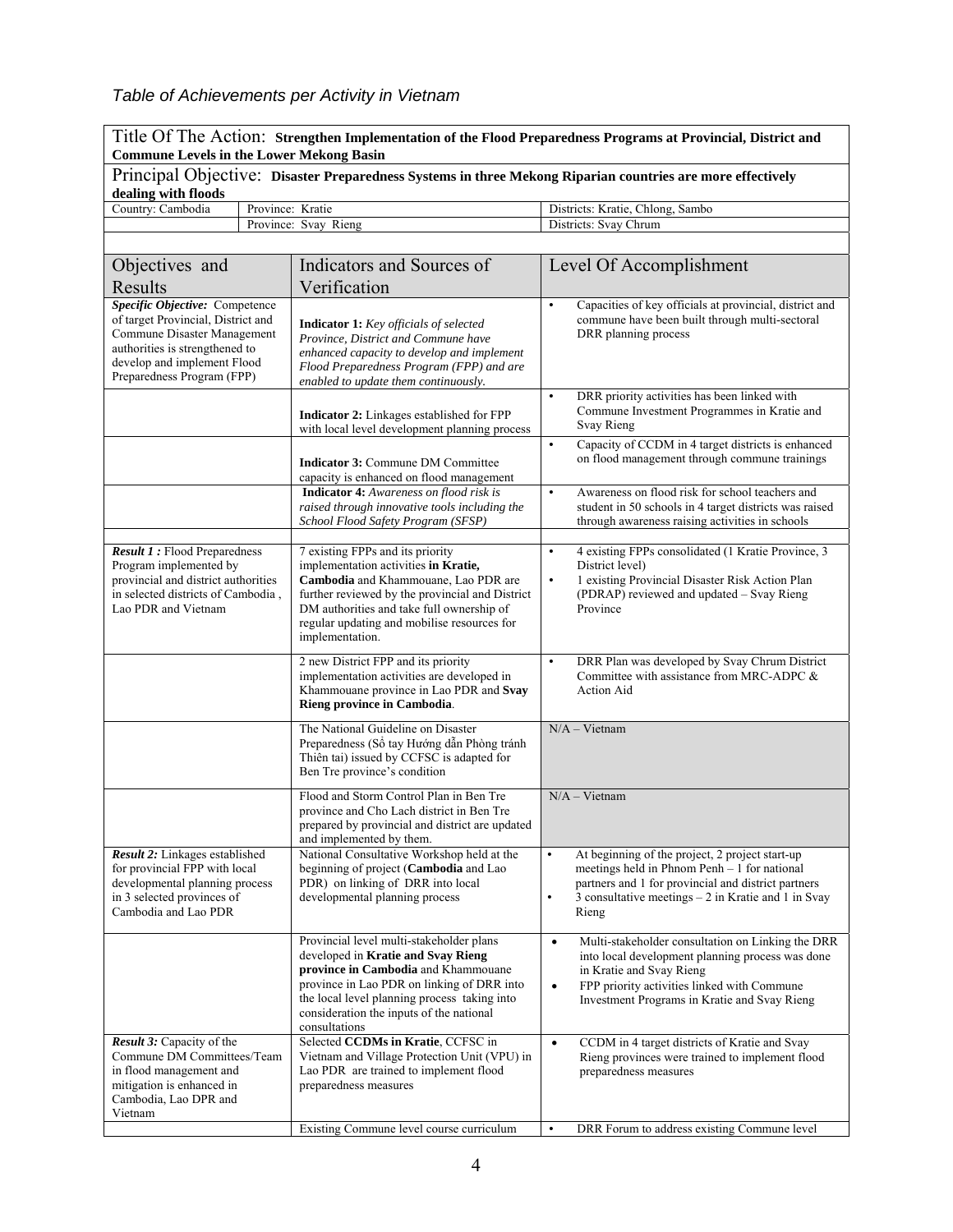|                                                                                                                                                                                                                                                                                                                                        | developed in the <b>previous</b> phase in<br>Cambodia and Vietnam are reviewed and<br>harmonised by national and provincial level<br>experts including other key stakeholders                                                             |                        | course curriculum involving harmonising $\&$<br>institutionalising existing training efforts.                                                                                                                                                             |
|----------------------------------------------------------------------------------------------------------------------------------------------------------------------------------------------------------------------------------------------------------------------------------------------------------------------------------------|-------------------------------------------------------------------------------------------------------------------------------------------------------------------------------------------------------------------------------------------|------------------------|-----------------------------------------------------------------------------------------------------------------------------------------------------------------------------------------------------------------------------------------------------------|
|                                                                                                                                                                                                                                                                                                                                        | 2 refresher Training of Trainers by the<br>national level trainers; one each in Kratie and<br>Tien Giang (who were involved in the<br>previous phase) conducted using the ToT<br>Curriculum developed already in local<br>language        | $\bullet$              | 1 Refresher ToT held in Kratie Province                                                                                                                                                                                                                   |
|                                                                                                                                                                                                                                                                                                                                        | 3 ToT conducted; one each in new provinces<br>(Svay Rieng, Khammoune, and Ben Tre) by<br>the set of national level trainers                                                                                                               | $\bullet$              | 1 new ToT held in Prey Veng for Svay Rieng<br>Province                                                                                                                                                                                                    |
|                                                                                                                                                                                                                                                                                                                                        | At least 1 commune level training in each of<br>the target districts by the Trainers from each<br>of the ToT are supported                                                                                                                | $\bullet$              | 4 Commune level training held in Kratie, Sambour<br>& Chhloung Districts in Kratie Province, & Svay<br>Chrum District in Svay Rieng Province                                                                                                              |
| <b>Result 4:</b> Awareness raised in the<br>target communities for children<br>and educators to deal with floods<br>in Cambodia, Lao PDR and<br>Vietnam                                                                                                                                                                                | Enhanced capacities of Provincial and District<br>level officials from Education Department<br>in Cambodia, Lao PDR and Vietnam in<br>organizing in flood awareness through school<br>program                                             | $\bullet$              | Capacity of provincial and district officials of<br>DoEYS target provinces of Cambodia is enhanced<br>in organizing flood awareness through school<br>activities (identified in Letter of Agreement)                                                      |
|                                                                                                                                                                                                                                                                                                                                        | Flood Awareness through Schools is linked<br>with the ongoing programs of Provincial<br>Education Department as well as other DRR<br>initiatives in the target countries focusing<br>education sector and other Safer School<br>programs. | $\bullet$              | IEC materials reviewed in partnership with<br>DIPECHO partners                                                                                                                                                                                            |
|                                                                                                                                                                                                                                                                                                                                        | 150 School Flood Safety Program (SFSP)<br>supported (50 school each) in target countries<br>through partnership approach and replicating<br>the successful model of the previous phase.                                                   | $\bullet$              | 50 school SFSP campaign activities organized in 3<br>districts in Kratie province and 1 district in Svay<br>Rieng.                                                                                                                                        |
| <b>Result 5:</b> Three National Flood<br>Forums organised in the three<br>target MRC member countries to<br>promote knowledge an<br>information sharing on flood<br>management and mitigation in the<br>Lower Mekon Basin and<br>contribution of Flood<br>Preparedness Programs in<br>developing the future<br>programming of MRC FMMP | Improved documentation of good practices<br>and increased knowledge sharing through<br>documentation of good practices among the<br>MRC member countries on Flood<br>Preparedness Programs                                                | $\bullet$<br>$\bullet$ | Good practice documents on 'Safe Area<br>Improvement' being developed<br>National experience sharing on DRR Planning<br>experience at Provincial and District Levels and its<br>Integration into Local Development Planning<br>Process held in Phnom Penh |
|                                                                                                                                                                                                                                                                                                                                        | Promoted linkages of FMMP within DRR<br>initiatives of the three MRC member<br>countries                                                                                                                                                  | $\bullet$              | Participated in DRR forums and workshops in<br>Cambodia including UNDAC DRR mission, ECHO<br>National Consultative Meeting, as well as support<br>NGO partners and contributing to the Post Ketsana<br>Needs Assessment                                   |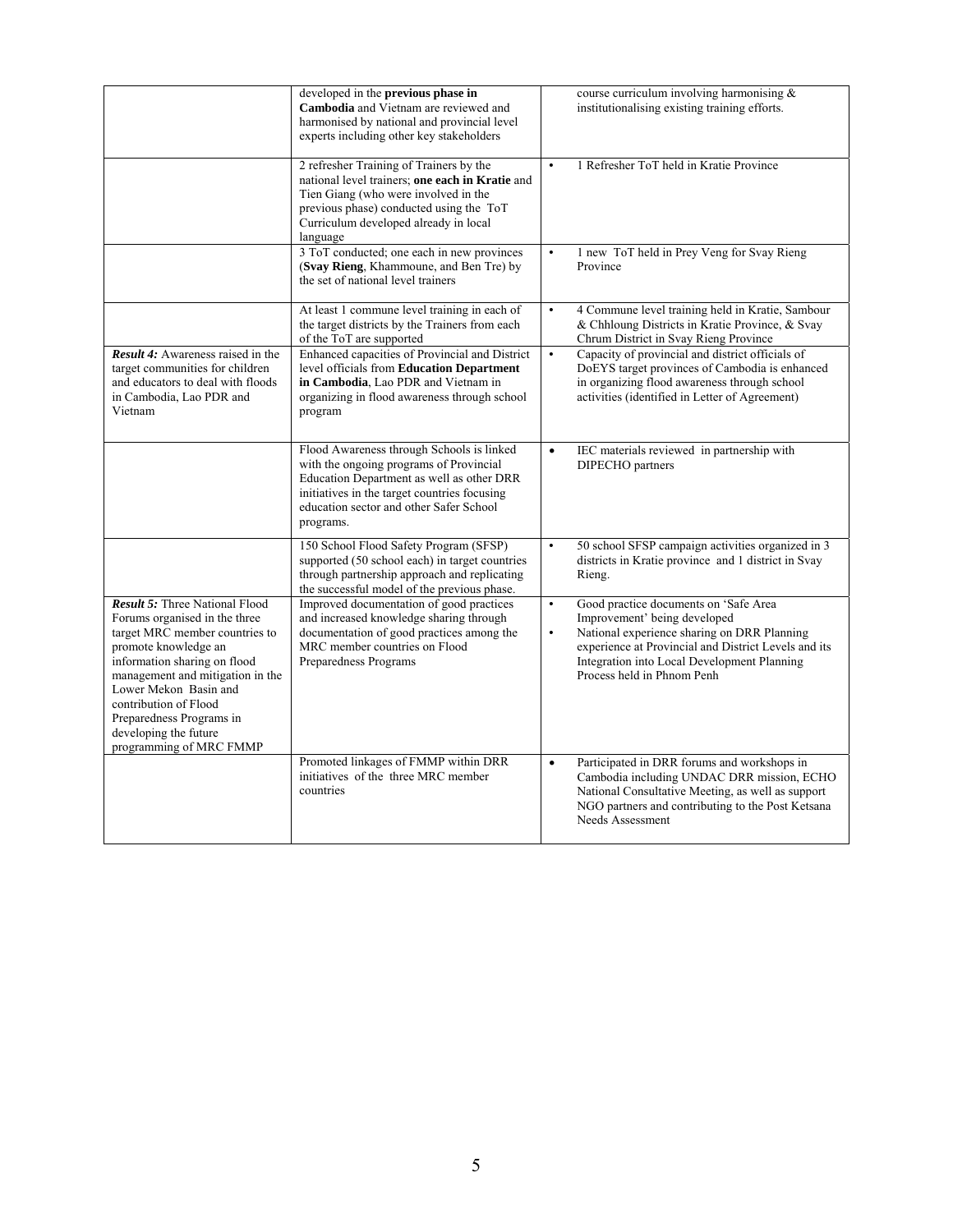## **C: Project Planning and Start Up Meeting**

#### *Project start up Meeting with National Partners at National Level*

A joint national project start‐up meeting between MRC‐GTZ and MRC‐ECHO funded projects was organized on August 27, 2008 at the Goldiana Hotel in Phom Penh, Cambodia, 15 participants from NCDM, CNMC, MRC, line ministries (MoE and MoWRAM) and ADPC project team attended the meeting. H.E Ponn Narith, Deputy Secretary General of NCDM, Mr. Nico

Bakker, a Chief Technical Advisor of FMMP, Mr. Hak Socheat, a representative of CNMC, and Mr. Loy Rego, Deputy Director of ADPC presided over the meeting. The meeting was discussed on overall activities, implementation modalities, roles and responsibilities of project partners at national level. More details of the start‐up meeting, a minute of

the meeting is available.

## *Project start up Meeting with Provincial and District Partners*

On August 28, 2008, a joint provincial project start‐up meeting between MRC‐GTZ and MRC‐ECHO funded projects was also

organized at the same hotel in Phom Penh, Cambodia, 19 participants from NCDM, CNMC, MRC, ADPC and PCDM Secretariats from Kratie, Svay Rieng, Kandal and Prey Veng attended the meeting. H.E Ponn Narith, Deputy Secretary General of NCDM, Mr. Nico Bakker, a Chief Technical Advisor of FMMP, Mr. Hak Socheat, a representative of CNMC, and Mr. Thanongdeth Insisiengmay, a Program Manager of ADPC presided over the meeting. The meeting was discussed on overall activities, implementation modalities, roles and responsibilities of project partners at provincial and district levels. More details of the start‐up meeting, a minute of the meeting is available.

## *Meeting with NCDM on finding Linkages of MRC‐ADPC with NGO Partner's project in Kratie Province*

In afternoon of 22nd January 2009, there was a working lunch between PCDM, DIPECHO mission, DRR partners, and other partners like Save the Children and Oxfam GB. The session was to discus on how to improve coordination and exchange information between partners and local authorities in all levels.

On 23 January 2009 from 10:00AM until 11:00AM there was a brief meeting between DIPECHO mission, DRR partners, MRC, CNMC and Provincial Governor of Kratie, Senior Advisor of PSDD and Permanent Secretary of Provincial Executive Committee to present the numbers of projects related to disaster risk reduction undertaken by various partners in Kratie province,



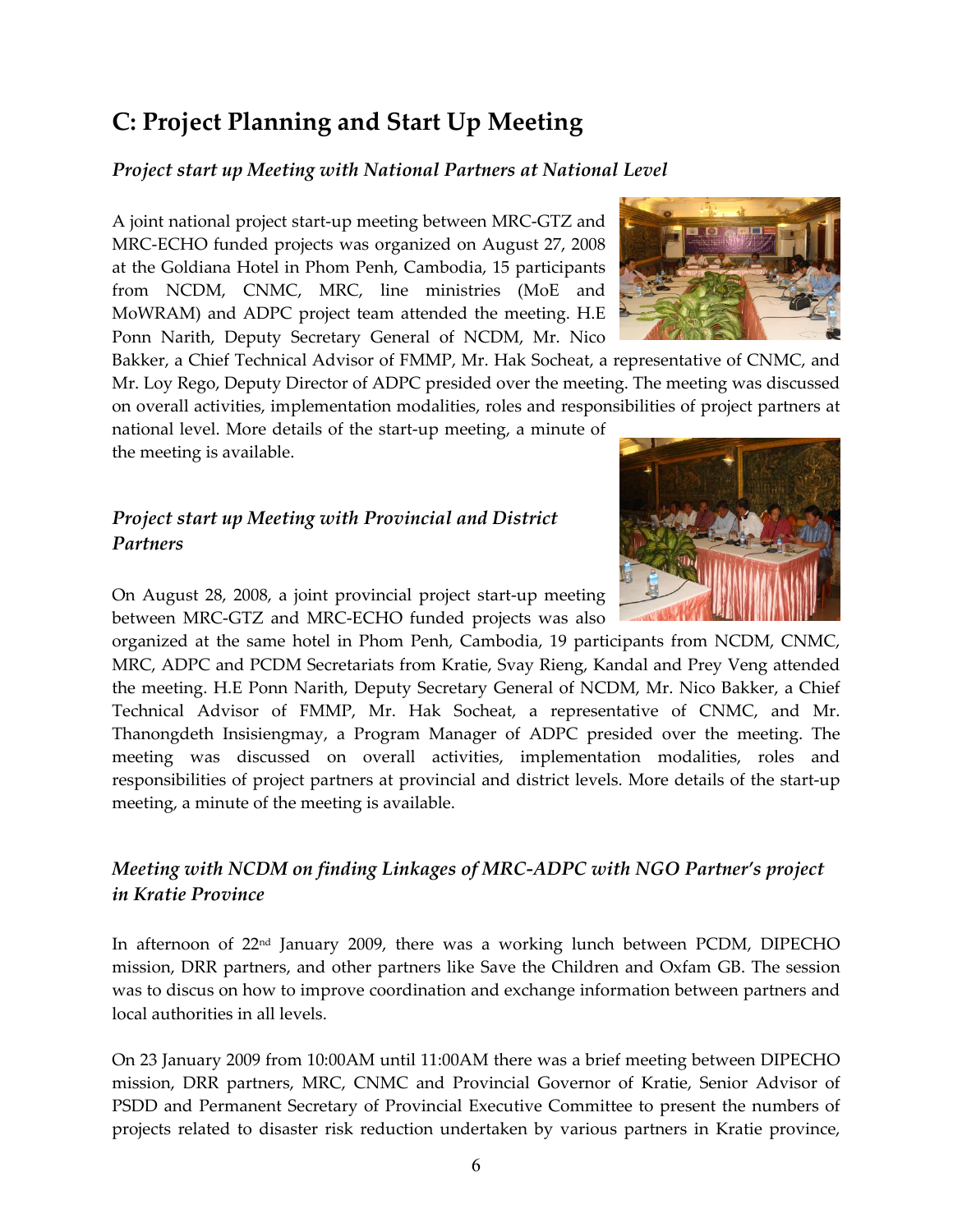including MRC‐ADPC, DRC‐CRC, Action Aid, Oxfam GB, Oxfam Australia, PADEK etc and to seek guidance and leadership from the PCDM on how to strengthen or improve coordination and collaboration among partners and between partners with local authorities at provincial, district and community levels. Meanwhile, to discuss and exchange suggestions and recommendations on improvement of processes for integration DRR into local development plan as well.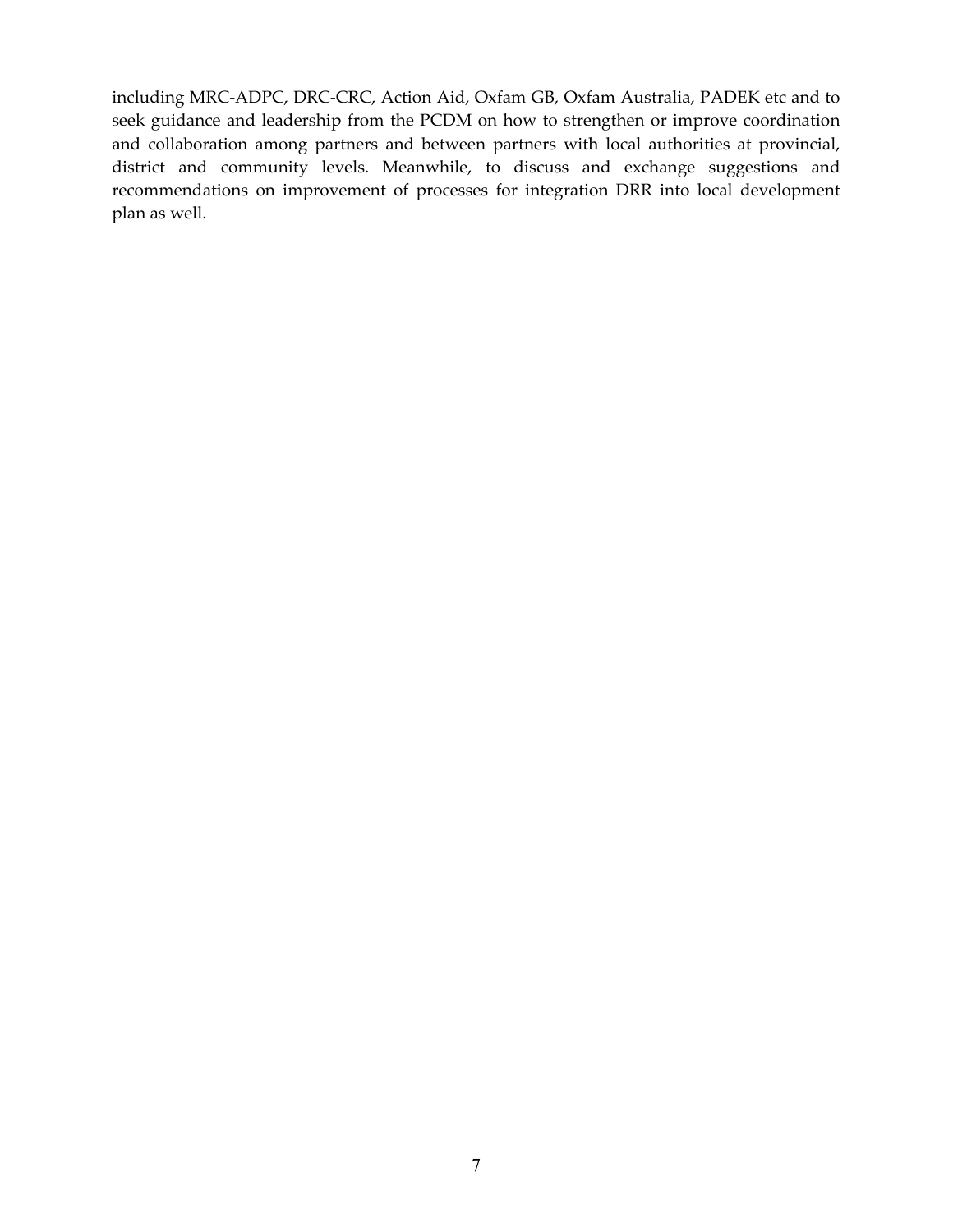## **D: Project Activity Progress**

## *RESULT 1*

#### **FLOOD PREPAREDNESS PROGRAM IMPLEMENTED BY PROVINCIAL AND DISTRICT AUTHORITIES IN SELECTED DISTRICTS OF CAMBODIA**

Activity 1:

Support to Implementation of the Flood Preparedness Program in target provinces of Cambodia, Vietnam and Lao PDR

*Activity 1.1*

*Provincial level consultation workshop in Kratie, CAMBODIA on consolidating the existing FPP at provincial and district levels and update them to mobilize resources to implement the priority activities.*

*Activity 1.2*

*Support the District DM committees in Svay Chrum district in Svay Rieng of Cambodia on development of District flood preparedness program (FPP) using the existing FPP manual prepared under the previous phase of the project.*

*→ Experiences and Lesson Learnt*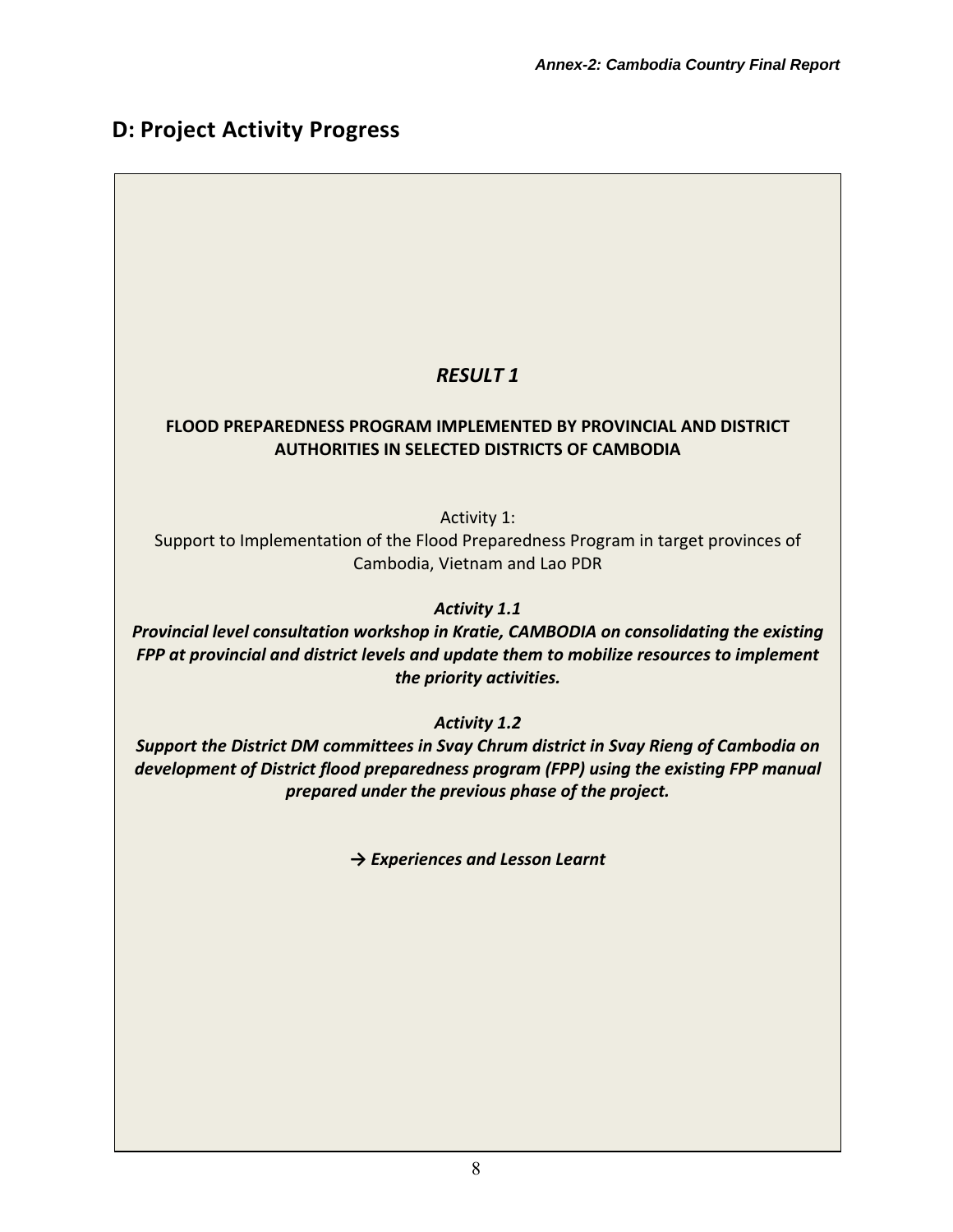## **Result 1: Flood Preparedness Program implemented by provincial and district authorities in selected districts of Cambodia, Lao PDR and Vietnam**

#### *Table of Beneficiaries; Result 1*

| <b>Sector</b>                     | <b>Beneficiaries</b>                             | <b>Status</b>             | Number |
|-----------------------------------|--------------------------------------------------|---------------------------|--------|
|                                   | <b>Result 1:</b> Key officials of Provincial and | Provincial officials, Red | 177    |
|                                   | District DM Committees in Kratie                 | Cross, mass               |        |
| <b>cal</b>                        | province, Cambodia (Activity 1.1)                | organizations, local      |        |
|                                   |                                                  | <b>NGOs</b>               |        |
| anagement<br>omponent<br>Disaster | <b>Result 1:</b> Key officials of District DM    | District officials, Red   | 99     |
|                                   | Committees in Svay Chrum district of             | Cross, mass               |        |
|                                   | Svay Rieng province, Cambodia                    | organizations             |        |
|                                   | (Activity 1.2)                                   |                           |        |
|                                   |                                                  | <b>Total</b>              | 276    |

*Activity 1.1***:** *Provincial level consultation workshop in Kratie, CAMBODIA on consolidating the existing FPP at provincial and district levels and update them to mobilize resources to implement the priority activities.*

#### *Detailed Planned Activities:*

- *Provincial level consultation workshop in Kratie province on consolidating the existing FPP at provincial and district levels and update them to mobilise resources to implement the priority activities.*
- *One Provincial level workshop with participation of Provincial and District level authorities, Red Cross, NGOs and other stakeholders to review the implementation status during the previous flood session and how the annual FPP can cover more areas and other hazards.*
- *Promote partnership with other stakeholders particularly the DIPECHO partners in the province to have regular (monthly) coordination meeting through PCDM to keep the momentum of implementing FPP activities.*
- *Discussions with the PCDM on taking over the FPP and mobilizing internal and external resources to implement the flood priority activities.*

As learnt from the past experience of development and implementation of Flood Preparedness Program at provincial and district levels, it was shown that the FPP was developed and/or consolidated by PCDM and DCDM Secretariat officers based on information and inputs from only selected line departments as members of PCDM or DCDM.

The activities identified in the FPP were generic requirements, not much addressing to specific sectors related to flood risk reduction activities. Therefore, there were limited involvements from the all line departments in implementing the FPP, while its development completed, due to two main reasons, including (a) all line departments are keeping a wait secretariat offices to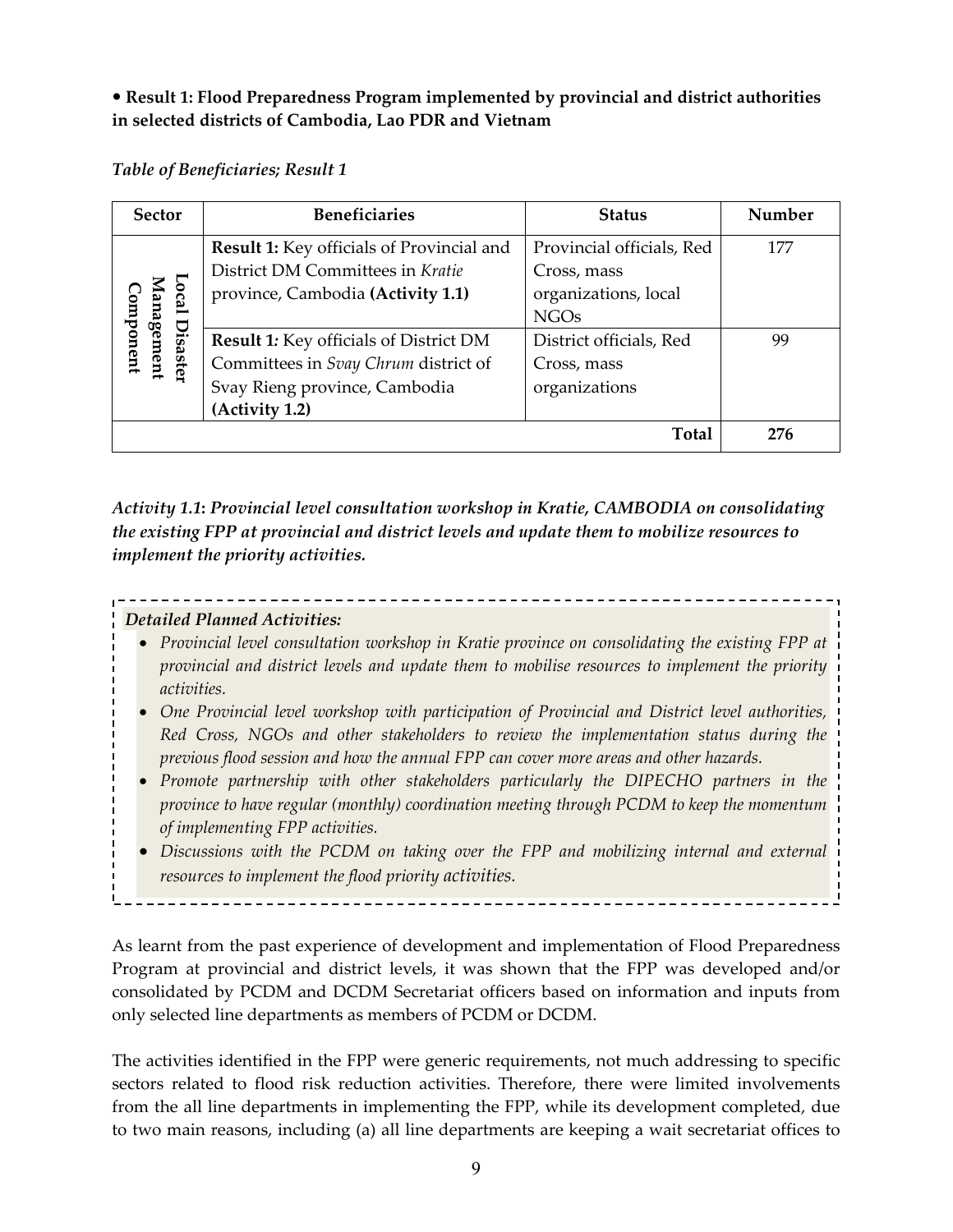call them back to take part in implementing the FPP if there are supports from partners, and (b) PCDM and DCDM are under resources in term of human and financial resources to implement the FPP itself, as resulted very few priority activities identified from the FPP were implemented with financially and technical support from the project only.

With these two reasons, need to update and consolidate the existing FPP at provincial and district levels, which developed in the previous phase to ensure that it is a comprehensive and substantial multi-sectoral FPP. In addition, the new version of FPP would be pursuant to, and integrated into core programs and plans of all line departments.

The consolidation processes was undertaken through two main events;

- **1. Consultation Technical Meeting, and**
- **2. Consolidation Workshop. Details are described below:**

## **1. Provincial and District Levels FPP/DRR Consultative Technical Meeting**

- One technical meeting organized by PCDM with technical support from ADPC project team, NCDM. The meeting was held on 14 January 2009 with the Deputy Provincial Governor of Kratie presiding and there were 37 participants from 30 provincial line departments and other partner NGOs in Kratie including PSDD and PADEK. Purposes of the meeting was to discuss and consult with PCDM and all line departments on consolidation of existing FPP at provincial level and provide technical instruction to all line departments to develop their own sectoral flood preparedness program in line with their mandates and core programs, particularly to ensure that FPP would be integrated into the 3‐Year Provincial Investment and Development Program (2009‐2011). For more details, proceedings of the technical meetings are available.
- Similarly, at district level, three technical meetings were also organized to revise/update the existing district FPPs‐ One was held in Sambour district on 05 February 2009, 30 participants from 11 line departments; one was conducted in Kratie district on 12 February 2009, 30 participants from 12 line departments and another one was hosted in Chhlong district on 16 February 2009, 23 participants from 8 line departments. For more details, proceeding of the meetings are available

Immediately, after each technical meeting, all line departments at provincial and district levels started to prepare their sectoral plans by themselves. PCDM and DCDM Secretariat worked closely with Department of Planning (DoP) at provincial level, Provincial Executive Committee (Excom), PSDD Advisors and ADPC project team to continue to provide technical assistance to line departments while they were formulating their sectoral plans by going down to meet each line department and review and provide comments and feedback the draft of plan.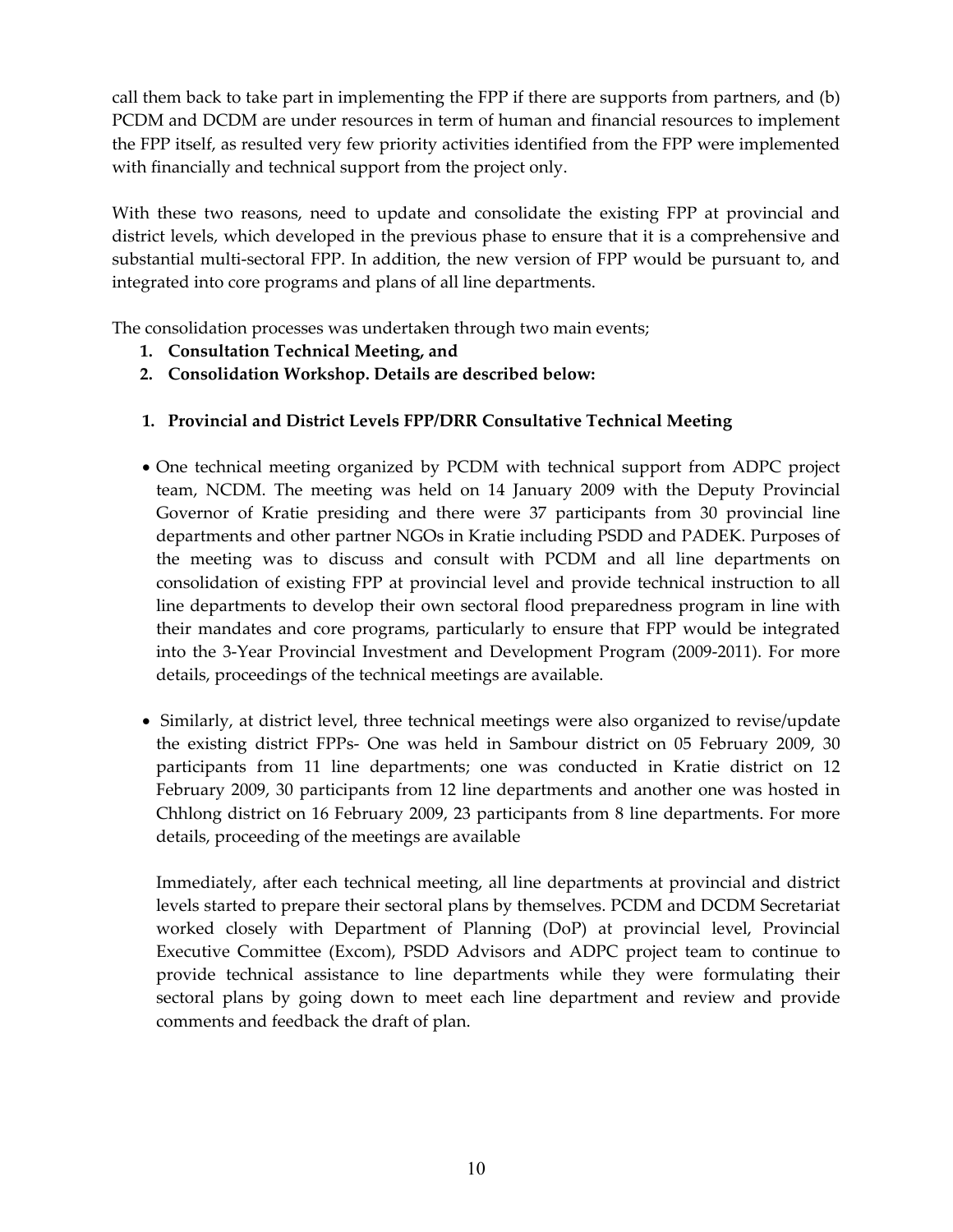| Venues          | <b>Dates</b> | Participants        | <b>Remarks</b>                      |
|-----------------|--------------|---------------------|-------------------------------------|
| Kratie,         | Jan 14, 2009 | 37 participants     | Organized by PCDM Secretariat with  |
| Province        |              | from 30 line        | technical support from ADPC Project |
|                 |              | departments and     | Team                                |
|                 |              | two representatives |                                     |
|                 |              | of NGOs             |                                     |
| Sambour         | Feb 05, 2009 | 30 participants     | Organized by DCDM Secretariat       |
| district        |              | from 11 line        | with technical support from PCDM    |
|                 |              | departments         |                                     |
| Kratie district | Feb 12, 2009 | 30 participants     | Organized by DCDM Secretariat       |
|                 |              | from 12 line        | with technical support from PCDM    |
|                 |              | departments         |                                     |
| Chhlong         | Feb 16, 2009 | 23 participants     | Organized by DCDM Secretariat       |
| district        |              | from 8 line         | with technical support from PCDM    |
|                 |              | departments         |                                     |

**Figure 1: Summary of Provincial and District Levels FPP/DRR Consultative Technical Meetings**

#### **2. Provincial and District Levels FPP/DRR Consolidation Workshop**

With all sectoral plans of all line departments in each level now completed. Plans for line departments at the provincial level were submitted to PCDM Secretariat and at district level submitted to DCDM Secretariat. And then, Flood Preparedness Programs were compiled accordingly and PCDM and/or DCDM Secretariat organized two finalization consolidation workshops at two levels respectively such as *(a) Provincial Level FPP/DRR Workshop* and *(b) District Level FPP/DRR Workshop.* A detail of the each workshop is explained below:

#### *(a) Provincial Level Workshop:*

At provincial level, one finalization consolidation workshop was organized on 22 January 2009 by PCDM in Kratie province with technical assistance from the ADPC project team. The Deputy Secretary General of NCDM, H.E Ponn Narith, Deputy Provincial Governor of Kratie, Mrs. Sar Chan Heang, a representative of DipECHO, Ms. Cecile Pichon, a representative of MRC, Mr. Khuon Komar, representative of CNMC, Mr. Bun Heng presided over the workshop. A total of 75 participants from 28 provincial line departments, local NGO partners of Action Aid, Khmer Association for Development of Countryside (KAFDOC), Partnership for Development in Kampuchea (PADEK), Oxfam‐ GB, Oxfam‐Australia and Cambodia Red Cross (CRC), Danish Red Cross (DRC), Project Support to Democratic Development (PSDD), Save the Children Australia, and DCDM from Kratie, Chhlong and Sambour districts attended the workshop. For more details, proceeding of the workshop is available.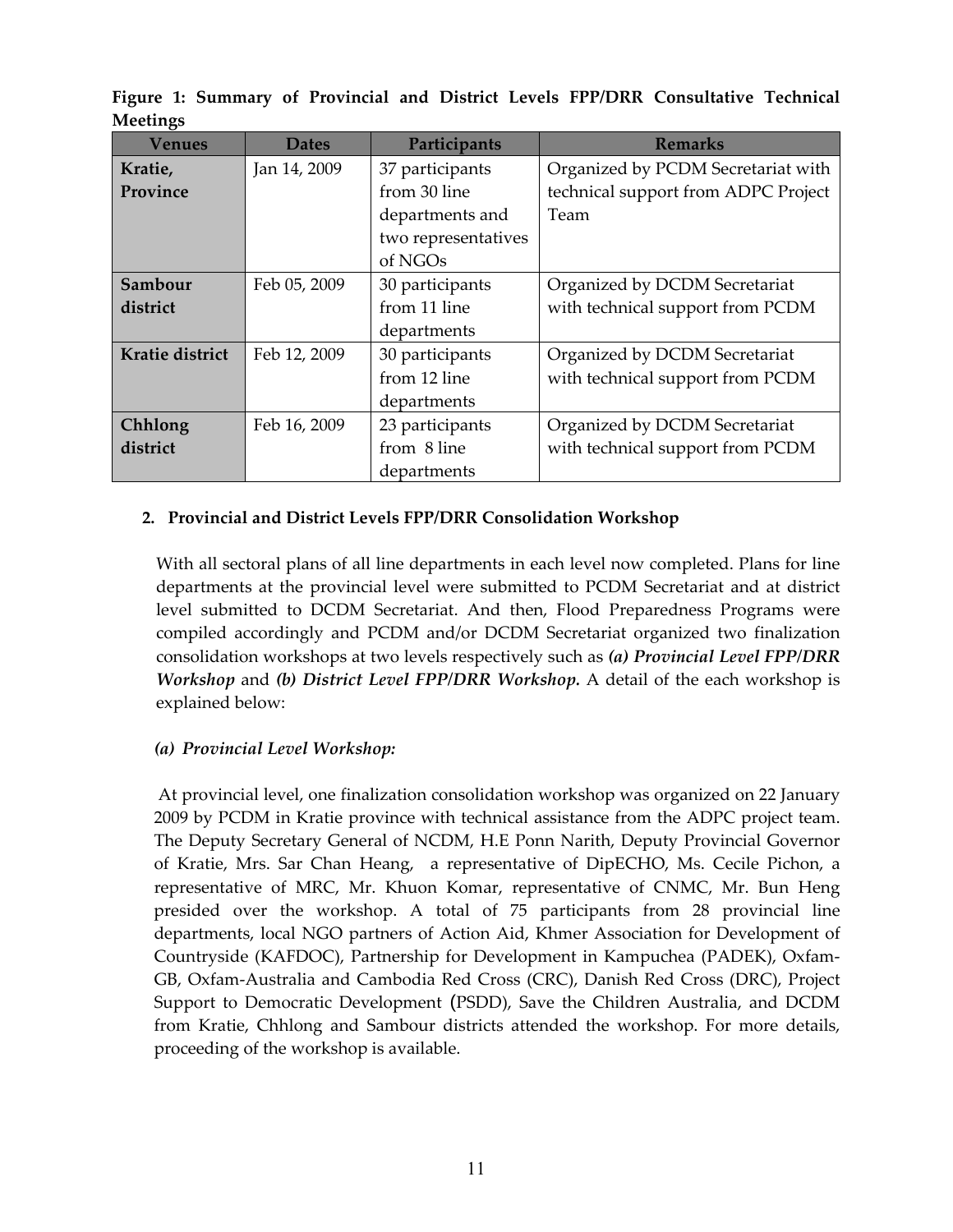#### *(b) District Level FPP/DRR Workshop*

At district level, three finalization consolidation workshops were held. One workshop was organized in one district by DCDM with technical support from PCDM, NCDM, and ADPC project team.

- $\triangleright$  In Sambour district, the workshop was held on 01 April 2009. Deputy Secretary General of NCDM, H.E Ponn Narith, a representative of PCDM, Mr. Chen Hong Sry, a representative of MRC, Mr. Khuon Komar, a representative of ADPC, Mr. Chum Vuthy presided over the workshop. A total 27 participants from 12 line departments and 2 representatives from organizations‐PSDD and Oxfam Australia. For more details, proceeding of the workshop is available.
- $\triangleright$  In Kratie district, the workshop was conducted on 02 April 2009, Deputy Secretary General of NCDM, H.E Ponn Narith, a representative of PCDM, Mr. Chen Hong Sry, a representative of MRC, Mr. Khuon Komar, a representative of ADPC, Mr. Chum Vuthy presided over the workshop. A total 29 participants from 13 line departments and 3 representatives from 3 organizations ‐ PSDD, Oxfam GB and KAFDOC. For more details, proceeding of the workshop is available.
- $\triangleright$  In Chhlong district, the workshop was organized on 03 April 2009, Deputy Secretary General of NCDM, H.E Ponn Narith, a representative of PCDM, Mr. Chen Hong Sry, a representative of MRC, Mr. Khuon Komar, a representative of ADPC, Mr. Chum Vuthy presided over the workshop. A total 45 participants from 12 line departments and 2 representatives from two organizations ‐ PSDD and PADEK. For more details, proceeding of the workshop is available.

| Venues                  | <b>Dates</b> | Participants            | <b>Remarks</b>             |
|-------------------------|--------------|-------------------------|----------------------------|
| <b>Kratie, Province</b> | Jan 22,      | 75 participants from 28 | Organized by PCDM          |
|                         | 2009         | line departments and    | Secretariat with technical |
|                         |              | ten partner NGOs        | support from ADPC Project  |
|                         |              | (Action Aid, KAFDOC,    | Team                       |
|                         |              | PADEK, Oxfam-GB,        |                            |
|                         |              | Oxfam-Australia and     |                            |
|                         |              | CRC, DRC, PSDD, Save    |                            |
|                         |              | the Children Australia, |                            |
|                         |              | ECHO)                   |                            |
| Sambour district        | Apr 01,      | 27 participants from 12 | Organized by DCDM          |
|                         | 2009         | line departments and 2  | Secretariat with technical |
|                         |              | NGOs- PSDD and          | support from PCDM, NCDM    |
|                         |              | Oxfam Australia         | and ADPC                   |
| Kratie district         | Apr 02,      | 29 participants from 13 | Organized by DCDM          |
|                         | 2009         | line departments and 3  | Secretariat with technical |

#### **Figure 2: Summary of Provincial and District Levels FPP/DRR Consolidation Workshops**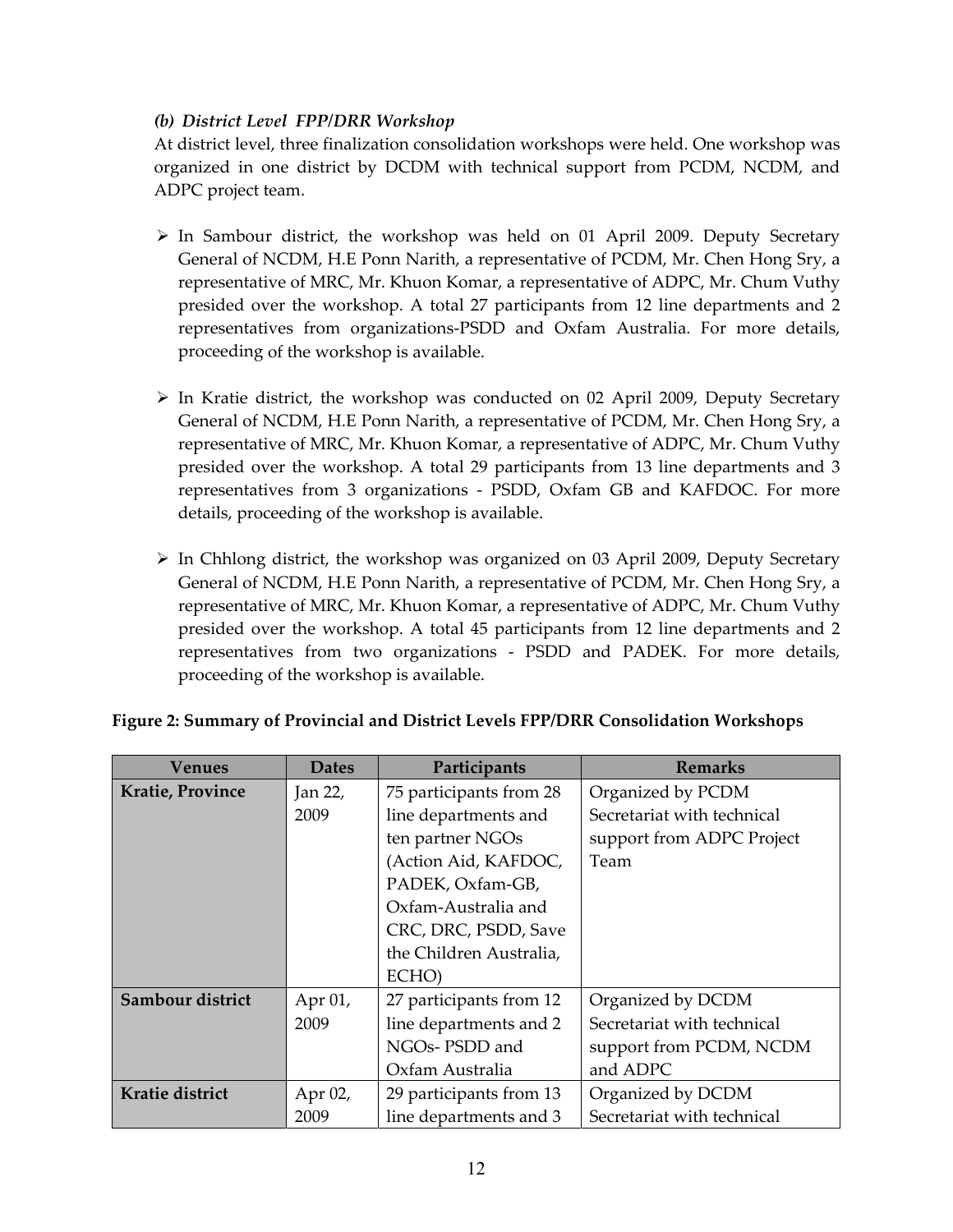|                  |         | representatives from 3<br>organizations - Oxfam<br>GB, PSDD, and<br><b>KAFDOC</b> | support from PCDM, NCDM<br>and ADPC |
|------------------|---------|-----------------------------------------------------------------------------------|-------------------------------------|
| Chhlong district | Apr 03, | 45 participants from 12                                                           | Organized by DCDM                   |
|                  | 2009    | line departments, 2                                                               | Secretariat with technical          |
|                  |         | representatives from                                                              | support from PCDM, NCDM             |
|                  |         | two NGOs - PSDD and                                                               | and ADPC                            |
|                  |         | <b>PADEK</b>                                                                      |                                     |

*Activity 1.2: Support the District DM committees in Svay Chrum district in Svay Rieng of Cambodia on development of District flood preparedness program (FPP) using the existing FPP manual prepared under the previous phase of the project.* 

#### *Detailed Planned Activities:*

- Facilitate discussion with NCDM, DIPECHO partners in Svay Rieng including Action Aid (AA) and Church World Service (CWS) in reviewing the Svay Rieng Provincial Disaster Risk Reduction Action Plan (PDRRAP) for 2008‐2010 under the ADB Technical Assistance and finalize implementation of sub priority projects.
- Work closely with the Svay Chrum DCDM to prepare a Flood Preparedness Program based on the PDRRAP with involvement of all the stakeholders including DCDM members, Red Cross, CWS, AA and other local NGOs.
- Conduct two consultative workshops in Svay Chrum district of Svay Rieng with participants from the PCDM secretariat, District line agencies and selected district DCDM members to finalize the FPP with consensus on roles and responsibilities and priority activities to be taken up for implementation.

**Revision and Consolidation of Provincial Disaster Risk Reduction Action Plan of Svay Rieng Province**

A Provincial Disaster Risk Reduction Action Plan (PDRRAP) of Svay Rieng was developed under the Asian Development Bank – Technical Assistance (ADB‐TA), Community Self Resilience and Flood Risk Reduction project under collaboration between ADPC and the Church World Service (CWS). It is similar to FPPs of Kratie province in the previous phase, general activity, not determined clear roles of line departments and activities were not related to specific sectors. While the plan developed no any single activities were taken up by line departments to implement. Learning from these, during the first trip to province of the ADPC Project Team, which was taken place on February 23, 2009, PCDM of Svay Rieng province requested to MRC‐ADPC project to support PCDM to revise the PDRRAP to ensure that this plan will be a multi‐sectoral disaster preparedness program in order to successfully implement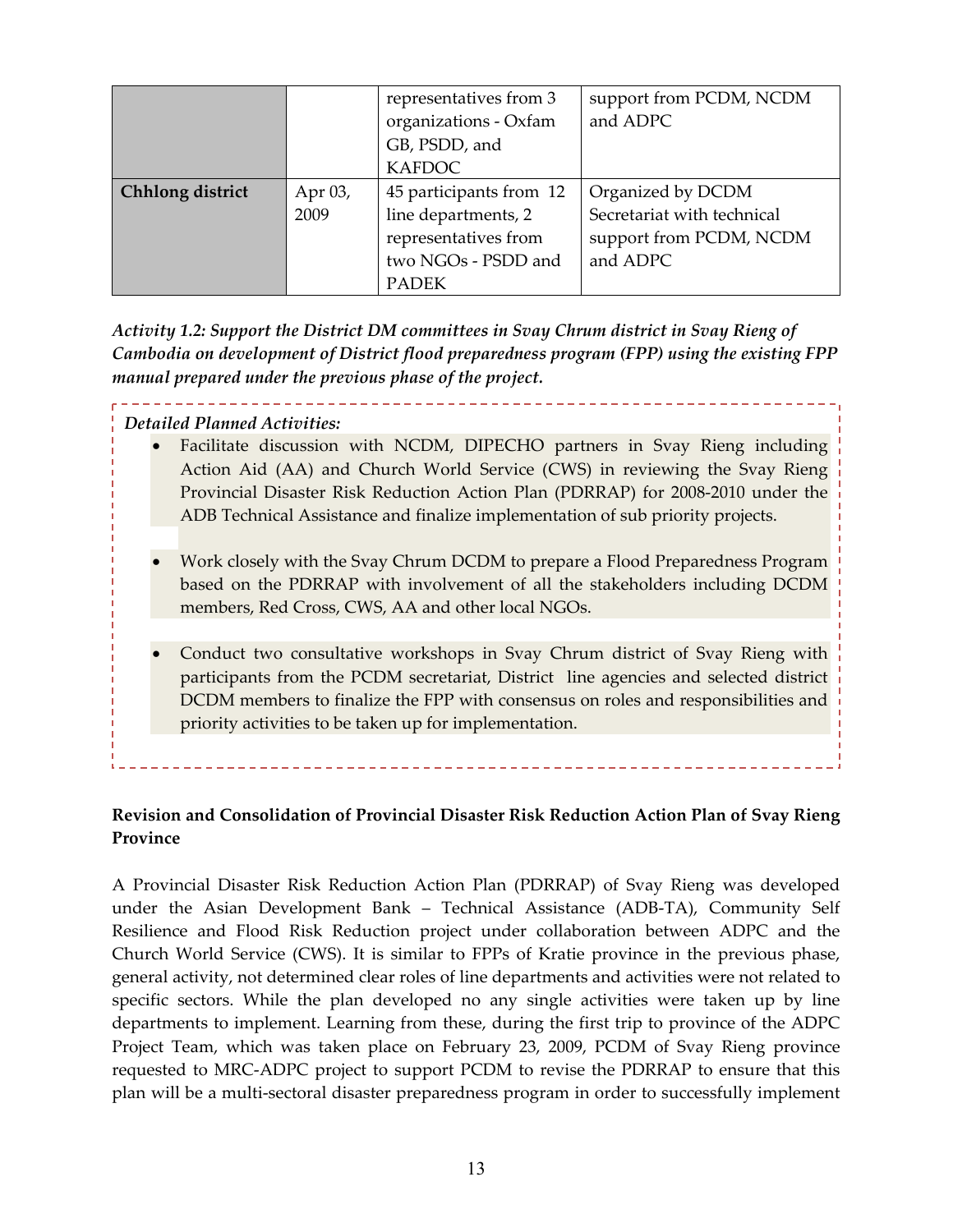by all sectors. Responding to request from PCDM in Svay Rieng province, project accepted and carried out two steps in updating the existing Provincial Disaster Risk Action Plan.

## **Consultative Technical Meeting**

A one day technical meeting was organized by PCDM Secretariat with technical support from NCDM and ADPC project team on March 10, 2009, there were 42 participants, 22 provincial line departments and some other partner NGOs‐ Action Aid, CRC, CWS, Association of Cambodian Local Economic Development Agencies (ACLEDA), and PSDD etc. attended the meeting. For more details, proceeding of the meeting is available.

After a technical meeting, all line departments started to prepare their plans immediately. PCDM Secretariat worked closely with Department of Planning and with technical assistance from ADPC project team provided technical inputs to all line departments. While the sectoral plans of line departments completed, on April 24, 2009, one day finalization workshop was organized by PCDM Secretariat with support from NCDM and ADPC project team. The Deputy Secretary General of NCDM, H.E Ponn Narith, Deputy Provincial Governor of Svay Rieng, Mrs. Pov Sopheap, and Mr. Chum Vuthy, a representative of ADPC, presided over the workshop. A total of 46 participants from 22 provincial line departments, 5 NGO partners ‐Action Aid, PADEK, PSDD and World Bank and DCDM from Svay Chrum district attended the workshop. For more details, proceeding of the workshop is available.

| <b>Venues</b> | <b>Dates</b> | Participants                                                            | <b>Remarks</b>                |
|---------------|--------------|-------------------------------------------------------------------------|-------------------------------|
|               |              | i. Technical Meeting to Revision of Disaster Risk Reduction Action Plan |                               |
| Svay Rieng,   | Mar 10, 2009 | 42 participants from 22                                                 | Organized by PCDM Secretariat |
| Province      |              | line departments and two                                                | with technical support from   |
|               |              | partner NGOs (Action                                                    | NCDM and ADPC Project Team    |
|               |              | Aid and CRC)                                                            |                               |
|               |              | ii. Finalization Workshop of Disaster Risk Reduction Action Plan        |                               |
| Svay Rieng,   | Apr 24, 2009 | 46 participants from 22                                                 | Organized by PCDM Secretariat |
| Province      |              | line departments and 5                                                  | with technical support from   |
|               |              | partner NGOs (Action                                                    | NCDM and ADPC Project Team    |
|               |              | Aid, PADEK, PRASAC,                                                     |                               |
|               |              | ACLEDA, PSDD, and                                                       |                               |
|               |              | World Bank)                                                             |                               |

## **Figure 3: Summary of Technical Meeting and Finalization Workshop of Disaster Risk Reduction Plan in Svay Rieng Province**

## **Support Svay Chrum District Committee to develop Disaster Risk Reduction Plan based on the Provincial Disaster Risk Reduction Action Plan** (**PDRRAP)**

Due to this activity under MRC‐ADPC project is as same as one activity under Action Aid at district level in Svay Chrum, Svay Rieng province. So, the both partners discussed and agreed to support district committee to develop only one disaster risk reduction plan by putting joint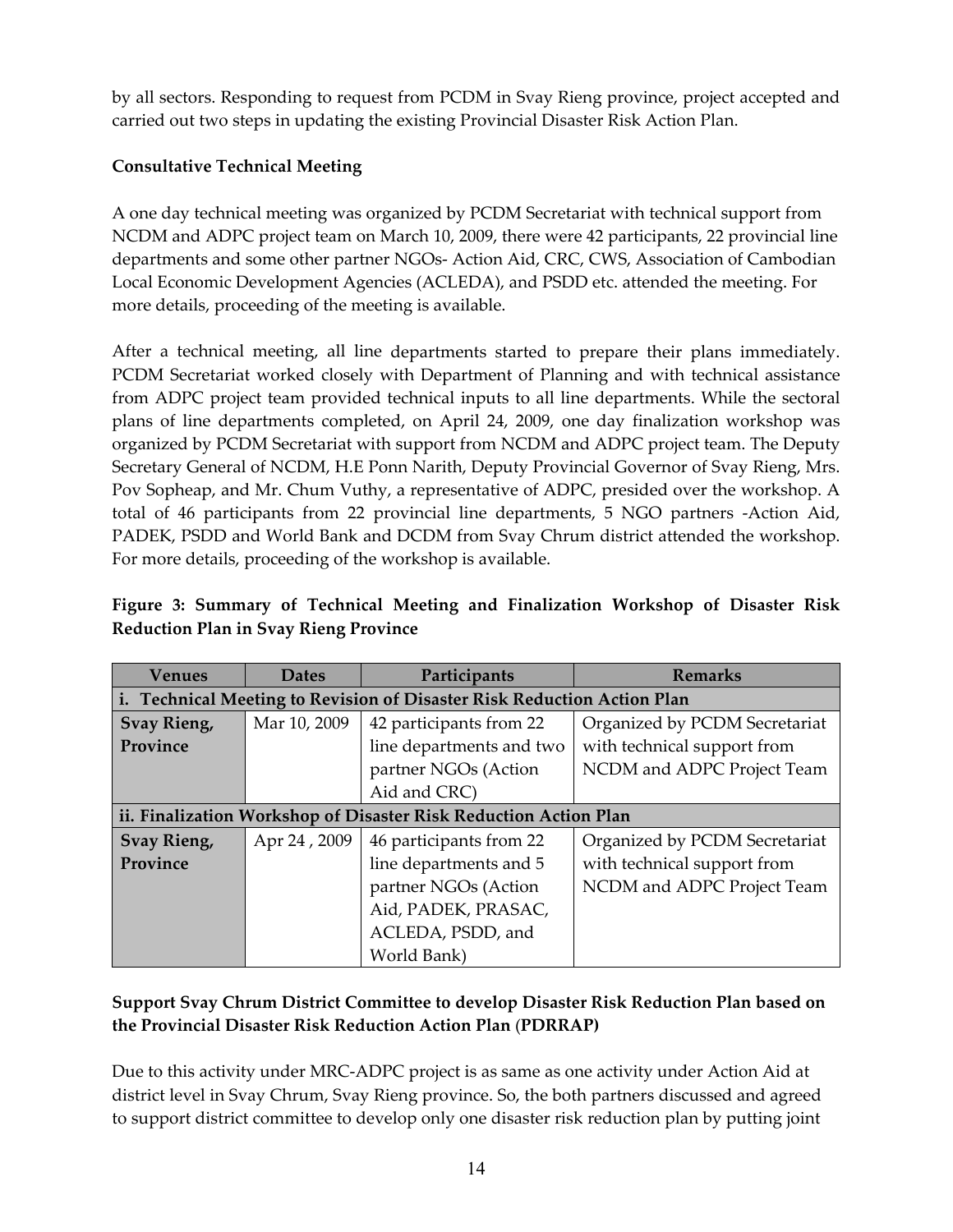efforts and sharing resources. On April 23, 2009 ADPC and Action Aid met and finalized the processes of planning process with DCDM and PCDM. Results of discussion, PCDM had established technical Working Group within PCDM Secretariat, comprising of key members from key line departments and representatives from district level. This Workshop Group is expected to facilitate planning processes. A letter of establishment of Working Group is available. Planning processes were carried out through following key steps and events:

> i. *DRR Orientation Training:* The training was organized jointly by NCDM, ADPC and Action Aid to orient basic concepts of firstly; overall concepts of disaster risk reduction, secondly; national and regional strategies for disaster risk reduction, and thirdy; participatory risk assessment.

It was a 3‐day training organized from 24‐26 June 2009 at Svay Chrum district, attended by 47 participants from DCDM Secretariat Officers, officers from all line departments, CCDM and other local NGOs and presence of H.E Ponnarith, Deputy Secretary General of NCDM, Mr. Koun Komar, representative of MRC and Mr. Sok Bun Heng, National Flood Expert from CNMC, ADPC team, and Action Aid project team.

- ii. *Disaster Risk Assessment:* It was a continuation and connection to *(i) DRR Orientation Training*, after training (27 June – 14 July 2009), participatory risk assessment exercises were conducted in the most vulnerable villages to gather the past and current situation of hazards, vulnerabilities and capacities. The exercises were conducted by participants with technical support from Working Group. The information of assessment is a basic reference for developing DRR sector plans. Results of assessment are available.
- iii. *DRR Planning:* This again was a continuation of *(ii) Disaster Risk Assessment*, to verify and analyze and consolidate information of hazards, vulnerabilities and capacities that collected through exercises and transfer this information to disaster risk reduction measures. The workshop was organized by DCDM on 15 to 17 July, 2009 at Svay Chrum district, with technical support from MRC‐ADPC, Action Aid, attended by 54 participants from PCDM working group, DCDM Secretariat Officers, officers from all line departments, CCDM and other local NGOs. This exercise was to provide a chance to sectors to have overview and look at impacts of hazards to specific sectors and vulnerabilities of each sector and give opportunity each sector to identify potential solutions and coping activities to each hazard.

Results of this were then consolidated information of hazards, vulnerabilities and capacities compiled and identification of appropriate and potential disaster risk reduction for specific sectors. Following, each sector (line Departments) used this information for developing sectoral‐DRR plan.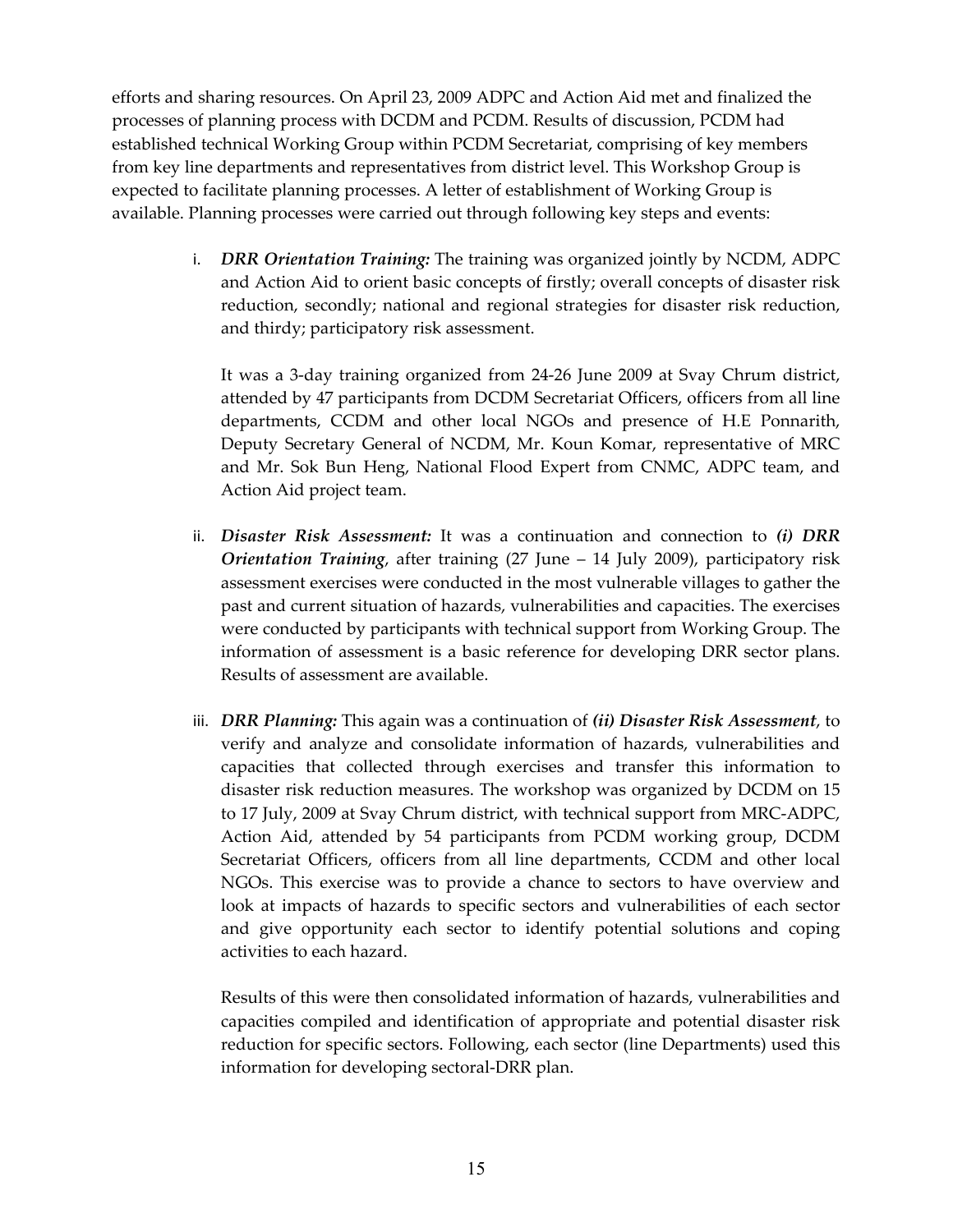While line Departments developed their DRR plans, DCDM and the Working Group played an active role to provide technical assistance and continued to follow up to ensure that they are on the right tract on time. While all sectors completed their sector plans, DCDM was responsible to collect from all line Departments and compiled those into a single District DRR Plan.

- iv. *DRR Plan Consolidation:* It was a continuation and connection to *(iii) DRR Planning,* to analyze on prioritized hazards and its risk statements identified in previous workshops for developing as a district plan of Svay Chrum. The workshop was organized by DCDM on 27 October, 2009 at Svay Rieng Province, with technical support from MRC‐ADPC, Action Aid, attended by 42 participants from PCDM working group, DCDM Secretariat Officers, officers from all line departments, CCDM and other local NGOs.
- v. *DRR Plan Finalization Workshop:* This workshop was organized by DCDM on 18 November, 2009 at Svay Chrum district, attended by 51 participants from DCDM Secretariat Officers, officers from all line departments, CCDM and other local NGOs with technical support by NCDM, MRC‐ADPC, and Action Aid. The purposes of the workshop were to final review draft of all DRR sectoral plan submitted by all line Departments.

Results of this were that all sectoral DRR plans were commented and plans were revised accordingly.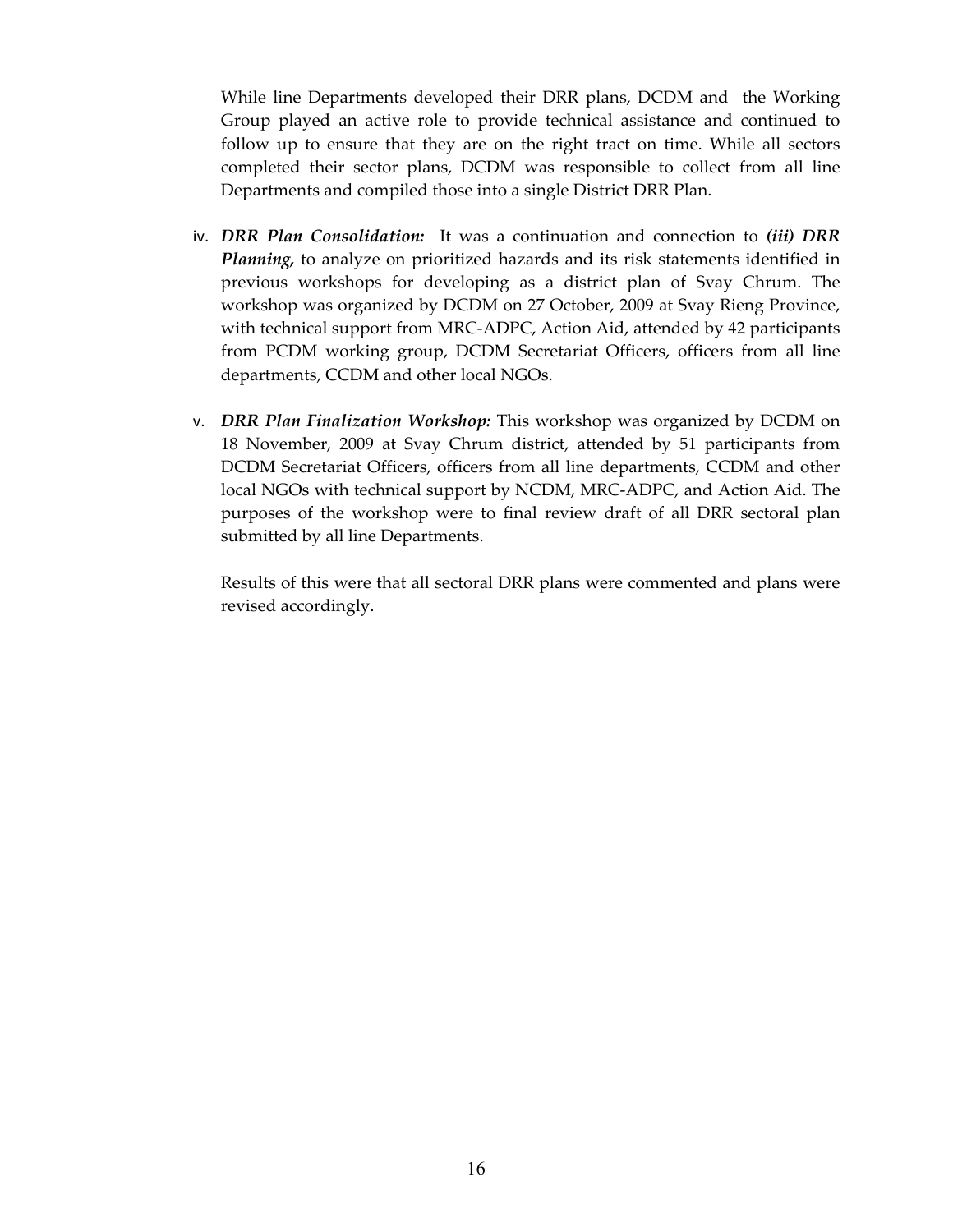| <b>Venues</b>                      | <b>Dates</b>                      | Participants                                                                                                                                    | <b>Remarks</b>                                                                                                  |  |
|------------------------------------|-----------------------------------|-------------------------------------------------------------------------------------------------------------------------------------------------|-----------------------------------------------------------------------------------------------------------------|--|
| <i>i. DRR Orientation Training</i> |                                   |                                                                                                                                                 |                                                                                                                 |  |
| <b>Svay Chrum</b><br>district      | 24-26 June<br>2009                | 47 participants from 23<br>line departments, 16<br>from CCDMs, and 8<br>partner NGOs (Action<br>Aid, ADIFE, MRC, and<br>CRC) and CNMC           | Organized by DCDM<br>Secretariat with technical<br>support from NCDM and<br>ADPC Project Team, Action<br>Aid    |  |
| ii. Disaster Risk Assessment       |                                   |                                                                                                                                                 |                                                                                                                 |  |
| <b>Svay Chrum</b><br>district      | 27 June - 14<br><b>July 2009</b>  | PCDM Working group                                                                                                                              | Risk assessment exercises                                                                                       |  |
| iii. DRR Planning                  |                                   |                                                                                                                                                 |                                                                                                                 |  |
| <b>Svay Chrum</b><br>district      | July, 14-17,<br>2009              | 54 participants from 26<br>line departments, 16<br>CCDM and 9 partner<br>NGOs (Action Aid,<br>Child Fund, IVY, ADIFE<br>and CFED)               | Organized by DCDM<br>Secretariat with technical<br>support from NCDM and<br>ADPC Project Team and Action<br>Aid |  |
| iv.DRR Plan Consolidation          |                                   |                                                                                                                                                 |                                                                                                                 |  |
| <b>Svay Rieng</b><br>Province      | 27 October,<br>2009               | 42 participants from 6<br><b>PCDM</b> line<br>departments, 14 line<br>district offices, 13<br>CCDM and 2 partner<br>NGOs (Action Aid,<br>ADIFE) | Organized by DCDM<br>Secretariat with technical<br>support from ADPC Project<br>Team and Action Aid             |  |
|                                    | v. DRR Plan Finalization Workshop |                                                                                                                                                 |                                                                                                                 |  |
| <b>Svay Chrum</b><br>district      | Nov, 18,<br>2009                  | 51 participants from 26<br>line departments, 16<br>CCDM and 9 partner<br>NGOs (Action Aid,<br>Child Fund, IVY, ADIFE<br>and CFED)               | Organized by DCDM<br>Secretariat with technical<br>support from NCDM and<br>ADPC Project Team and Action<br>Aid |  |

*Figure 4: Summary of DRR Planning of Svay Chrum District*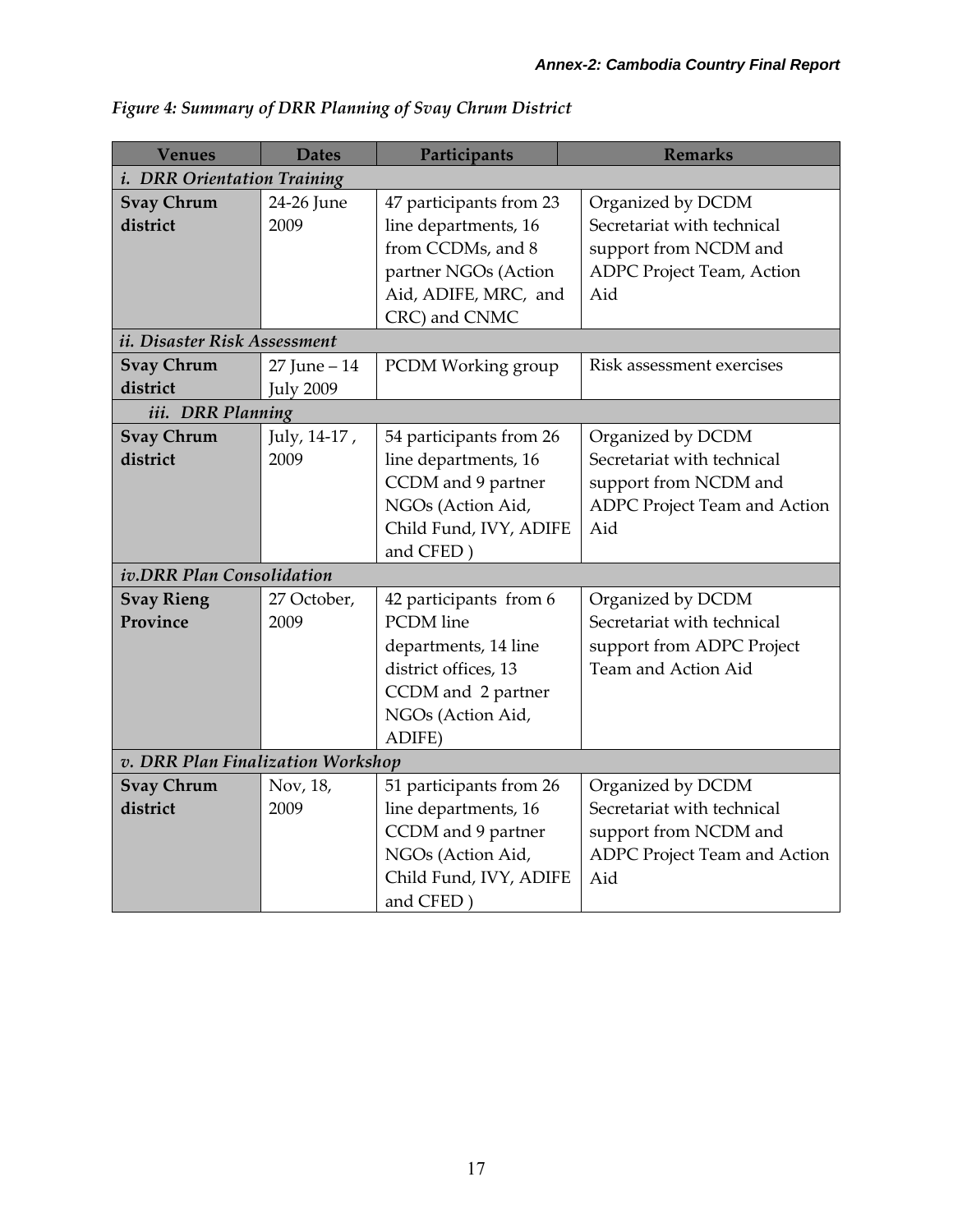## **Summary of Level Accomplishments under Result 1**

- 4 existing FPPs (1 provincial and 3 district level) in Kratie have been consolidated into 3‐ Year Multi‐Sectoral DRR Plan, which FPP become a part of DRR Plan. The consolidation was made based on challenges learned from implementation of FPP in the previous phases and requirements of PCDM and DCDM to have only one DRR Plan in the province and district levels covered all hazards.
- 1 existing Provincial Disaster Risk Action Plan (PDRAP) in Svay Rieng province, developed under ADB‐TA project in 2007‐2008 by ADPC in collaboration with Church World Service organization (CWS) was reviewed and updated. The consolidation was made based on suggestion from PCDM Secretariat Office to have a long term Multi‐Sectoral DRR Plan and to ensure effectively implement and full involvements of all line Departments in undertaking implementation. However, FPP is a part of this DRR plan.
- In order to consolidate and update 5 existing Plans above, PCDM and DCDM Secretariat Offices in 2 provinces and 3 districts coordinated and facilitated with all line departments in provincial and district levels through series of consultative meetings and workshop like:
	- o 2 Provincial level Consultative Technical Meetings held in 2 provinces to orient and train on DRR Planning process. One in Kratie Province on 14/1/09, attended by provincial line departments & partner NGOs and another one in Svay Rieng province on 10/3/09 attended by provincial line departments & partner NGOs;
	- o 2 Provincial level Consolidation Workshops held to launch the DRR Plans one workshop was held in Kratie Province on 22/01/09) and in Svay Rieng province held on 24/4/09;
	- o 3 District level Consultative Technical Meetings held in 3 districts of Kratie province, in Sambour (5/02/09), in Kratie (12/02/09) & Chhlong (16/02/09);
	- o 3 District level Consolidation Workshops held to launch the DRR Plans ‐ in Kratie (02/04/09), Sambour (01/04/09) & Chhlong (03/04/09).
- MRC-ADPC and Action Aid projects funded by 6<sup>th</sup> DIPECHO Action plan, implemented the two projects in Svay Chrum district. In this point of view, Action Aid and MRC‐ADPC put joint efforts and resources to help Svay Chrum District Committee in developing a 3‐Year Multi‐Sectoral DRR Plan through four key steps:
	- o 3‐day DRR Orientation Training including, DRR Concepts, Risk Assessment and DRR Planning Concept held from 24‐26/06/09, attended by 47 key officials from DCDM, all line departments, CCDM and other NGOs;
	- o 3‐day DRR Planning Workshop was held from 15‐17/07/09 to analyze and consolidate disaster risk information, including hazards, vulnerabilities and capacities and interpreted the gathered information into DRR Plan, attended by 54 key officials from, PCDM, DCDM, all line departments, CCDM and other NGOs;
	- o 1‐day district DRR workshop was held on 27/10/09 to analyze on prioritized hazards and its risk statements identified in previous workshops for developing as a district plan of Svay Chrum, attended by 42 key officials from PCDM, DCDM, all line departments, CCDM and other NGOs.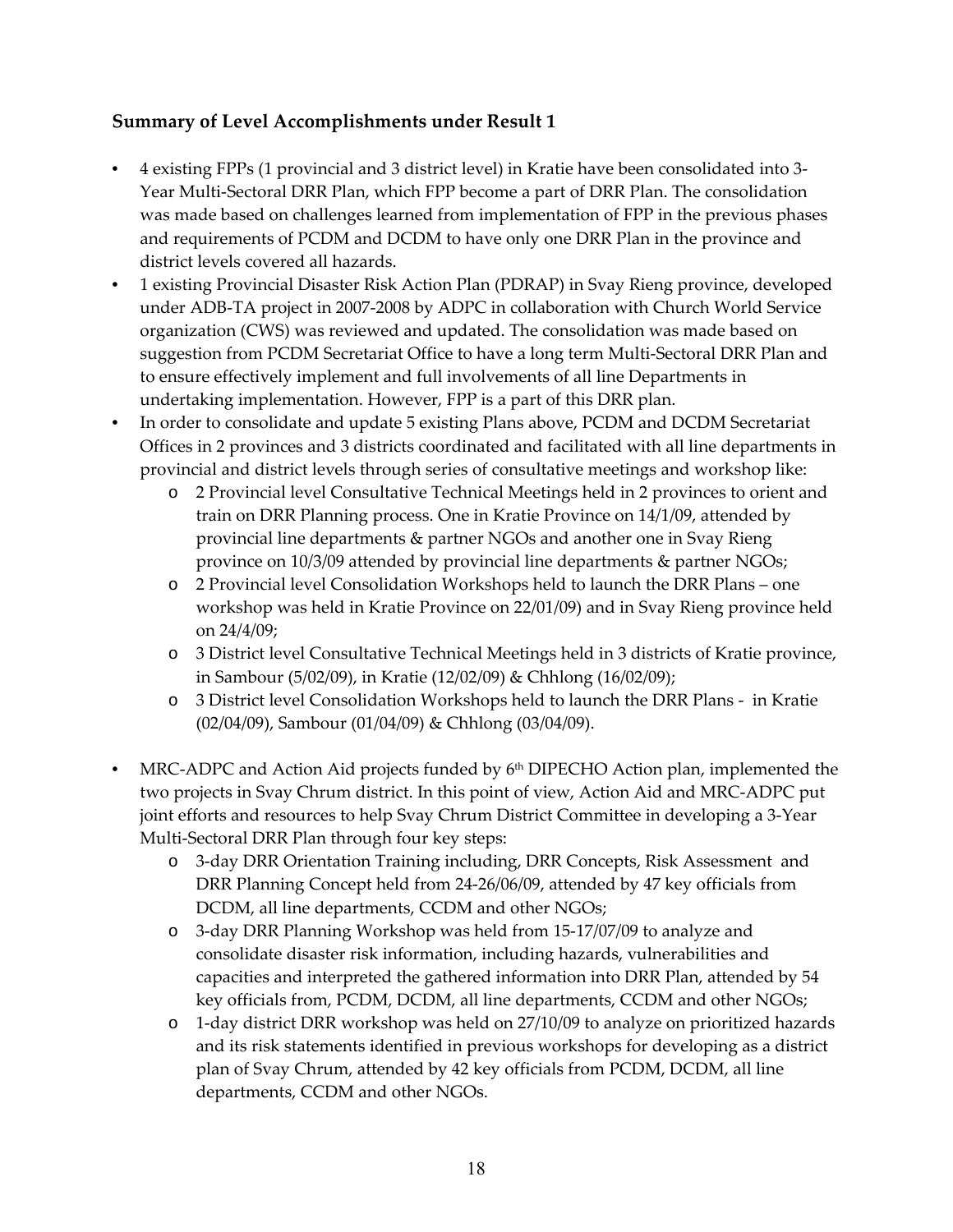- o 1‐day DRR Finalisation Workshop was held on 18/11/09 to final review drafted Sectoral DRR Plans submitted by all line Departments, attended by attended by 51 key officials from DCDM, all line departments, CCDM and other.
- Capacities of 51 key officials of PCDM Secretariat office, Provincial line departments of Kratie province, 70 key officials of DCDM Secretariat offices and district line departments in 3 district (Kratie, Chlong, and Sambour), 8 officials of CCDM and 40 officials of Red Cross, government agencies (NCDM&CNMC) and other 9 mass organizations such as (PADEK, PSDD, GTZ/LESET, Oxfam GB & Australia, KAFDOC, Action Aid etc. have been built through multi‐sectoral DRR planning process such as Provincial and district levels Consultative Technical Meetings, and workshops.
- Capacities of 42 key officials of PCDM Secretariat office, Provincial line departments of Svay Rieng province, 25 key officials of DCDM Secretariat office and district line departments of Svay Chrum district, 16 officials of CCDM and 11 officials of Red Cross & mass organisations have been built through multi‐sectoral DRR planning process such as Provincial and district levels Consultative Technical Meetings, and workshops.

## *→ Experiences and Lesson Learnt*

- 1. Development and implementation of sectoral DRR is recognized as a new innovative approach to improve role and responsibility of PCDM/DCDM Secretariat Offices and its line Departments in implementing DRR and flood emergency response.
- 2. Sectoral DRR and its implementation are new models to ensure mainstreaming/integration DRR into specific sectors. The significant outcomes of this approach are that all sectors would allocate their resources and/or they will be able to mobilize resources from their development partners to implement in future.
- 3. Development of joint plan would contribute to improve coordination, cooperation and communication among PCDM/DCDM Secretariat Office with its department members and it will ensure sustainability of DRR implementation at sub-national level.
- 4. It is given a chance to all sectors to learn of impacts of hazards on each sector and initiate potential solutions to cope and minimize the impacts. It is also to revolute from emergency relief angle to long term DRR.
- **5.** While PCDM Secretariat Office is playing the active roles in coordinating with all line departments in developing and implementing the sectoral DRR plans, are shown that a horizontal coordination and collaboration between PCDM Secretariat and line department are enhanced.
- **6.** Building capacities on disaster risk reduction for Development Partners who is playing active roles in supporting line Departments on local development planning process e.g. PFT/DFT of PSDD is effective and innovative approaches link DRR into local development planning process at province, district and commune levels.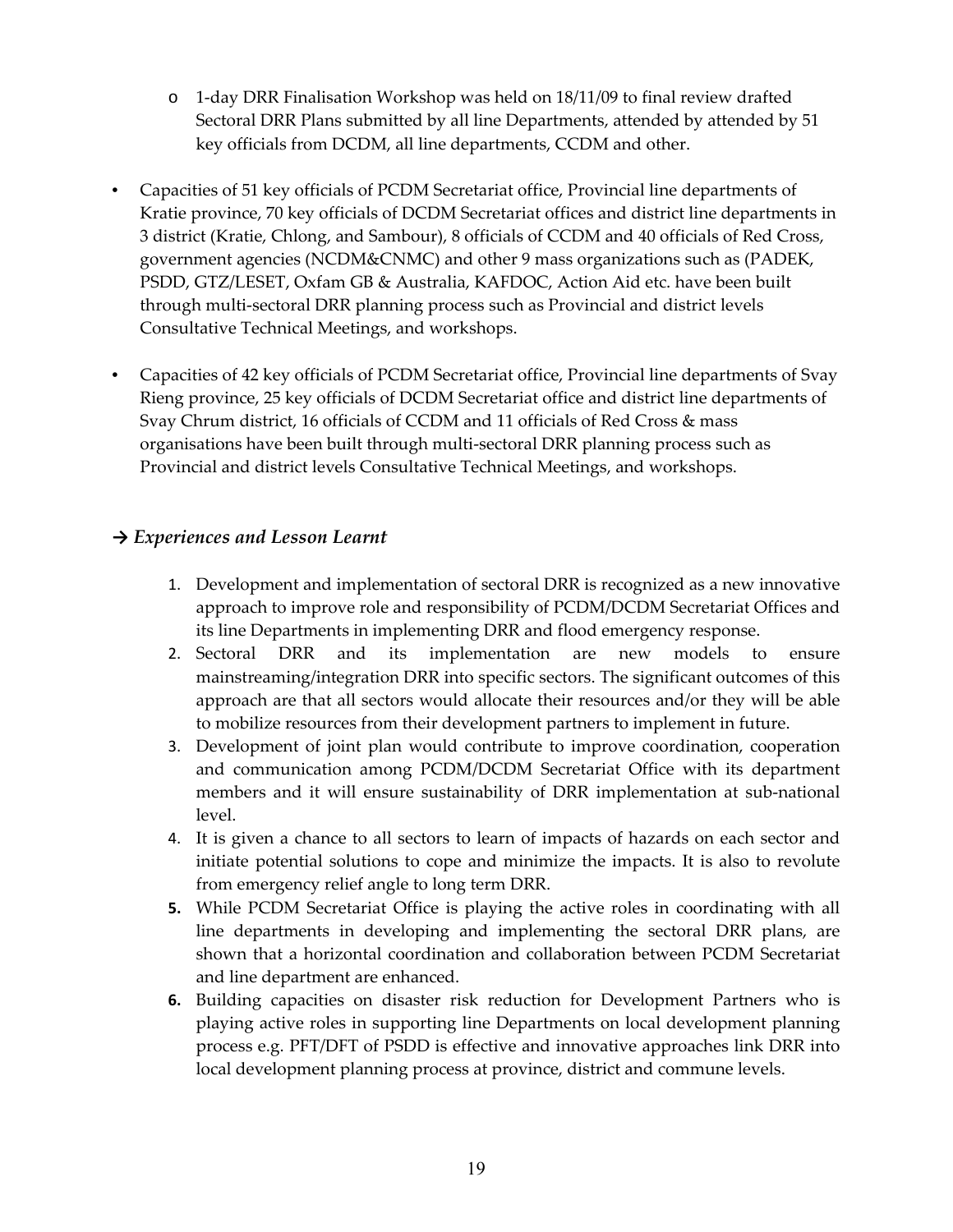- **7.** Since PFT/DFT of PSDD is responsible to provide technical support to line Departments at provincial and district levels in developing 5 year Development Plan and 3‐year rolling Investment Program.
- **8.** It is so important, while PFT/DFT of PSDD can make a inter-link between Provincial, District Development Plan with Commune Development Plan and Investment Program.
- **9.** Active involvement of Ministry of Planning and Provincial Department of Planning in development and implementation of DRR is the positive sign of promotion of DRR into local development plan.
- **10.** In addition the active involvements of key stakeholders in assisting PCDM Secretariat in developing DRR are the positive signs of good partnership and networking with others.

## *→ Challenges*

- **1.** Disaster Risk Reduction Program developed, however most of priority activities identified in program are not implemented, due to insufficient resources to support by each line department.
- **2.** DRR planning at commune level is not initiated.
- **3.** Initiative of integration DRR into local development planning process is considered initial steps.
- **4.** Linkage of sector DRR plans with Commune Development Plan or Commune Investment Program is not a system yet.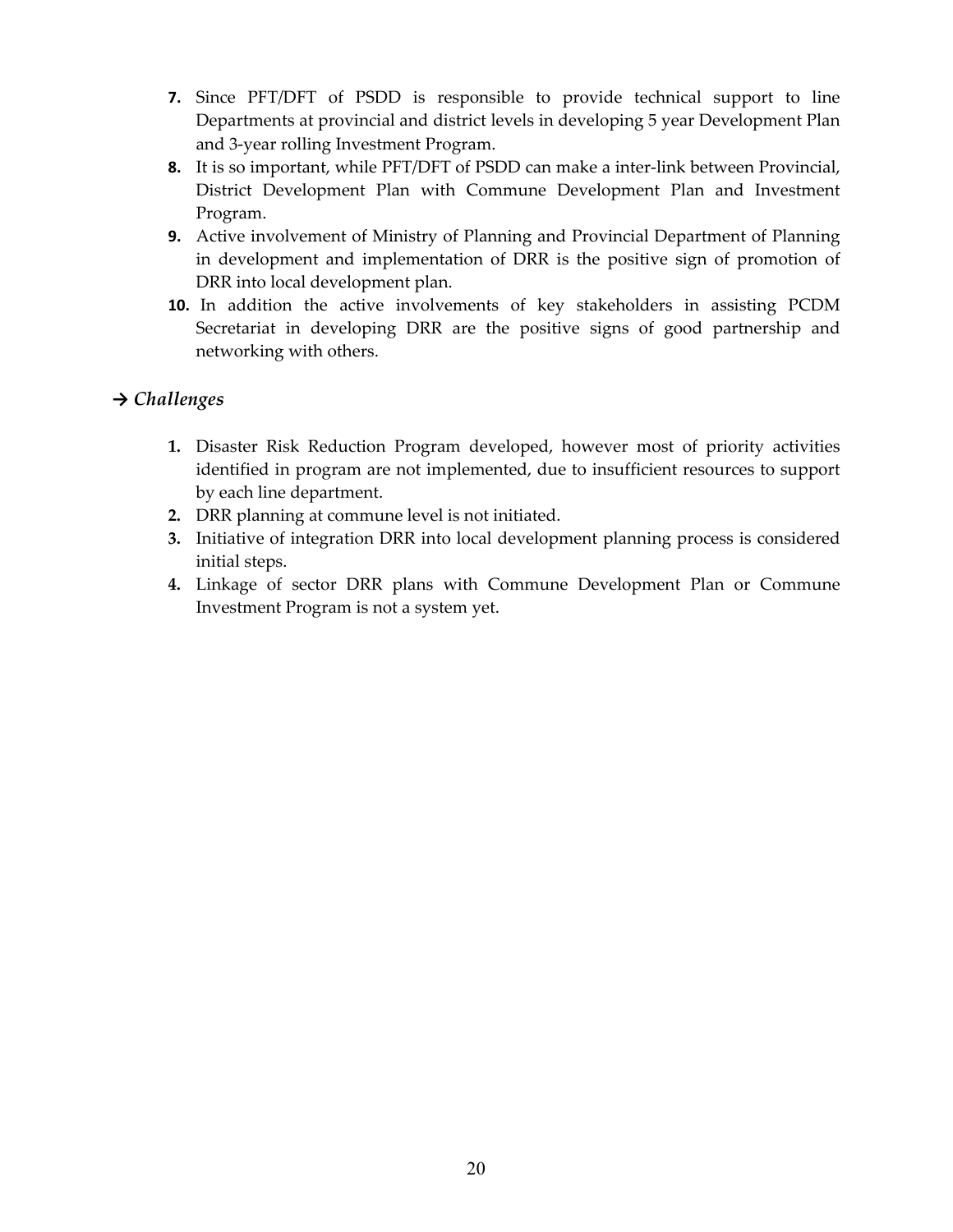## *RESULT 2:*

#### **LINKAGES ESTABLISHED FOR PROVINCIAL FPP WITH LOCAL DEVELOPMENTAL PLANNING PROCESS IN 3 SELECTED PROVINCES OF CAMBODIA**

### Activity 2:

Support Target Provincial Authorities in Linking the Flood Preparedness Program into the Local Developmental Planning Process in Cambodia and Lao PDR

#### *Activity 2.1*

*Facilitate consultation with provincial authorities, NGOs, DIPECHO Partners and other stakeholders through Provincial DM committee in consolidating past works and identify next steps for DRR integration in local developmental planning process at provincial level in Kratie and Svay Rieng Provinces in Cambodia.*

*Activity 2.2*

*Initiate dialogue/consultations with national agencies in Cambodia on integration of Flood Preparedness Programs in the development planning in the two target provinces with support of national agencies.*

*Activity 2.3*

*Facilitate implementation of the flood preparedness measures through the commune investment plans under PSDD program in Cambodia*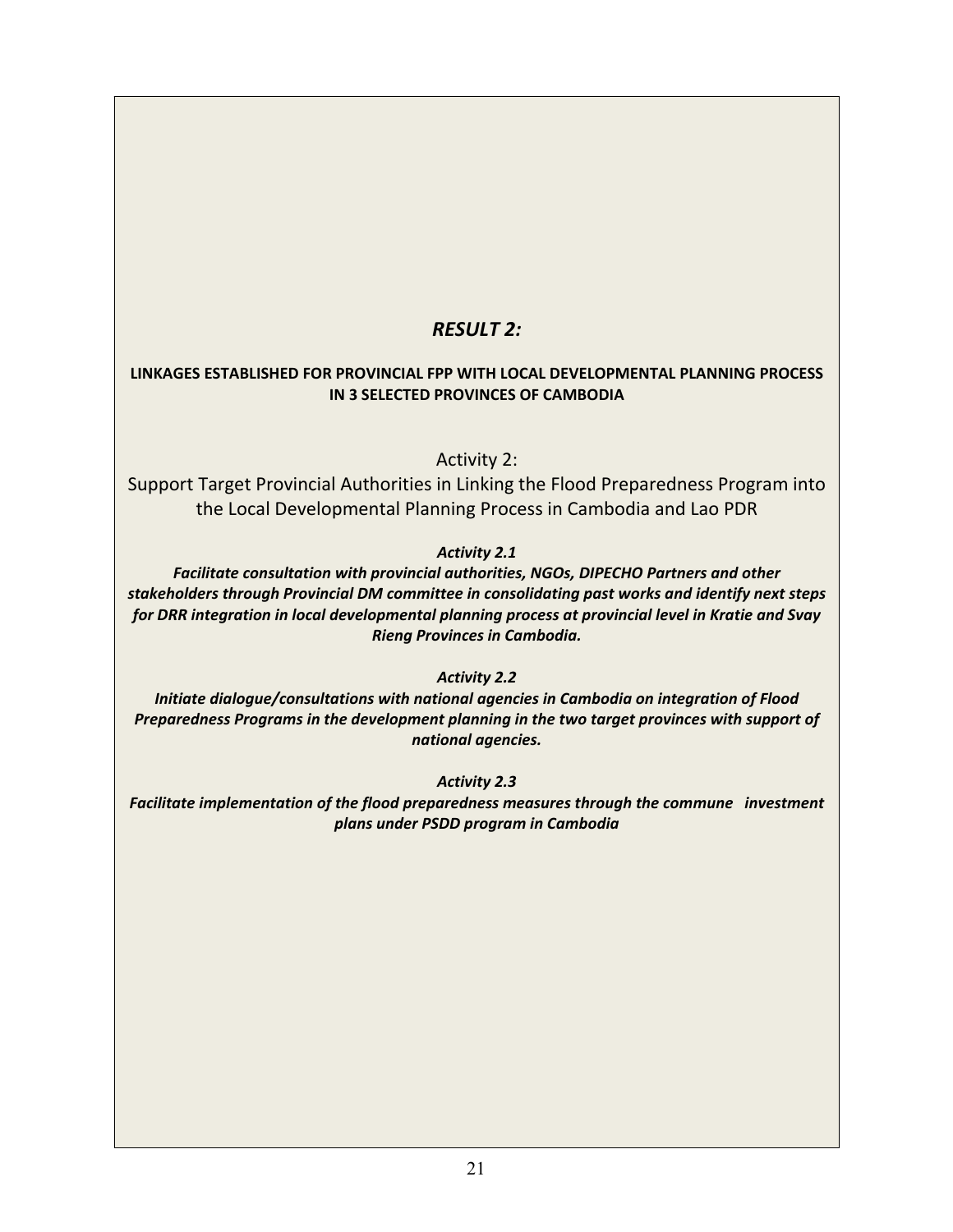**Result 2: Linkages established for provincial Flood Preparedness Plan (FPP) with local development planning progress in three selected provinces of Cambodia.**

Table of Beneficiaries; Result 2

| <b>Sector</b>                            | <b>Beneficiaries</b>                                           | <b>Status</b>     | Number |
|------------------------------------------|----------------------------------------------------------------|-------------------|--------|
|                                          | Result 2: NGOS, DIPECHO partners, Red Cross   DM practitioners |                   | 16     |
|                                          | and other stakeholders (Activity 2.1)                          |                   |        |
| Institutional<br>Linkage and<br>Advocacy | Result 2: Key officials of National DM                         | National,         | 106    |
|                                          | Committees in Cambodia Planning                                | and Provincial    |        |
|                                          | Departments at National<br>and<br>Investment                   | officials, INGOs, |        |
|                                          | Provincial Levels (Activity 2.2)                               | Donors, UN        |        |
|                                          |                                                                | agencies,         |        |
|                                          |                                                                | Total             |        |

Update<sup>5</sup> on activities

*Activity 2.1: Facilitate consultation with provincial authorities, NGOs, DIPECHO Partners and other stakeholders through Provincial DM committee in consolidating past works and identify next steps for DRR integration in local developmental planning process at provincial level in Kratie and Svay Rieng Provinces in Cambodia.*

#### *Detailed Planned Activities*

- *Documentation of past work for integrating DRR into local developmental planning in Cambodia share with all stakeholders.*
- *One consultation based in partnership with the Planning and Investment department, DIEPCHO partners and other NGOS on linking the FPP into the provincial planning process.*
- *Promote provincial partnership with other stakeholders such as the Red Cross and DIPECHO partners in Kratie & Svay Rieng province in integrating the DRR activities in the local developmental planning process under the ongoing PSDD program.*

## **One consultation based in partnership with the Planning and Investment department, DIEPCHO partners and other NGOS on linking the FPP into the provincial planning process**

Utilizing new innovative approach of development and implementation of sectoral DRR as reported in *Result 1* and active involvements of Department Planning (DoP) at provincial level and PSDD), the link of Flood Preparedness Program with local development planning process in Kratie and Svay Rieng have been achieved.

At earlier stage of project implementation, on 12, January 2009, there was a consultation meeting between PCDM, project team (MRC‐ADPC), Department of Planning and PSDD to discus and explore the processes of FPP consolidation and possible linkage of FPP with local development plan. As resulted, some practical suggestions arose, including;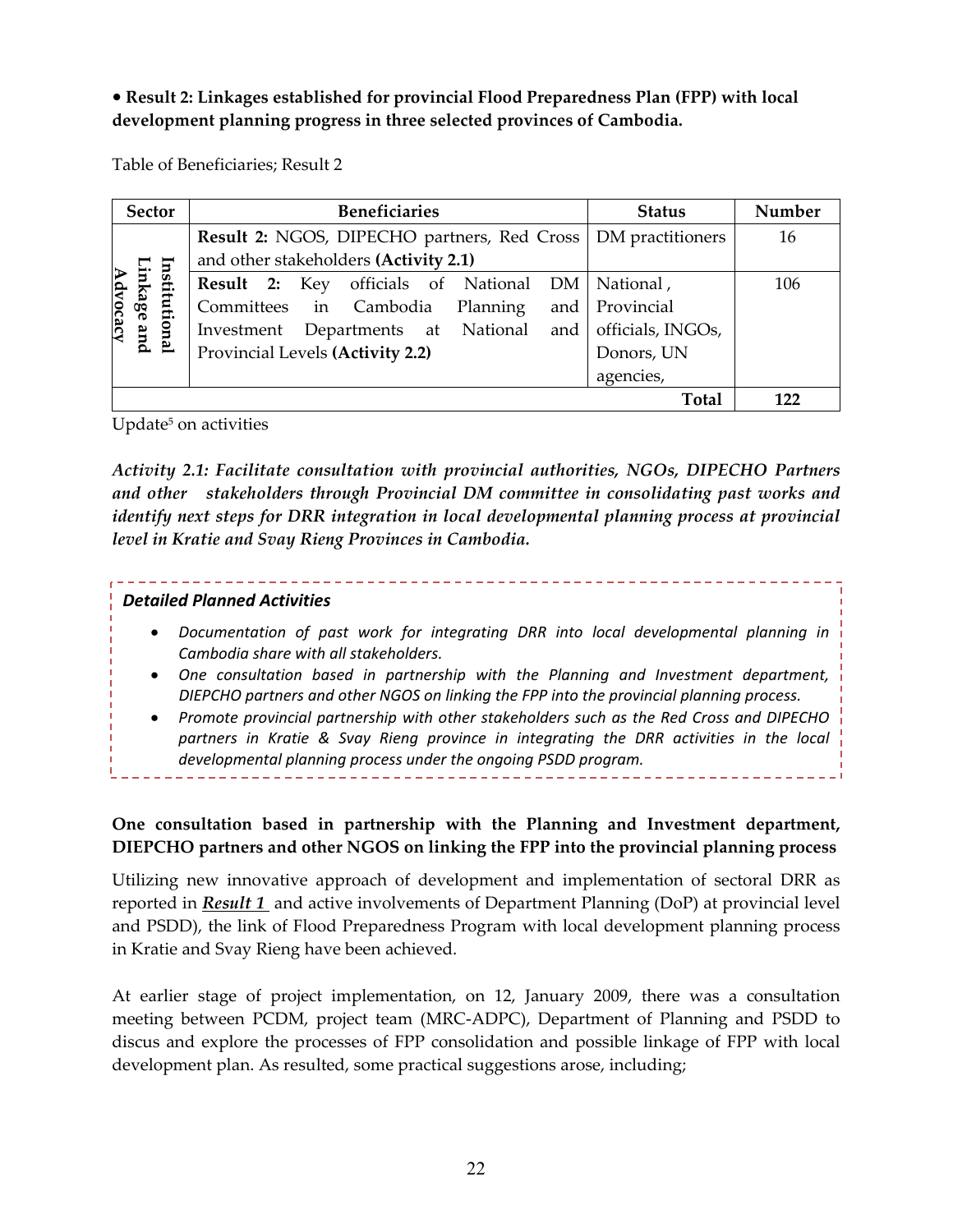- 1) FPP should not be standing alone. It should be a Multi‐Sectoral plan and a cross‐ cutting plan in line with 5 components of local development plan.
- 2) Projects should allocate budget to support implementation of plans, while there are not any resources allocation from the government for the time being, otherwise FPP is just a document.
- 3) Learning from integration of flood preparedness at the commune level, as of now it has been found that there are many projects relating to flood preparedness and emergency management that have been integrated into commune investment plan since phase III of the project, while less consideration has been given for support to implement the proposed projects. This is an experience and lesson learnt that has hindered the progress of the integration initiative.
- 4) Department of Planning and Local Administrative Unit of PSDD program committed to help PCDM in helping PCDM to provide technical assistance to all line Departments in developing sectoral flood preparedness program at provincial and district levels.

Similarly, in Svay Rieng province, there was also a meeting between PCDM, project team of ADPC with Department of Planning on 10 March 2009 to discuss on processes of updating an existing Provincial Disaster Risk Reduction Action Plan, which developed under ADB‐TA project, to explore possible portions to link FPP with local development plan and also engage Department of Planning to assist PCDM in facilitating all line Departments to develop a multisectoral flood risk reduction plan, linkage of FPP with Provincial 3‐day Investment and Development Program. At the meeting, ADPC project team shared the practical approaches and processes that are using in Kratie for revising FPP and possible approaches of linkage FPP with local development plan.

During the process of development of multi-sector flood preparedness plans at provincial and district levels, the Department of Planning assigned its key technical staff to assist PCDM Secretariat in order to provide technical assistance to all line departments, while they were developing their sectoral plans. Fortunately, the Department of Planning was also assisting all line departments to develop a 3 year rolling investment and development plan (2009‐2011) at provincial level at the same time, so the two activities could be developed in conjunction with each other. Active support and technical inputs were also provided from advisors of PSDD as well.

## **Documentation of past work for integrating DRR into local developmental planning process in Cambodia in conjunction with all stakeholders**

To promote and update the status of integration of the FPP and/or DRR plan at provincial and district levels, two Provincial Workshops on Integration FPP/DRR into Local Development Plans were organized by PCDM under support from the project in collaboration with NCDM.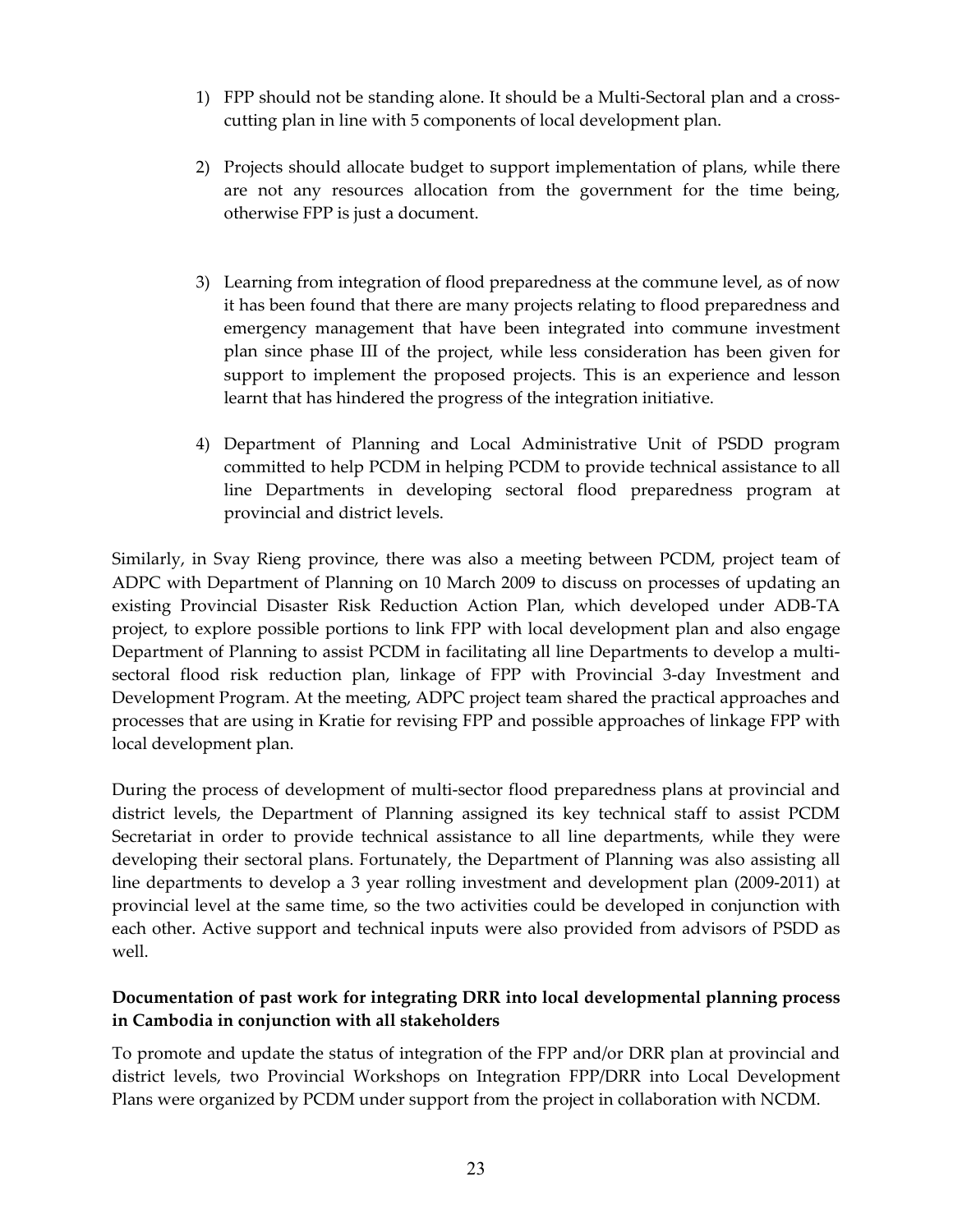One workshop was organized in Kratie province on 11 December 2009, chaired by Mrs. Sa Chan Heang, Provincial Deputy Governor of Kratie province, attended by 52 participants from all provincial line Departments, selected district line departments, selected communes chiefs from 3 target districts and partner NGOs such as: Action Aid, PADEK, CED, ADHOC and PSDD etc.

The workshop itself gave a chance for line Departments at provincial and district levels, CCDM to present the current status of FRR/DRR plan implementation in linking with CDP/CIP and report the challenges encountered in implementing related DRR/FRR projects or activities in each sector and commune level while recommendations, suggestions on innovative modalities and approaches to effectively integrate DRR/FRR in Local Development Planning and implementing process. Based on discussions, some significant achievements and recommends were come up and documented like:

Results of the workshop, Total 551 priority activities related DRR identified from 23 Commune Investment Programs in 4 districts of Kratie province (Kratie, Sambour and Chlong and Prek Prasop). Among of the priority activities, 501 are related to DRR in 5 areas of CIP like economic, social, natural resources and environment management, security and gender and 50 priority activities are exact DRR related to flood preparedness program.

## **Figure 1: CIP Related to DRR in 4 districts (Kratie, Sambour, Chhlong and Prey Prasop) of Kratie province for 2010**



### *Recommendations*

 National government should allocate annual budget for implementing DRR/FRR related project, which included in CIP, since Commune Investment Fund is still limited, could not cover to other necessary related projects.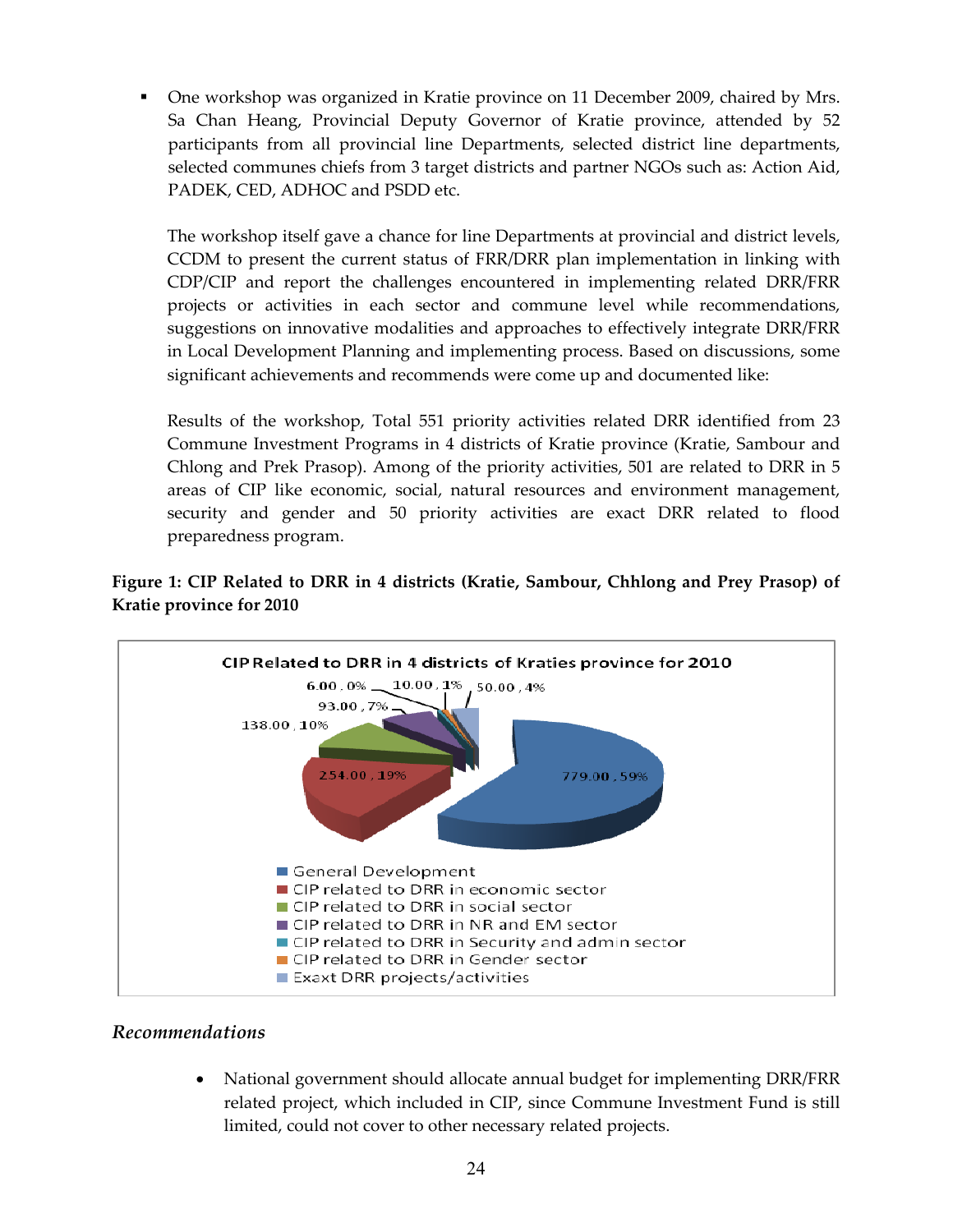- Provincial departments and partner NGOs should link its projects/programs to Commune Development Plan or Investment Programs in order to meet the needs of community populations.
- Disaster committee's capacities at all levels are still needed to enhanced.
- Provincial line departments and partner NGOs should increase involvements in CIP development process.
- This kind of workshops are very important, since it gives a chance to line Departments, local authorities, partner NGOs share experiences, appropriated mechanisms/solutions and suggestions.

Another workshop was organized in Svay Rieng province on 14 December 2009, chaired by H.E. Sam Bunnarin, Provincial Deputy Governor of Svay Rieng province, attended by 45 participants from all provincial line Departments, selected district line departments, selected communes chiefs from one target district and partner NGOs such as, Action Aid who attended.

The workshop itself gave a chance for line Departments at provincial and district levels, CCDM to present the current status of FRR/DRR implementation in linking with CDP/CIP and report the challenges encountered in implementing related DRR/FRR projects or activities in each sector and commune level, while recommendations, suggestions on innovative modalities and approaches to effectively integrate DRR/FRR in Local Development Planning and implementing process.

Results of the workshop included a total 314 priority activities related DRR identified from 16 Commune Investment Programs in Svay Chrum districts of Svay Rieng. Among of the priority activities some 283 activities are related to DRR in 5 areas of CIP like economic, social, natural resources and environment management, security and gender and 31 priority activities are related directly to the flood preparedness programs.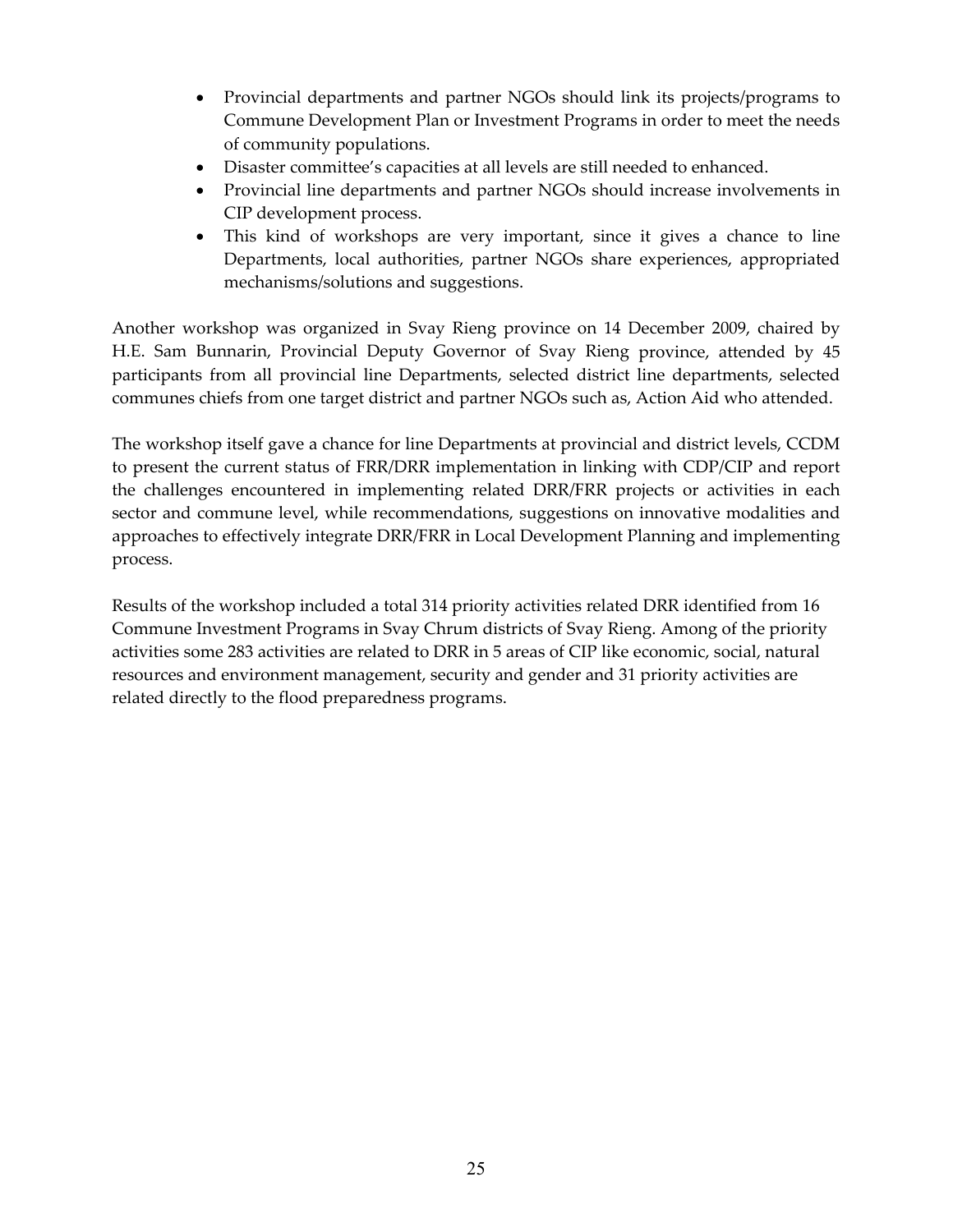

*Figure 2: CIP Related to DRR in 1 district of Svay Rieng province for 2010 (Svay Chrum district)*

#### *More Recommendations*

- DRR plans at provincial and district levels were successfully developed, but are not in place at the commune level successfully yet.
- DRR preparedness programs should contribute to implementation of DRR/FRR, including the commune development plans and investment programs.
- Disaster committee's capacities at all levels are still needed to be enhanced
- Involvements of civil stakeholders like religious groups, and private sector organisations are crucial to flood preparedness activities as resources could be mobilized from these stakeholders. So future projects could benefit from building stronger links with these stakeholders.
- National government should allocate annual budget for implementing the DRR/FRR related project, which can be included in the Commune investment plans (CIP), since Commune Investment Funds are still limited.
- Line departments and partner NGOs should develop plans based on needs of communities.
- Provincial line departments and partner NGOs should actively be involved in providing technical support to Commune Committees for Planning and Budgeting.
- PFT/DFTs should assist commune councils to integrate DRR related projects into their plans as well as mobilise resources to support projects.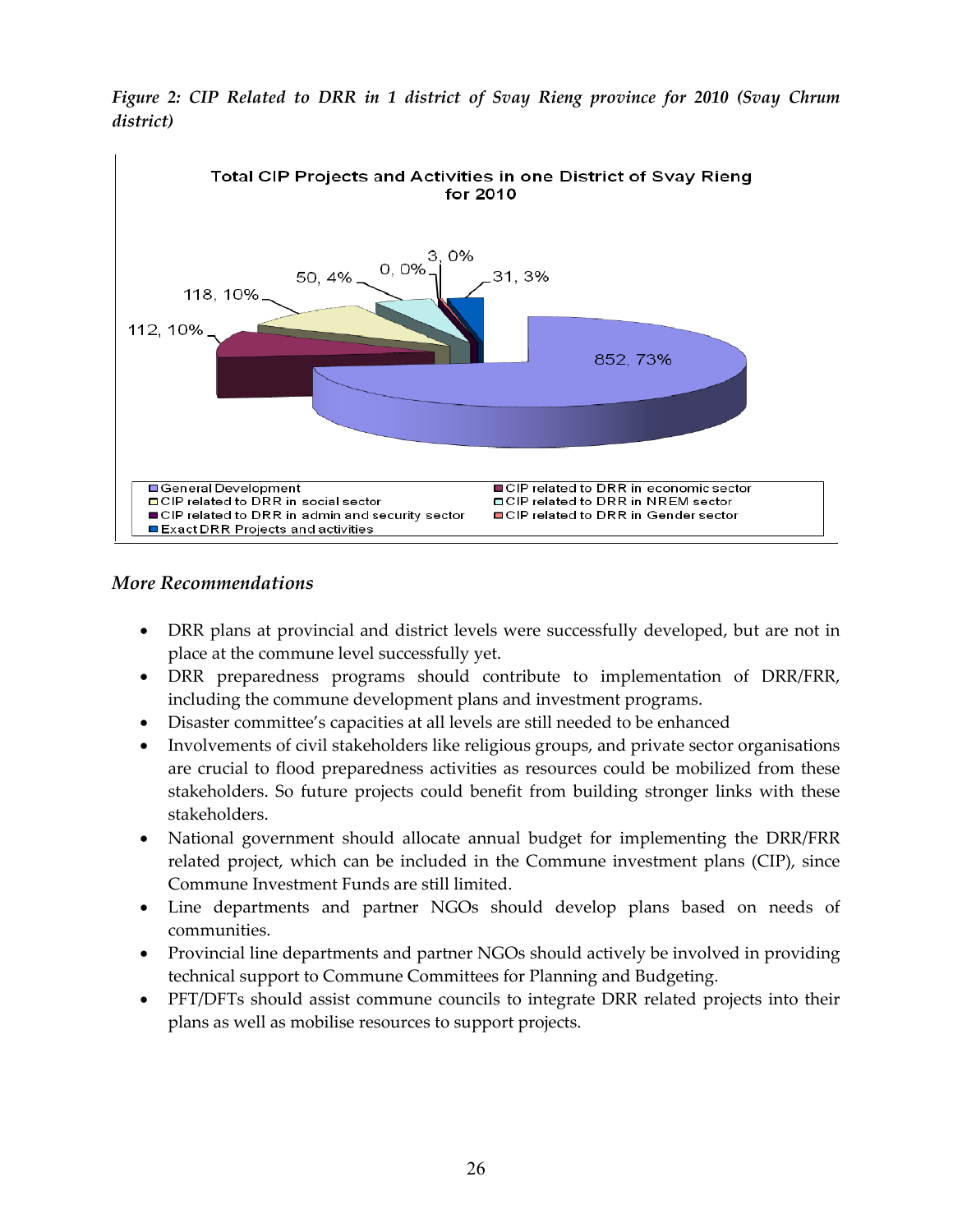*Figure 3: Summary of dialogue and consultation with national and sub‐national level on linkage of FPP/DRR in local development plan*

| Venues            | <i>.</i><br><b>Dates</b> | Participants                                                                      | <b>Remarks</b>           |
|-------------------|--------------------------|-----------------------------------------------------------------------------------|--------------------------|
|                   |                          | Dialogue/Consultation with national and provincial authorities on integration     |                          |
| 1. Kratie         | 12 Jan, 2009             | PCDM, DoP, PSDD,                                                                  | Dialogue and             |
| province          |                          |                                                                                   | consultation on          |
|                   |                          |                                                                                   | integration DRR in       |
|                   |                          |                                                                                   | PIP/DIP and CIP          |
| 2. Svay Rieng     | 10 Mar, 2009             | PCDM, DoP, PSDD,                                                                  | Dialogue and             |
| province          |                          |                                                                                   | consultation on          |
|                   |                          |                                                                                   | integration DRR in       |
|                   |                          |                                                                                   | PIP/DIP and CIP          |
|                   |                          | Documentation of past work for integrating DRR into local developmental planning. |                          |
| Kratie province   | 11 Dec 2009              | 52 participants from all provincial                                               | Organized by DCDM        |
|                   |                          | line Departments, selected district                                               | Secretariat with         |
|                   |                          | line departments, selected                                                        | technical support        |
|                   |                          | communes chiefs and partner                                                       | from NCDM and            |
|                   |                          | NGOs such as: Action Aid,                                                         | <b>ADPC Project Team</b> |
|                   |                          | PADEK, CED, ADHOC and PSDD                                                        | and Action Aid           |
|                   |                          | etc                                                                               |                          |
| <b>Svay Rieng</b> | 14 Dec 2009              | 45 participants from all provincial                                               |                          |
| Province          |                          | line Departments, selected district                                               |                          |
|                   |                          | line departments, selected                                                        |                          |
|                   |                          | communes chiefs and partner                                                       |                          |
|                   |                          | NGOs such as: Action Aid,                                                         |                          |
|                   |                          | PADEK, PRASAC, ACELEDA,                                                           |                          |
|                   |                          | FEDA, HCC, CFED, CSS and                                                          |                          |
|                   |                          | <b>PSDD</b>                                                                       |                          |

*Activity 2.2: Initiate dialogue/consultations with national agencies in Cambodia on integration of Flood Preparedness Programs in the development planning in the two target provinces with support of national agencies.* 

#### *Detailed Planned Activities:*

 *Close consultation with NCDM and the Ministry of Planning and Investment, Ministry of Interior in Cambodia together with the PSDD program to establish a linkage of the DRR initiatives within the local developmental planning process*

- *One national level consultation in Cambodia detailing the guidelines for provinces to integrate flood preparedness into development planning.*
- *The outcome of these consultations would be taken to the two provinces to promote a partnership for a provincial‐level integration process*

The dialogue and consultation with Ministry of Plan, NCDD, and NCDM on integration of DRR/FPP in development planning process was facilitated by the project team over the period of project implementation. Particularly, advocated MoP to include DRR component in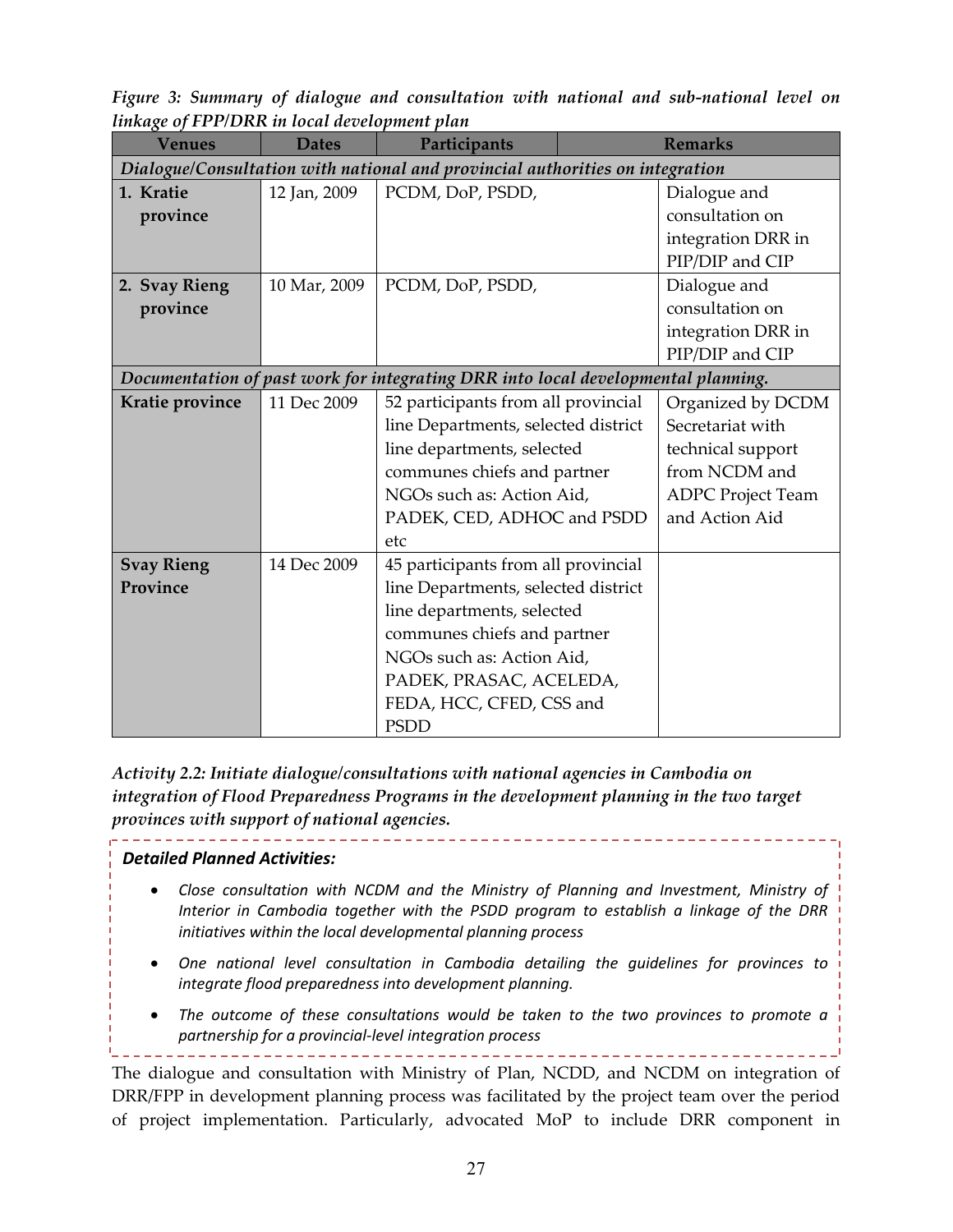Provincial and District Development Guidelines, while MoP started to develop it immediately following Provincial and District Councils elected in May, 2009. On other hands, project team is one of the team members of DRR actors like Oxfam, Action Aid, DRC/CRC, Concern Worldwide etc played active role in advocating MoP and NGO Forum to make comments on the previous NSDP and assisting NCDM to develop portions of DRR to incorporate in the revised NSPD. Finally, DRR portions have been accepted by the government and included in new version of NSDP.

At provincial and district levels the dialogues and consultation process was done in the same time of FPP/DRR consolidation process. For more details, please see in Activity 2.1 above.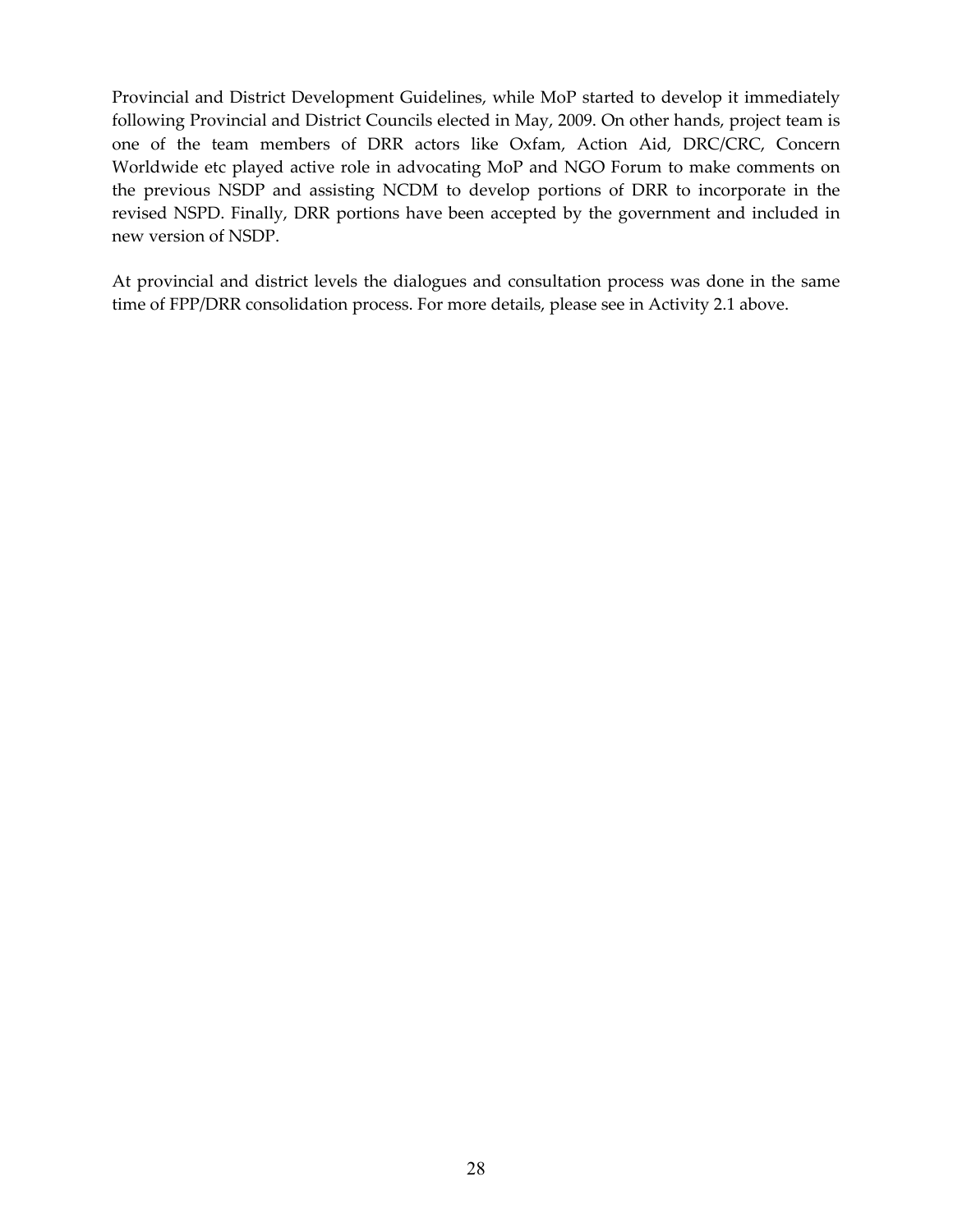*Activity 2.3: Facilitate implementation of the flood preparedness measures through the commune investment plans under PSDD program in Cambodia*

### *Detailed Planned Activities:*

 *Based on the outcome of activity 2.1, at least one flood preparedness activity identified in the Kratie provincial FPP would be taken up for implementation through funding of the local investment plan*

- *The process of identifying the priority activity would be facilitated by the local administrative unit in Kratie through the commune development planning process and district integration workshop*
- *The implementation of the flood preparedness measures in the target commune would be supervised by the District DM committee and in consultation of the Commune Chief who is the head of the CCDM.*
- *This activity would result in achieving a model approach for the integration of the flood preparedness program into local development planning in Kratie and would be replicated in other districts.*

With technical support from the project team of ADPC, PCDM in both provinces-Kratie and Svay Rieng have identified priority activities based on sectoral plans and discussed with those sectoral line departments like Department of Education, Youth and Sports, Department of Rural Development, Department of Culture and Fine Arts, Department of Information on implementing some activities relation to flood preparedness measures under the project and linking to the commune investment plans under PSDD program in both provinces. Some priority activities identified from sectoral plans are:

- i. school flood safety program,
- ii. water sanitation projects on the safe areas,
- iii. raising public awareness activities to enhance vulnerable community capacity to deal with flood at commune level etc.
- iv. strengthen capacities of commune DM committee

Detailed information of implementation of above some activities, please see achievements described in *Result 3 and 4*

## **Summary of Level Accomplishments under Result 2**

- In the initial stage of project implementation, 2 project start-up meetings held in Phnom Penh – one for consultation with national partners on (27/08/08) and 1 for provincial and district partners on (28/08/08)
- Similarly, 3 consultative meetings on linkages of MRC-ADPC project with DIPECHO partners, PCDM, DCDM, PSDD and non‐DIPECHO partners like Oxfam, Save the Children, CAFDOC, DRC/CRC and to improve coordination and exchange of information between NGOs and local authorities in Kratie Province were held – two meetings in Kratie province (22/1/09 and 23/1/09) and another one in Svay Rieng province (23/2/09)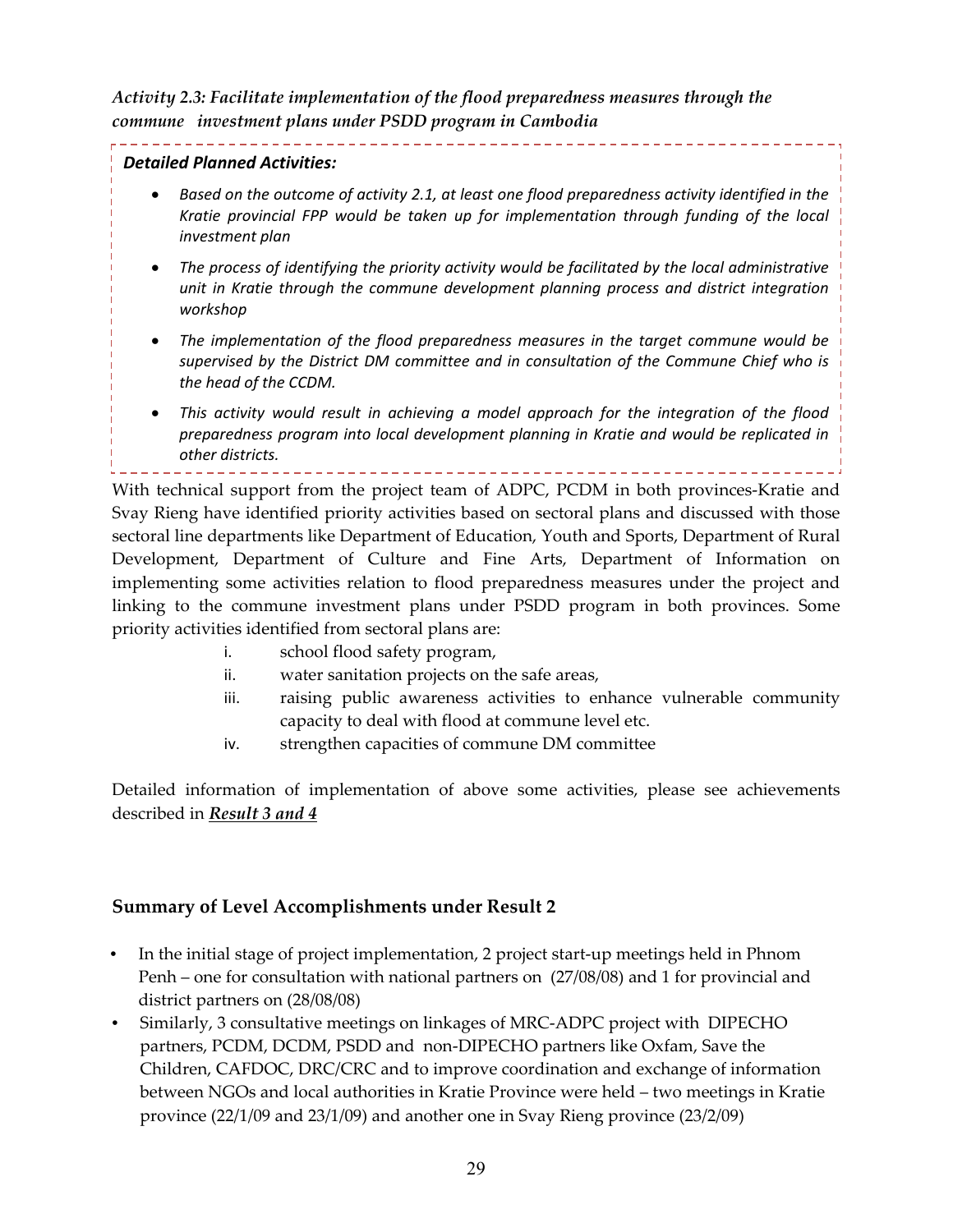- 2 Provincial Workshops on current status of linkage of DRR measures in local level planning process were held – one workshop held in Kratie on (11/12/09), attended by 52 officials from PCDM, DCDM, all line departments, CCDM and partner NGOs like Action Aid and PSDD and one workshop in Svay Rieng province was held on 14/12/09, attended by 45 key officials from PCDM, DCDM, all line departments, CCDM, and partner NGOs. The main results of the workshop were that priority activities related to DRR were identified, challenges and gaps of linkage of DRR with local development plan identified and
- recommendations/suggestions for improving implementation of DRR measures identified. • 551 priority activities related DRR identified from 23 Commune Investment Programs in 3 districts of Kratie province (Kratie, Sambour and Chlong). Among of the priority activities some 501 activities are related to DRR in 5 areas of CIP like economic, social, natural resources and environment management, security and gender and 50 priority activities are exact DRR related to flood preparedness program.
- 314 priority activities related DRR identified from 16 Commune Investment Programs in Svay Chrum districts of Svay Rieng. Among of the priority activities some 283 activities are related to DRR in 5 areas of CIP like economic, social, natural resources and environment management, security and gender and 31 priority activities are exact DRR related to flood preparedness program.

## *Lessons Learnt*

- 1. It is as same as lesson learnt explained in **Result 1** in connection to cooperation with Development Partners, e.g. PSDD at provincial and district levels.
- 2. It is also as same as lesson learnt explained in Result 1 regarding in active involvement of MoP and Provincial Department of Plan in DRR planning process. In addition, With active involvement of MoP and well understood on concepts and contexts of DRR/DM by MoP, initiatives of integration of DRR/DM in national development programs, plans and policies and local development planning process are increasingly progress, for instance DRR/DM component has been incorporated in NSDP, Provincial and District Development Guidelines, and Commune Investment Program (CIP) at local level.
- 3. This activity under the project was considered as a flagship in promotion of DRR integration into specific sectors' development works. Results of testing the new initiative is that DRR presence in each sector and have integrated in Provincial and District Investment Programs.
- 4. With active involvements of stakeholders like MoP, Provincial Department of Planning, PCDM and DCDM and applying the multi‐sectoral DRR Plan, It is noted that significant increasing of DRR/DM in CIP in targeted districts.

## *Challenges*

1. As explained above that there is increasingly progress of integration of DRR in specific sectors and local development plans, however, financial supports are still the high challenges because of resource allocations from government to implement plans in all levels are still limited, comparing to the needs of communities and multi‐needs and cross‐cutting projects/activities in CIP.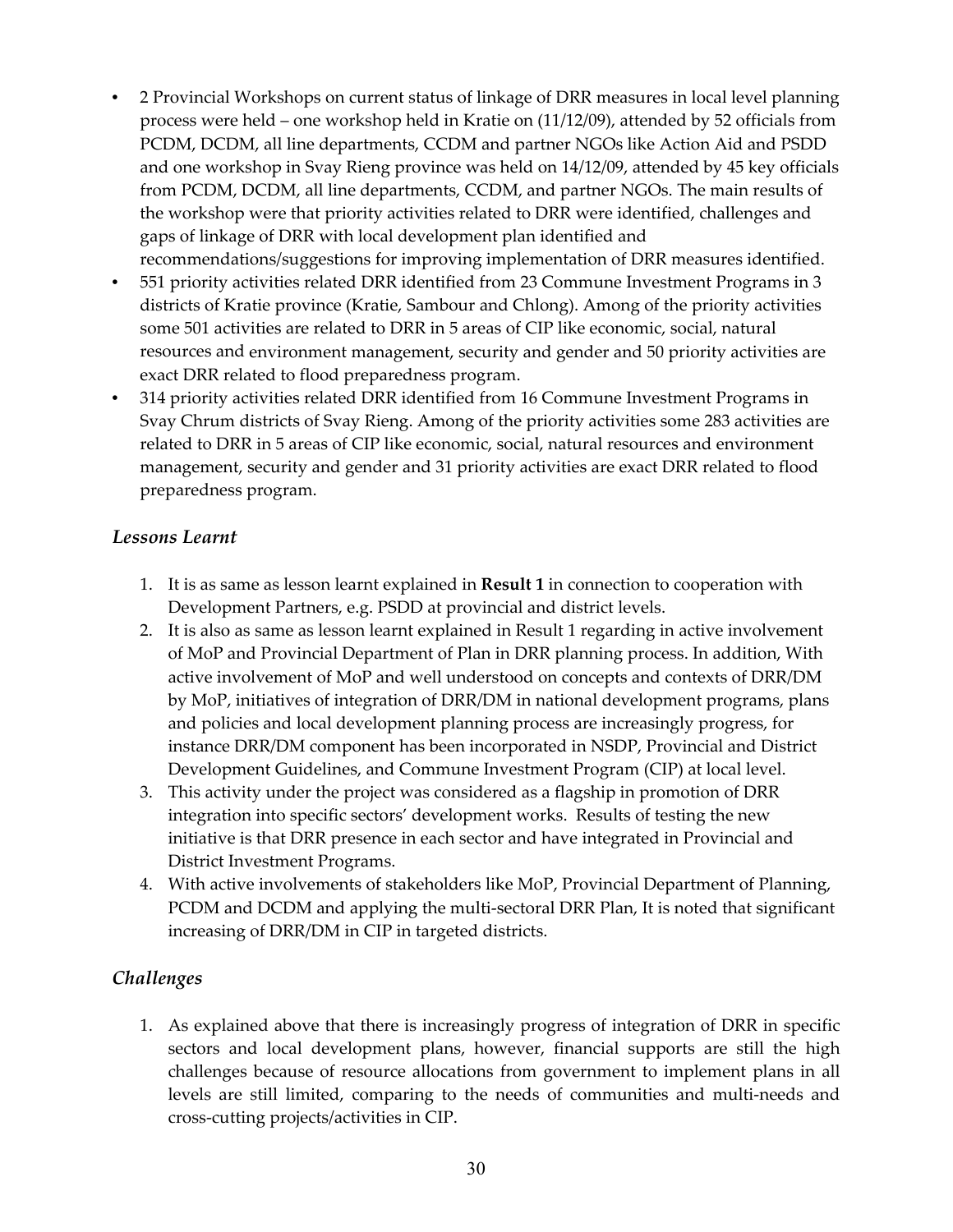2. There is much effort in promoting integration/mainstreaming DRR in local development planning process. With these efforts, notable achievements have been made, however, integration/mainstreaming is still an ad hoc approach and effort, due to a lack of legal guidelines and policy informed by the government to local authorities.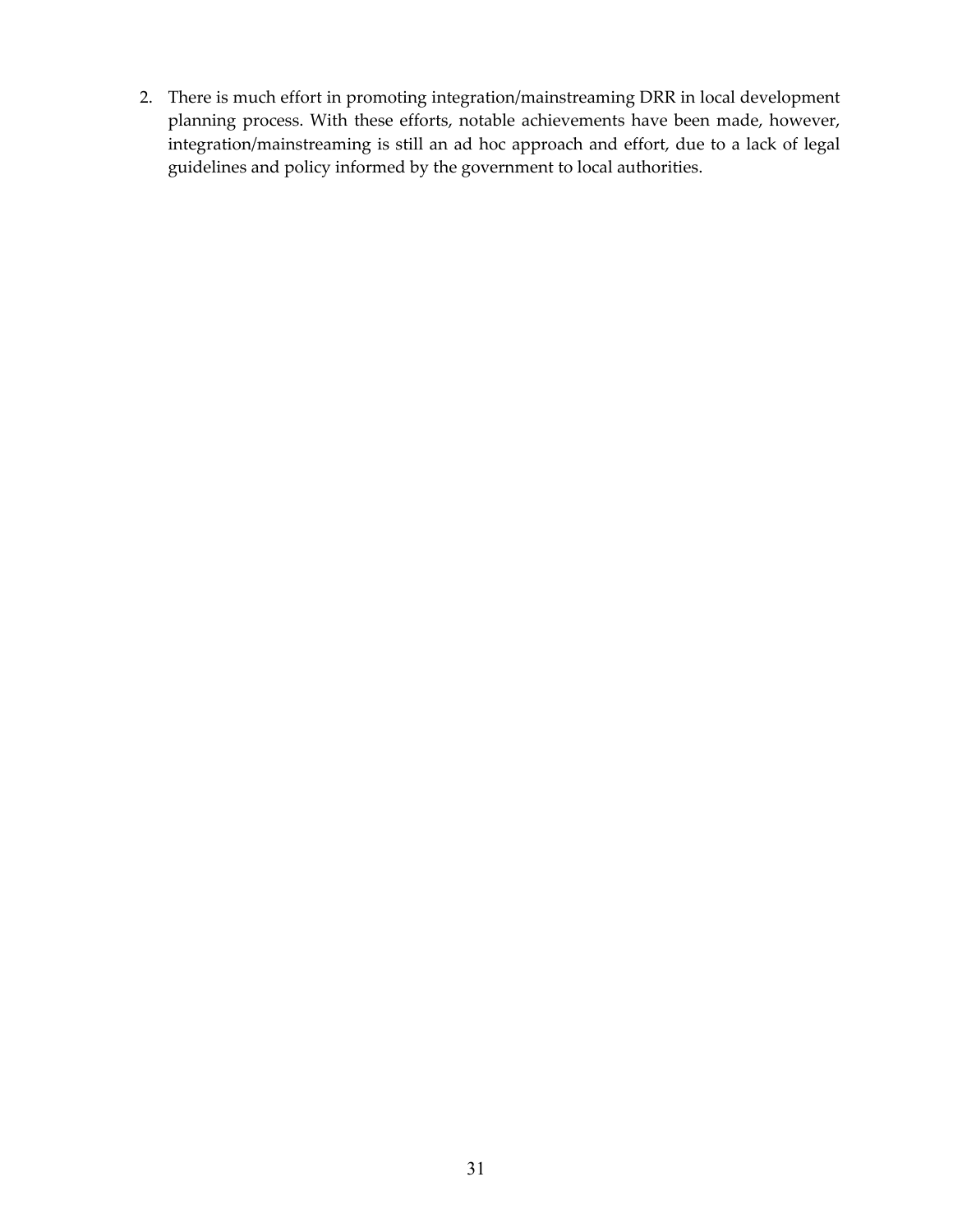## *RESULT 3*

## **CAPACITY OF THE COMMUNE DM COMMITTEES/TEAM IN FLOOD MANAGEMENT AND MITIGATION IS ENHANCED IN CAMBODIA**

Activity 3

Support target districts in capacity building Commune DM committee on Flood Management and Mitigation in Cambodia, Lao DPR and Vietnam

*Activity 3.1*

*Review and update the commune training course curriculum prepared in previous phases in Cambodia.*

*Activity 3.2*

*Conduct refresh Training of Trainers (ToT) for the District Level Trainers on Flood Preparedness in Kratie province and the ToT in Svay Rieng province, enabling them to conduct commune level trainings in their target districts of Kratie, Sambour, Chllong, and Svay Chrum.*

*Activity 3.3*

*Support to conduct one Commune‐level training on Flood Preparedness for the Commune DM Committees/Teams by the trained trainers in each of the selected districts in Kratie & Svay Rieng province, Cambodia*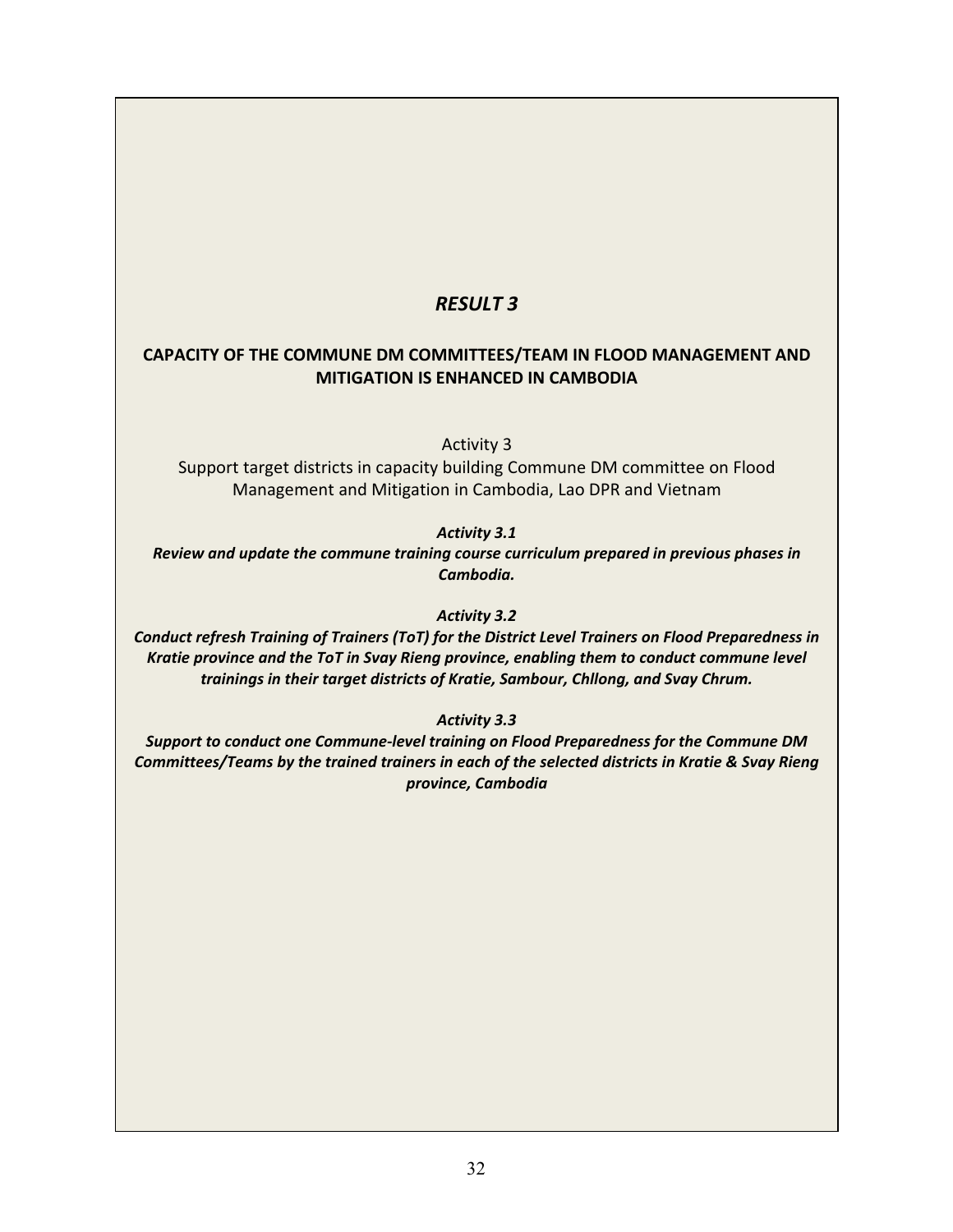## **Result 3: Capacity of the Commune DM Committees/Teams in flood management and mitigation is enhanced.**

#### *Tables of Beneficiaries; Result 3*

| <b>Sector</b>                             | <b>Beneficiaries</b>                                | <b>Status</b>              | Number |
|-------------------------------------------|-----------------------------------------------------|----------------------------|--------|
|                                           | <b>Result 3: Provincial/District Level Trainers</b> | <b>Provincial/District</b> |        |
|                                           | in Kratie & Svay Rieng province (Kratie,            | officials, Teachers,       | 93     |
|                                           | Sambour, Chhloung ,Svay Chrum                       | NGO, Mass                  |        |
| Local Disaster<br>Management<br>Component | districts) of Cambodia, (Activity 3.1,3.2)          | Organizations              |        |
| Disaster                                  | Result 3: Commune DM Committees                     | Commune staff,             | 125    |
|                                           | members (CCDM and VPU), village                     | volunteers, village        |        |
|                                           | volunteers in Cambodia, (Activity 3.3)              | leaders                    |        |
|                                           |                                                     | Total                      | 218    |

## *Activity 3.1: Review and update the commune training course curriculum prepared in previous phases in Cambodia.*

Through various meetings and discussions, the Cambodian National Committee for Disaster Management (NCDM) and partner NGOs that are mainly working on disaster risk reduction in Cambodia, especially the Action Aid, Danish Red Cross/Cambodian Red Cross (DRC/CRC), Church World Service (CWS), CARE, World Vision, Oxfam (Great British, America, Australia) and others articulated a common need in the conduct of their training activities on disaster risk reduction (DRR). It was felt that the existing training efforts needed to be harmonized and institutionalized. In view of this, NCDM and partner NGOs and other organizations proposed to review and institutionalize existing training curricula on disaster risk reduction in Cambodia**.**

The Component 4 of the MRC Flood Management and Mitigation Program (FMMP) under "**Strengthen Implementation of the Flood Preparedness Program at Provincial, District and Commune Levels in the Lower Mekong Basin"** is being implemented by MRC Secretariat with technical support from ADPC, supported NCDM to host the 13th DRR Forum to address the above concerns. The Forum aimed at achieving the following objectives:

(1) To review existing training curricula and formulate a national training curriculum on disaster risk reduction and community‐based flood management.

(2) To categorize and simplify training curricula for various target audiences at different levels, including national, provincial/district and commune/community levels and to ensure that the curricula are suitable to the capacities and knowledge of the different levels.

(3) To identify current emerging needs to develop new training curricula.

The resulting national disaster Risk Reduction curricula would be used by the NCDM and partner NGOs as a standard in their capacity building activities on DRR for local authorities at the provincial, district, commune and community levels. The a 2 day Forum was organized from 21 to 22 May, 2009 at NCDM Conference room, presided by H.E Ponn Narith, Deputy Secretary General of NCDM, Mr. Touch Thearat, a representative of ECHO, based in Bangkok,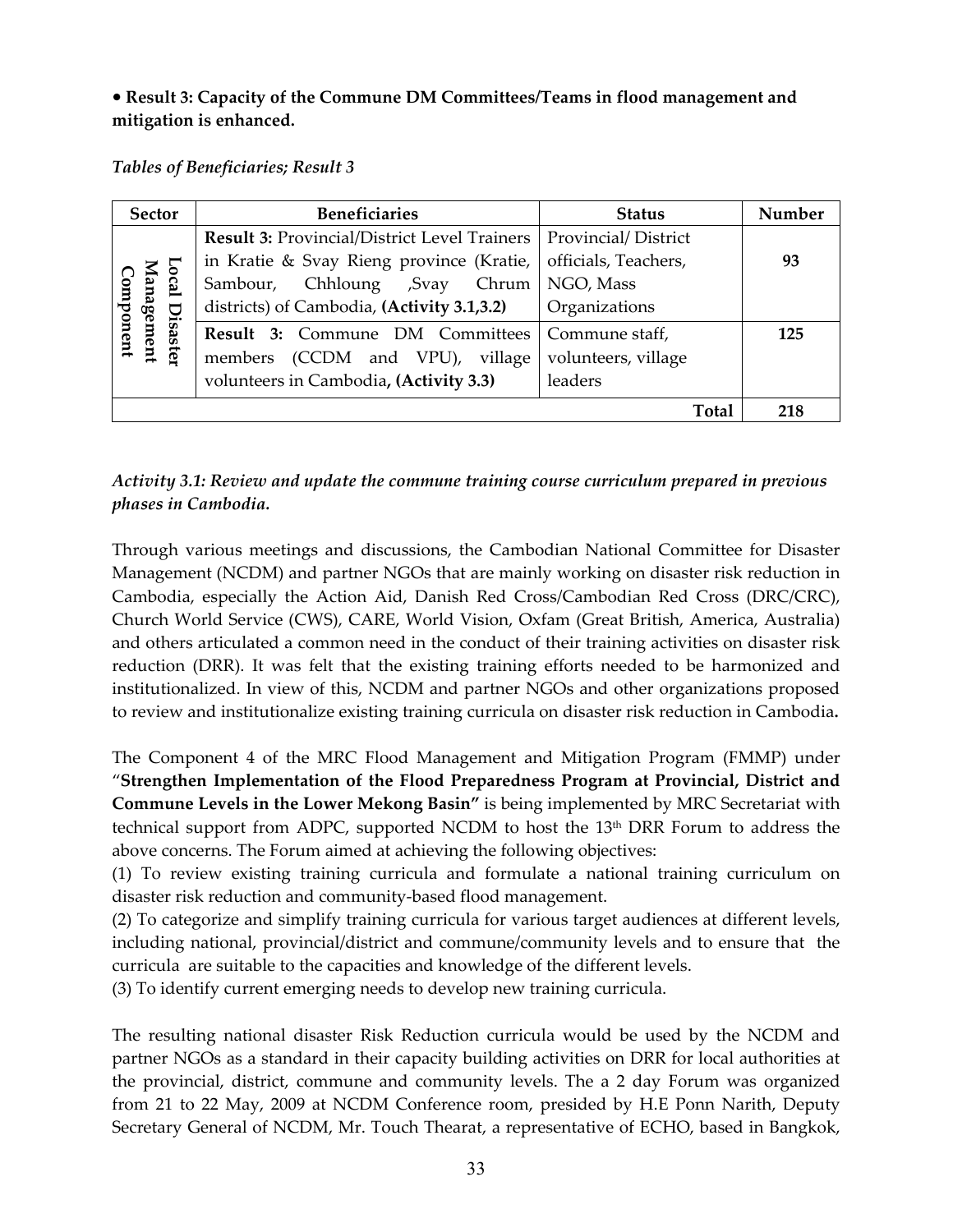Mr. Khoun Komar, a representative of MRCS/FMMP and Mr. Thanongdeth Insisiengmay, Program Manger of ADPC and participated by 39 participants from NCDM and 20 partner agencies, who are actively working on disaster risk reduction in Cambodia such as MRCS, ADPC, Action Aid, Oxfam (Great Britain, America, Australia), CRC, CWS, DRC, CARE International, DRM-EPP, DCA, Plan International, Save the Earth, World Vision, DIPECHO‐SEA, and WHO. For more detail, minute of the Forum is available.



 *Photos of 13th DRR Forum on Review and Standardization of National DRR Curricula* 

## *Activity 3.2: Conduct refresh Training of Trainers (ToT) for the District Level Trainers on Flood Preparedness in Kratie province and the ToT in Svay Rieng province, enabling them to conduct commune level trainings in their target districts of Kratie, Sambour, Chullong, and Svay Chrum.*

The project under Component 4 of MRC's Flood Management and Mitigation Program implemented by the Mekong River Commission Secretariat (MRCS) through the Cambodia National Mekong Committee (CNMC) in partnership with Asian Disaster Preparedness Center (ADPC) in collaboration with National Committee for Disaster Management of the Cambodia, funded by European Commission Humanitarian Aid department (ECHO) under the  $6<sup>th</sup>$ DIPECHO Action Plan 2008‐2009.

Under **Result 3** the capacity of existing group was strengthened. The target was the trainers at provincial and district levels who has been trained in the previous phases of the project on the updated and consolidated training curriculums.

The overall objective of ToT is aiming that the group of trainers in district is expected to carry out wider training programs in the district respectively. Particularly, the groups will be responsible to organize training courses on flood preparedness program, integration flood preparedness and public awareness to all line departments in their locations. It is also expected that the groups will be able to support other partners in their locations to organize training activities in respective long‐run.

The specific objective is to develop capacities of high potential officers of PCDM, DCDM, selected line departments and Trainers from training institutions on flood preparedness, public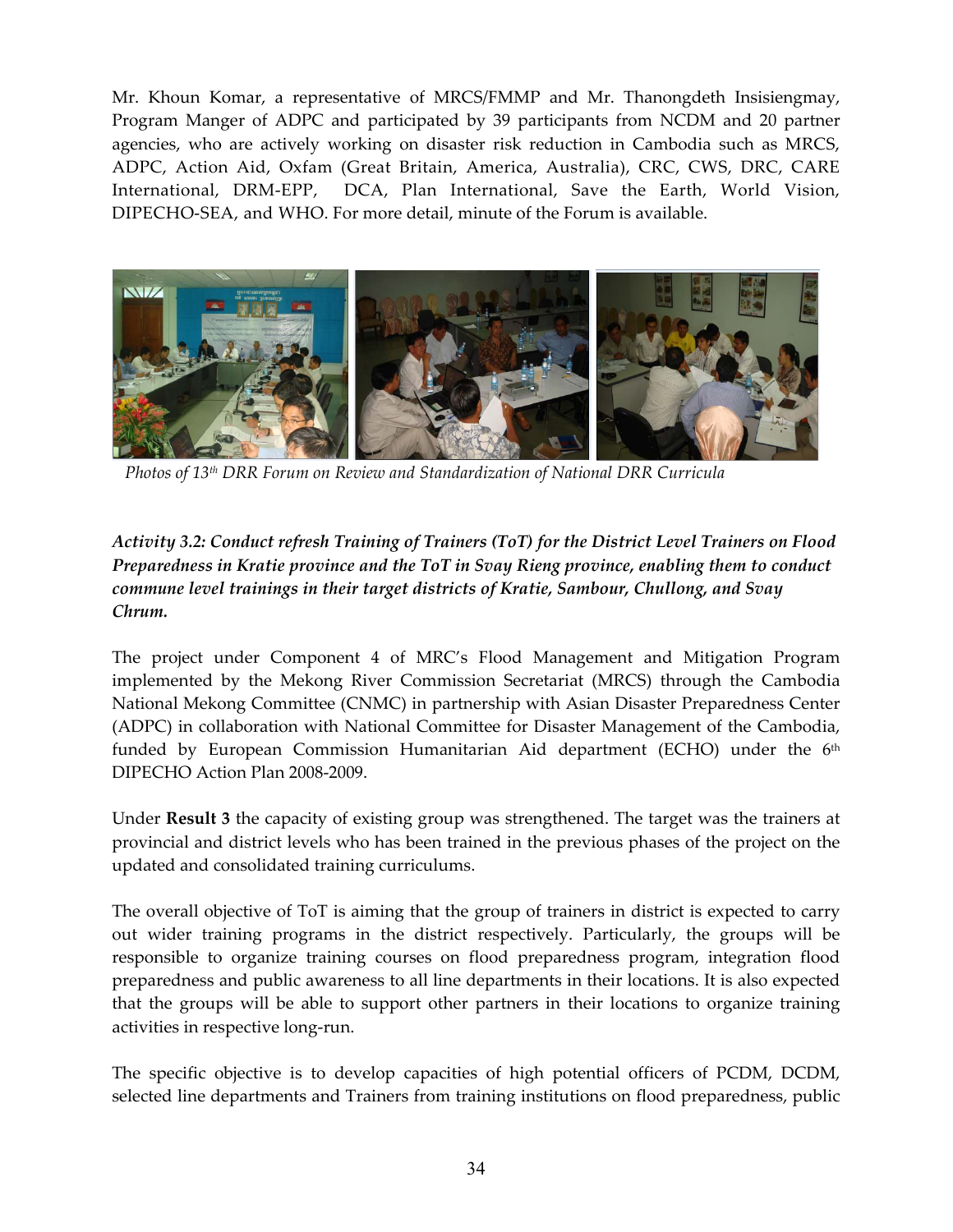awareness, integration and participatory adult learning approaches. The trainees will be formed as a core group of trainers in province.

In view of this, under project of Component 4 of MRC's Flood Management and Mitigation Program two ToT courses conducted.

- In Kratie Province, a Refresher ToT course conducted in Kratie from 07 to 11 September, 2009, to refresh the knowledge of 29 officers from relevant authorities and stakeholders from provincial and district levels, including 14 officers PCDM Secretariat Office and Provincial Line Departments and other stakeholders, 15 officers from DM committees at district level of Kratie district, Chhlong, Sambo and Prek Prasop district attended this training course. For detailed, attendance list and beneficiaries is available.
- ToT in Svay Rieng was organized jointly with ToT in Prey Veng, and Kandal province under GTZ funded project. However, it was a shared cost between the two projects. 5‐day course was organized from 21 to 25 September, 2009 in Prey Veng province. It is a new ToT course in Svay Rieng, just organized under this phase of ECHO funded project, total of 11 participants attended course, in which 7 participants from PCDM Secretariat office and Provincial Line Departments, and 4 participants from DCDM Secretariat Office and District Line Department in Svay Chrum district.

The group of trainers in each province and district is expected to carry out wider training programs in province and district respectively. Particularly, the groups will be responsible to organize training courses on flood preparedness program, integration flood preparedness and public awareness to all line departments in their locations. It is also expected that the groups will be able to support other partners in their locations to organize training activities in respective long‐run.

The courses were organized by a pool of resource persons from different partners who have extensive experience and knowledge in organizing training programs on disaster risk reduction in Cambodia, including NCDM, ADPC and VBNK. Each partner will be responsible to play different roles and responsibilities such as:

- **Department of Training of NCDM**: Trainers from Department played role as a key resource persons to deliver key sessions and modules on overall concept of flood risk reduction and scenarios of disaster management in Cambodia.
- **ADPC**: ADPC country project staff in Cambodia also played a role as the resource persons to deliver some key sessions on flood preparedness development and implementation and integration flood preparedness program into local development plan.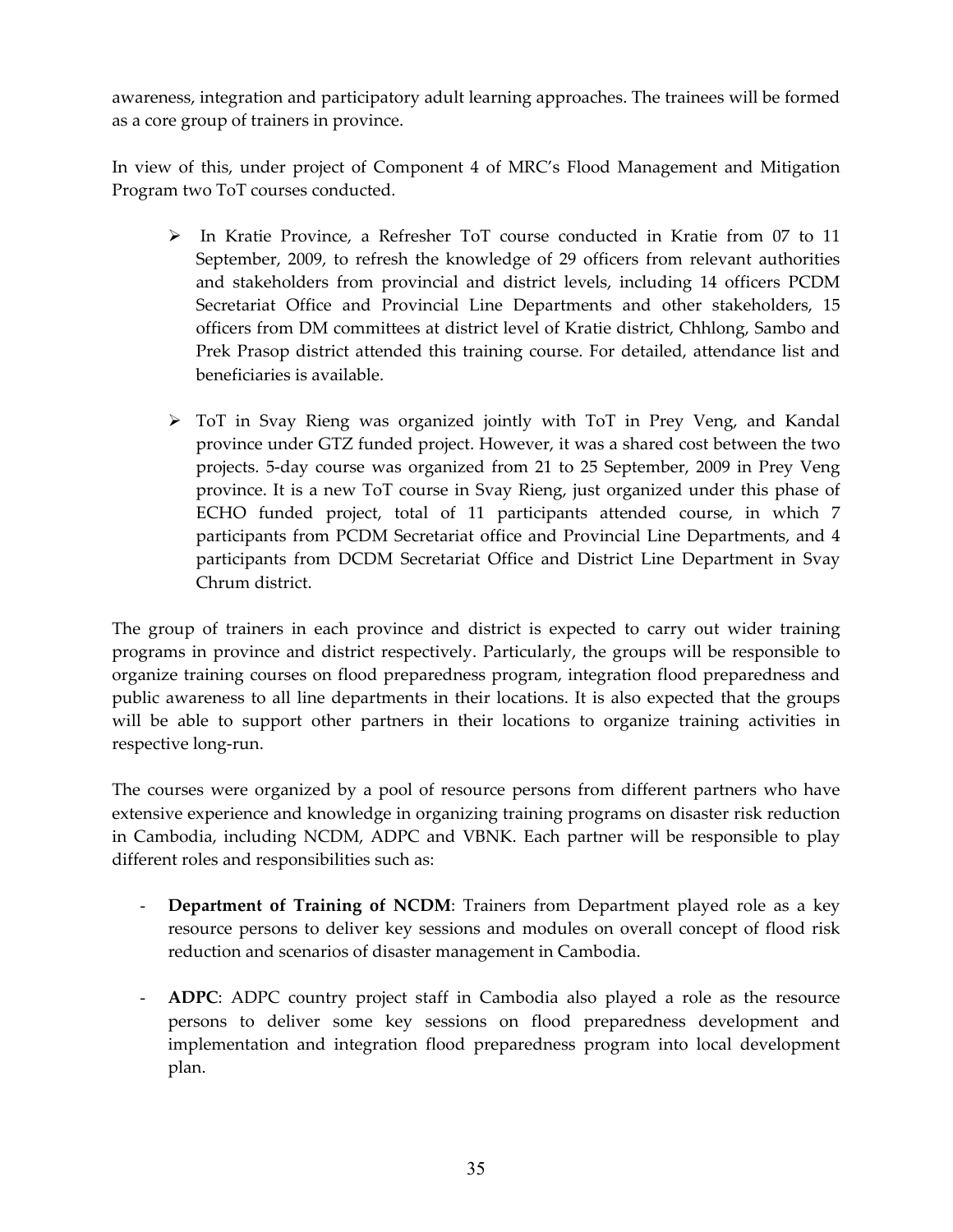**VBNK**: VBNK is a well-know institute in Cambodia on participatory learning approaches including adult learning methodologies, facilitation skills etc. VBNK was invited to facilitate and deliver sessions on these topic particular in this training.

#### **Training Curriculum Modules**

The course curricula for this course covered two areas specifically:

#### **Part 1: General Concept of Natural Hazards and Disasters**

Specific subject matters included:

- A. Understanding of terminologies used in Disaster Risk Reduction,
- B. Overall concepts of flood risk reduction
- C. Scenarios of disaster management in Cambodia,
- D. Participatory hazard, vulnerability, risk and capacity assessment,
- E. Development and implementation of flood preparedness program
- F. Public awareness raising techniques
- G. Integration of flood risk reduction into local development

#### **Part 2: Participatory Learning and Facilitation Skills**

This part of curriculum was aimed at enhancing the skills and capabilities of participants on the principles of teaching adult learners, participatory training techniques and methodologies, facilitation skills and training material development.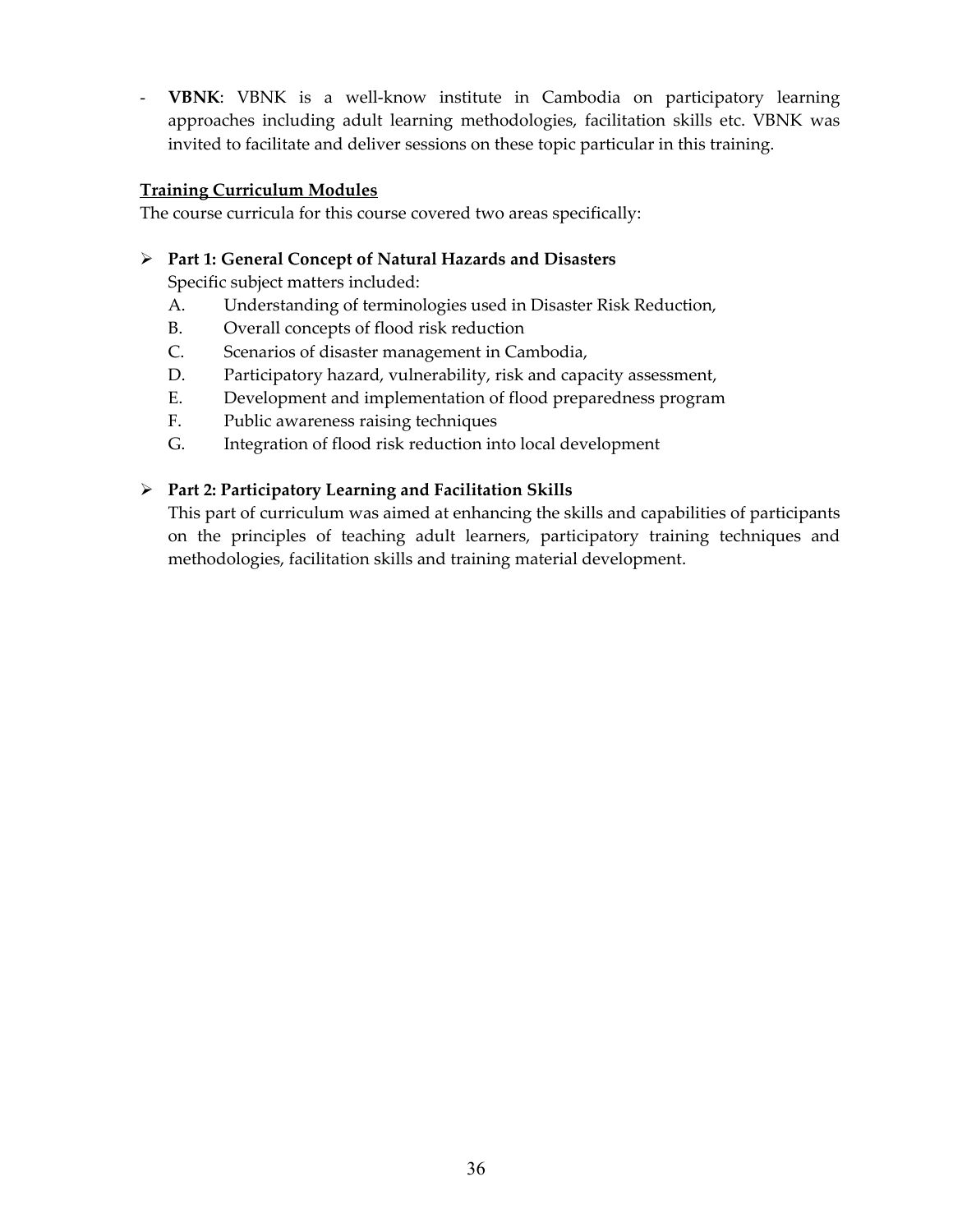| Venues       | <b>Dates</b> | Participants                   | <b>Remarks</b>             |
|--------------|--------------|--------------------------------|----------------------------|
| 1. Kratie,   | Sept 7-11,   | Total 29 participants attended | Organized by joint efforts |
| Province     | 2009         | ToT, in which 14 participants  | between ADPC, NCDM,        |
|              |              | from PCDM Secretariat office,  | and Training Institute     |
|              |              | Provincial Departments, 15     | (VBNK)                     |
|              |              | participants from DCDM         |                            |
|              |              | Secretariat offices in four    |                            |
|              |              | districts                      |                            |
| 2. Prey Veng | Sept 21-     | Total 39 participants attended | Organized by joint efforts |
| province     | 25, 2009     | the ToT, in which 11           | between ADPC, NCDM,        |
|              |              | participants from PCDM         | and Training Institute     |
|              |              | Secretariat office, Provincial | (VBNK)                     |
|              |              | Departments in Svay Rieng      |                            |
|              |              | province and DCDM              |                            |
|              |              | Secretariat offices in Svay    |                            |
|              |              | Chrum districts                |                            |

*Figure 1: Summary of Refresher ToT Course in Kratie province*



*Photos of District Refresher ToT in Kratie*

*Activity 3.3: Support to conduct one Commune‐level training on Flood Preparedness for the Commune DM Committees/Teams by the trained trainers in each of the selected districts in Kratie & Svay Rieng province, Cambodia* 

#### *Detailed Planned Activities*

● Support the district DM Committees to conduct two-day commune-level training on flood preparedness for the Commune DM Committees and teams by the trained trainers in all the target districts

The trainers, who attended both courses as mentioned in activity 3.2 above, organized Commune‐Level Trainings on flood preparedness planning and integration flood risk reduction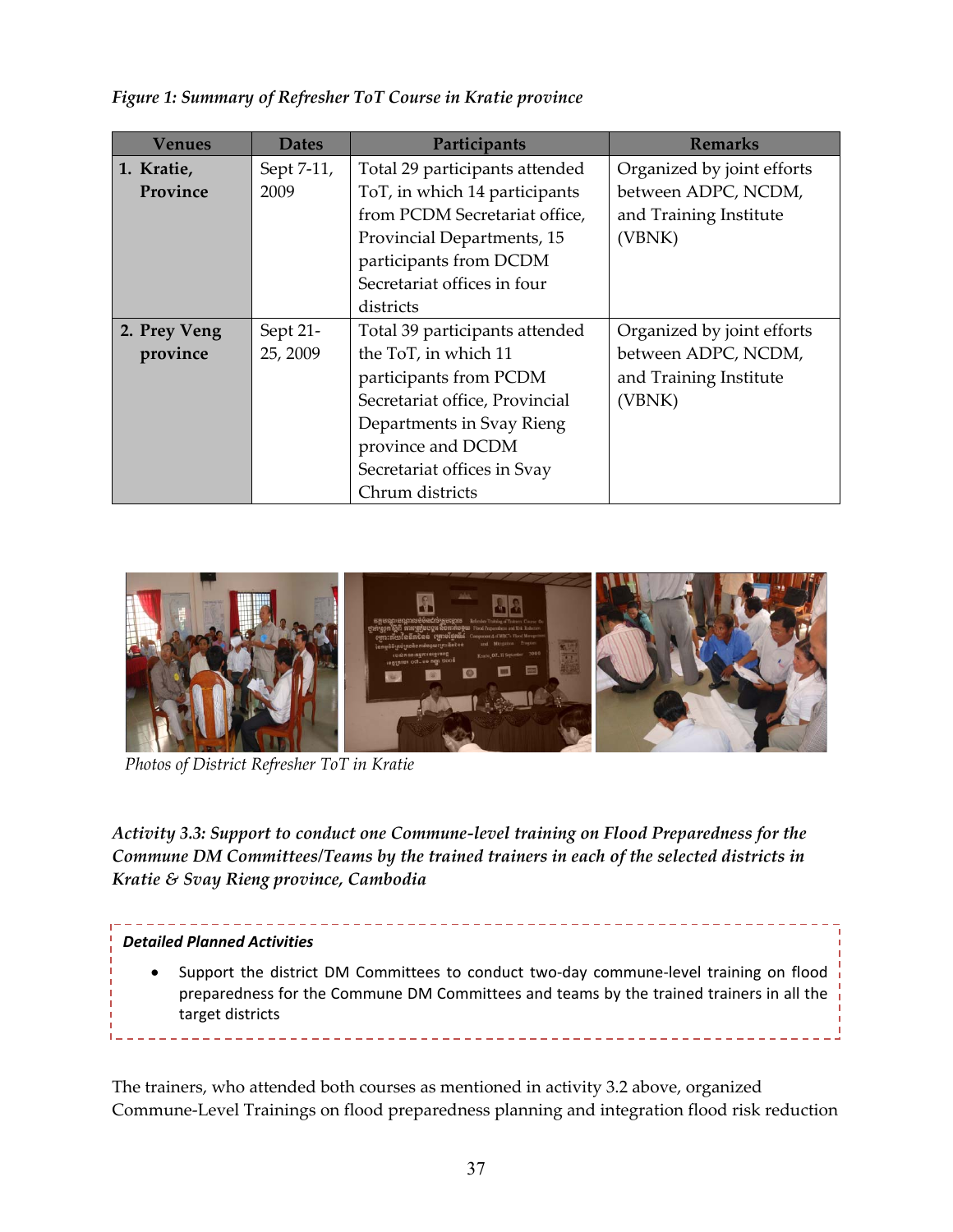measures to local development planning process. Within period of October to December 2009, four training courses were organized throughout the following dates:

- →3-day Commune-level training in Chhlong district of Kratie province was organized from 05‐07 October 2009, attended by 30 participants from 10 CCDM members
- →3-day Commune-level training in Kratie district of Kratie province was organized from 12‐14 October 2009, attended by 30 participants from 15 CCDM members
- →3-day Commune-level training in Svay Chrum district of Svay Rieng province was organized from 21‐23 October 2009, attended by 35 participants from 16 CCDM members
- →3-day Commune-level training in Sambour district of Kratie province was organized from 26‐28 October 2009, attended by 30 participants from 10 CCDM members

*Figure 2: Summary of Commune Level Training, organized by Trainers* 

| Venues               | <b>Dates</b> | Participants          | <b>Remarks</b>              |
|----------------------|--------------|-----------------------|-----------------------------|
| 1. Chlong district,  | Oct 5-7,     | Total 30 participants | Organized by District       |
| Kratie province      | 2009         | attended the 3-day    | Trainers and with technical |
|                      |              | course from 10 CCDM   | support from PCDM           |
| 2. Kratie district,  | 12-14 Oct,   | Total 30 participants | Organized by District       |
| Kratie province      | 2009         | attended the 3-day    | Trainers and with technical |
|                      |              | course from 15 CCDM   | support from PCDM           |
| 3. Sambour district, | 26-28 Oct,   | Total 30 participants | Organized by District       |
| Kratie province      | 2009         | attended the 3-day    | Trainers and with technical |
|                      |              | course from 10 CCDM   | support from PCDM           |
| 4. Svay Chrum        | 21-23 Oct,   | Total 35 participants | Organized by District       |
| district, Svay Rieng | 2009         | attended the 3-day    | Trainers and with technical |
| province             |              | course from 16 CCDM   | support from PCDM           |
|                      |              |                       |                             |



*Photos of Commune Level Training in Kratie*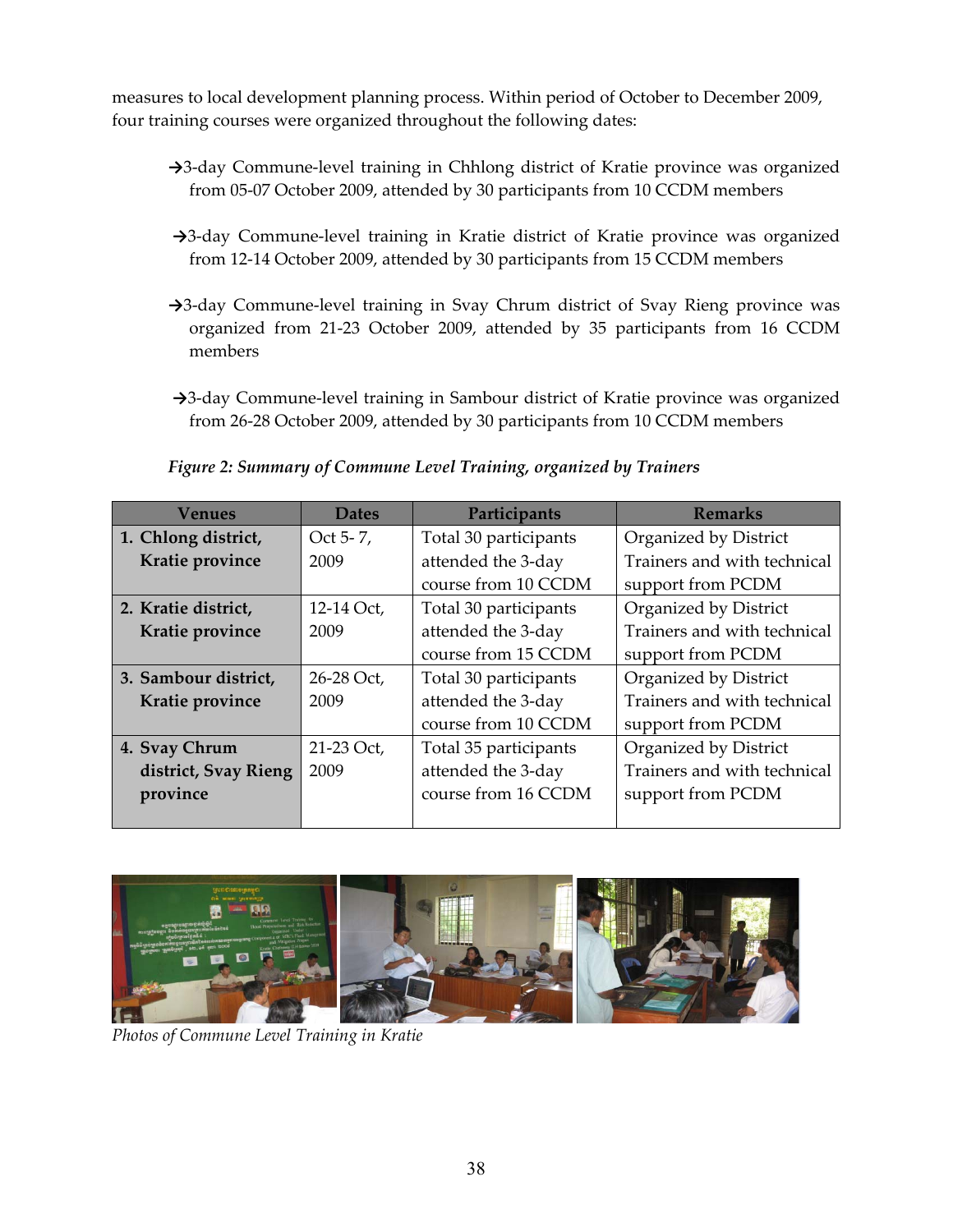## **Summary of Level Accomplishments under Result 3**

- The 13<sup>th</sup> DRR Forum was organized to review and standardize the existing DRR Curriculum sub‐national and commune levels. The 2‐day Forum was held from 21‐22/05/09 in Phnom Penh, attended by 39 DRR practitioners from NCDM and DRR actors in Cambodia, e.g. Action Aid, LWF, CWS, Plan International, Concern Worldwide, Oxfam, CRC, DRC, CARE International, DRM‐EPP, DCA, Save the Earth, World Vision, DIPECHO, WHO, ADPC, etc. Results of the Forum were; Outlines of Curriculum at Provincial/district and commune levels developed, and; DRR Curriculums are being drafted and finalized.
- One 3-day Refresher ToT held in Kratie Province from 07-11/09/09, attended by 30 trainers, among of them 14 trainers from PCDM and Line Departments and 15 trainers from DCDM in 3 districts (Kratie, Sambour and Chlong) and 1 trainer from national level. Immediately after the ToT, trainers were assigned by PCDM to organize commune level trainings under finance support from the project.
- One new ToT was held in Prey Veng for Svay Rieng Province organised jointly with Prey Veng & Kandal Province ToT (under GTZ‐funded project) from 21‐25/09/09). 11 trainers from Svay Rieng, among of them 7 trainers from PCDM and 4 trainers from DCDM of Svay Chrum. Immediately after the ToT, trainers were assigned by PCDM to organize commune level trainings under finance support from the project.
- Immediately following the ToT, 4 Commune level refresher trainings were organized by trainers who have been trained in ToT. The 3‐day commune level training in Chhlong from 5‐7/10/09, attended by 30 members of 10 CCDM, Kratie from 12‐14/10/09, attended by 30 members of 15 CCDMs, Sambour from 26‐28/10/09, attended by 30 members of 10 CCDMs and Svay Chrum in Svay Rieng Province from 21‐23/10/09, attended by 35 members from 16 CCDMs.
- Capacities of 29 trainers in Kratie province, in which 14 trainers from PCDM Secretariat office and concerned provincial line departments and 15 trainers from DCDM Secretariat offices and concerned district line departments of 3 districts (Kratie, Sambour and Chlong) have been enhanced by Refresher ToT.
- 125 CCDM members from 51 CCDMs in 4 target districts in Kraite and Svay Rieng province have been trained by trainers. Results of commune level trainings were that numbers of priority activities related to DRR and DRR projects/activities in CIP have been significantly increased and are being implemented by provincial and district line departments, and commune councils in 4 districts of two provinces – Kratie and Svay Rieng province.

## *Experiences and Lesson Learnt*

1. Initiative of establishment of a core group of trainers in each province is to ensure sustainability and long‐term run of training program and to widely extend training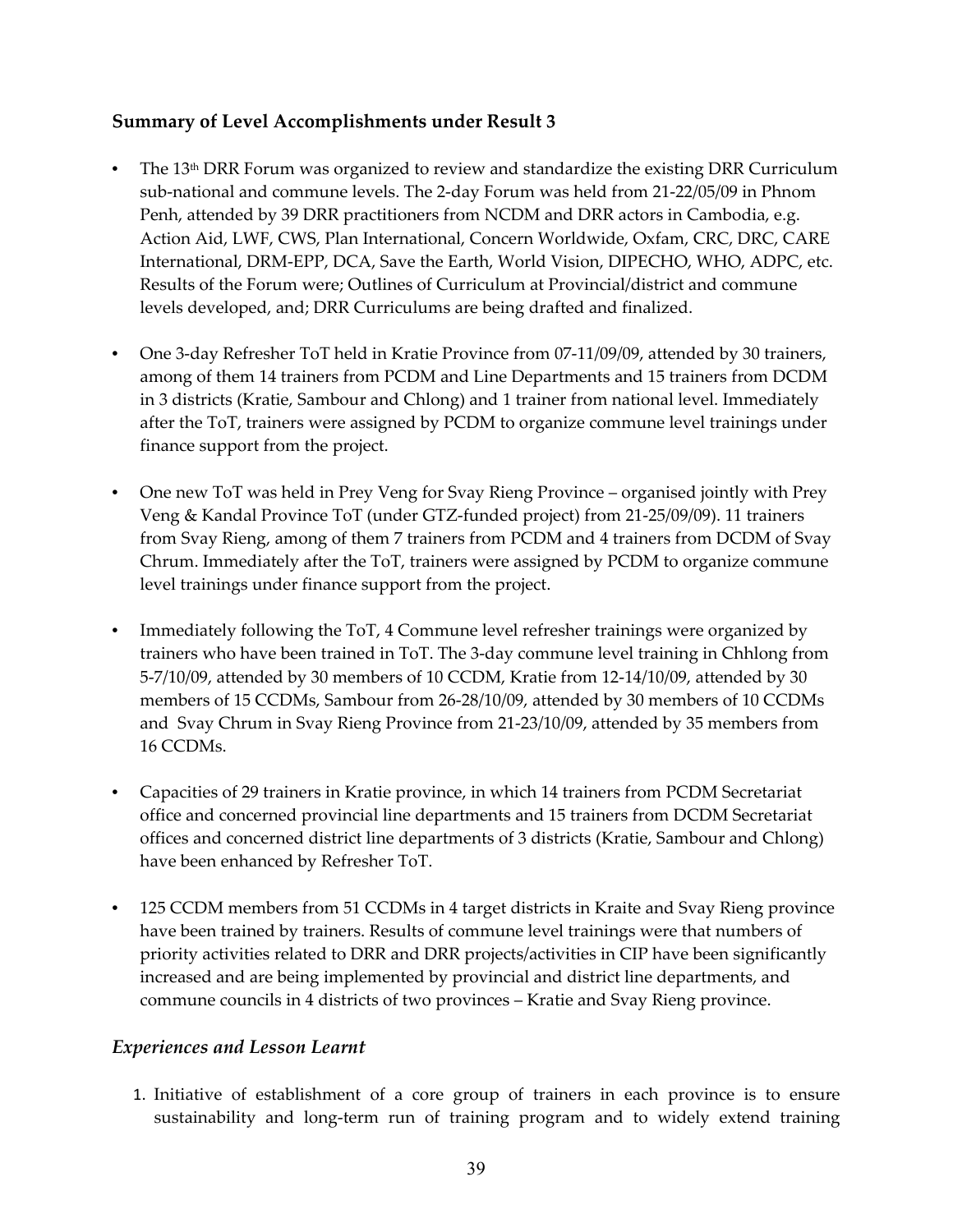program over the province. This group will develop a longer‐term of training program. On other hands, this core group will assist partner local NGOs to organize training activities in other areas out of project areas as well.

2. With financial and technical support from the project, this group will be responsible to organize a variety of need‐based‐ training activities to build capacities of all line departments at provincial, district and commune levels on flood preparedness and emergency management. Results of the trainings will be initiatives and promotions integration or mainstreaming flood preparedness program into different sectors, especially, local development plan etc

### *Challenges:*

- 1 However, capacities of this trainee trainers on overall DRR aspect is quite still limited
- 2 Initiative of set up the core group of trainers is great idea, however, maintaining the group is seen a concern
- 3 Capacity of the group is not well recognized by other stakeholders
- 4 Regular allocation of budget from government to support and implement training program over the province, district and commune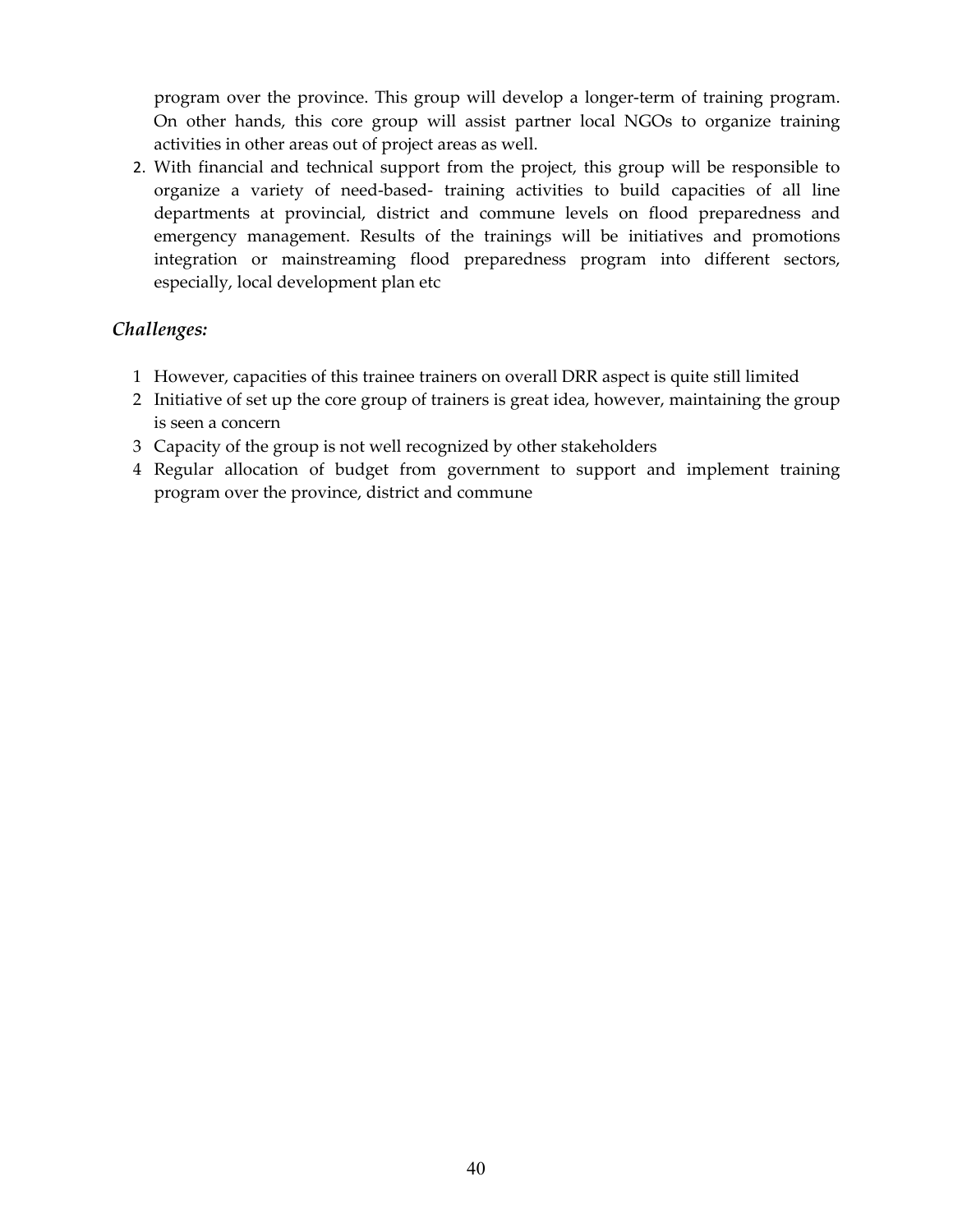## *RESULT 4:*

#### **AWARENESS RAISED IN THE TARGET COMMUNITIES FOR CHILDREN AND EDUCATORS TO DEAL WITH FLOODS IN CAMBODIA**

Activity 4:

Support authorities implementing prioritized awareness activities in target schools to enhance vulnerable communities' capacity to deal with floods in Cambodia, Lao DPR and Vietnam

*Activity 4.1:* 

*Consultation with Provincial and District authorities in review existing IEC materials and strengthen partnership for IEC programs for specific hazards in the target provinces in Cambodia*

*Activity 4.2:* 

*Promote School Flood Safety Program (SFSP) in 50 Schools through the Department of Education in each of the target provinces in Cambodia*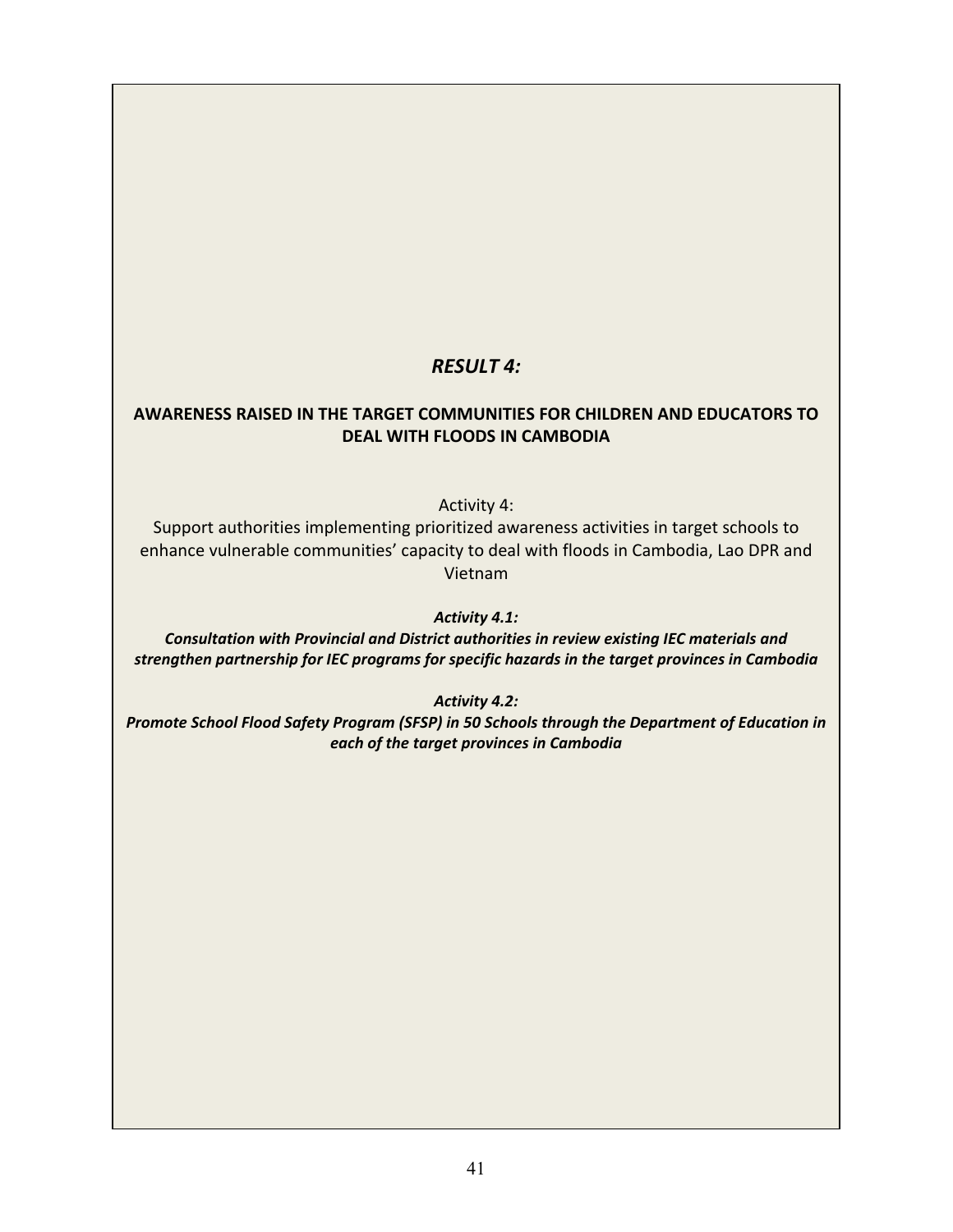**Result 4: Awareness raised in the target communities for children and educators to deal with floods.**

#### *Tables of Beneficiaries; Result 4*

| <b>Sector</b>                 | <b>Beneficiaries</b>                                                                                                                         | <b>Status</b>                                                                                  | Number of<br><b>Beneficiaries</b> |
|-------------------------------|----------------------------------------------------------------------------------------------------------------------------------------------|------------------------------------------------------------------------------------------------|-----------------------------------|
| Information,<br>Communication | Result 4: Key DIPECHO Partners,<br>Department of Education, Department<br>of Information, in Cambodia, Lao PDR<br>and Vietnam (Activity 4.1) | National, Provincial<br>and District level<br>officials, Red Cross,<br><b>DIPECHo Partners</b> | 19                                |
|                               | <b>Result 4: DOET official, School teachers</b>                                                                                              | DOET, Teachers                                                                                 | 782                               |
| Education                     | $(150*5)$ and Students $(150*100)$ under                                                                                                     | Students                                                                                       | 11,553                            |
|                               | SFSP Programs (Activity 4.2)                                                                                                                 | Others (parents,                                                                               | 619                               |
| and                           |                                                                                                                                              | village and mass                                                                               |                                   |
|                               |                                                                                                                                              | organizations, etc)                                                                            |                                   |
|                               |                                                                                                                                              | Total                                                                                          | 12,973                            |

*Activity 4.1: Consultation with Provincial and District authorities in review existing IEC materials and strengthen partnership for IEC programs for specific hazards in the target provinces in Cambodia*

#### *Detailed Planned Activity*

 Review and replication of existing IEC materials for schools e.g. posters, information kits for teachers, and booklets for children, as well as other similar materials developed by national and international NGOs in the target countries.

There were discussions and consultations amongst partners, especially ADPC, Action Aid,

Danish Red Cross/Cambodian Red Cross (DRC/CRC), Church World Service (CWS), CARE, World Vision, Oxfam (Great British, America, Australia) and others articulated suggestions that Action Aid would take a lead role in review existing IEC and public awareness materials and other partners would contribute to that. Some activities were carried out in partners with Action Aid and other partners, including:

The IEC workshop was organized by Action Aid with the following objectives:

- 1) developing clarity and exploring collaborative efforts for Action Aid DIPECHO project activity on IEC
- 2) identifying priority areas of IEC development on DRR and exploring joint efforts
- 3) exploring the formation of a working group on IEC development and partnership process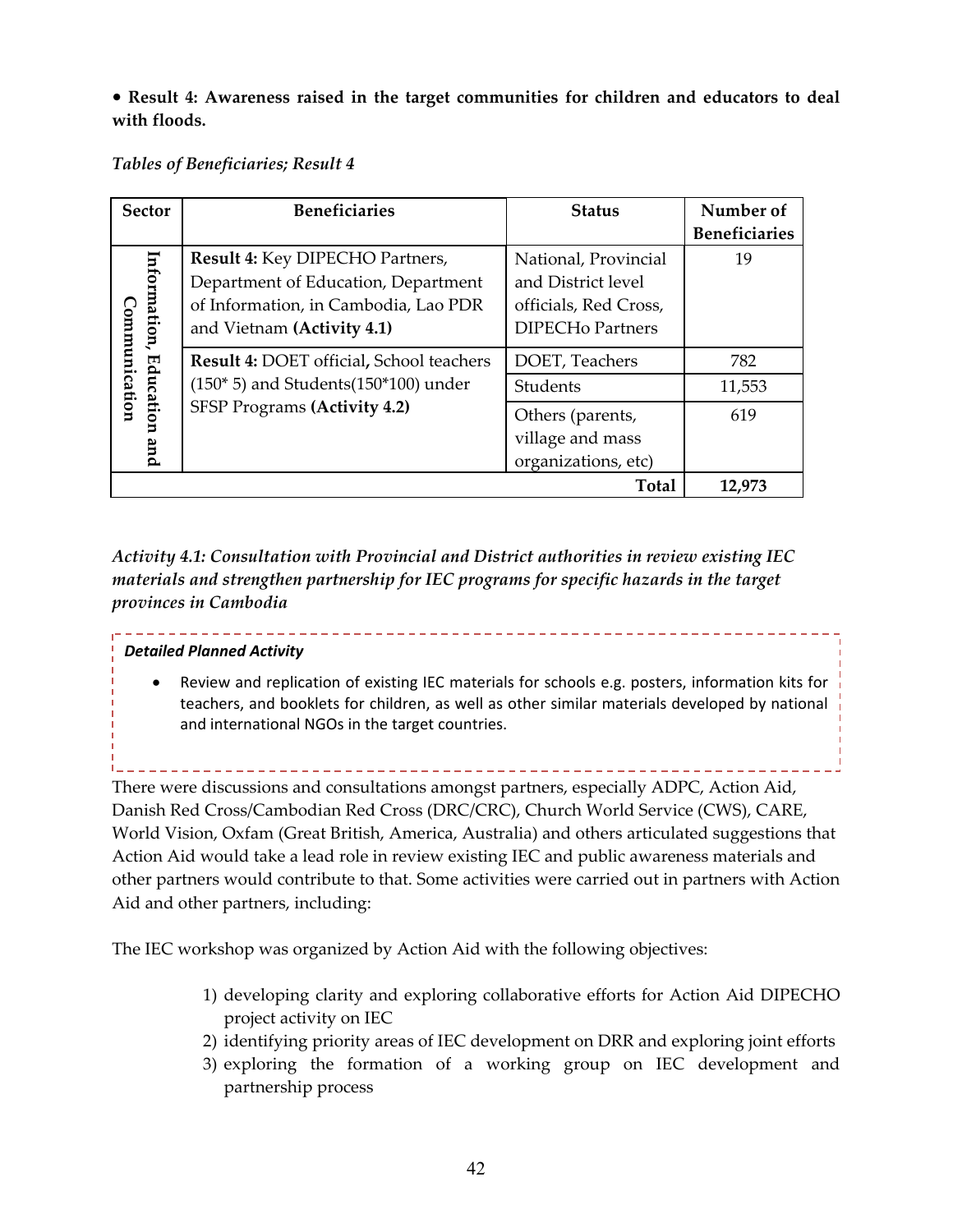Action Aid staff, presented the results of a simple survey they conducted on existing IEC materials on DRR being used by some 15 NGOs in Cambodia. The survey showed 15 types of media, mostly printed materials and some audio/video materials, were being used. Majority of these materials dealt on flood preparedness, and on drought. Target audience of these materials was mainly the general public.

The workshop identified three important areas where new messages and IEC materials can be developed further: school children and teachers; drought; and CCDM, VCDM and commune leaders. Three IEC working groups representing the above three areas were then formed as immediate next steps to the workshop. Representatives of the NGOs present then chose the group they would like to work on. Each group had a mix of NGOs as members. Ronilda and I chose to work with the group that would address IEC needs of schoolchildren and teachers. (Ronilda took this opportunity to invite me to participate in the April 1‐3 Workshop on Mainstreaming Disaster Risk Reduction in the Education Sector in Cambodia)

The workshop participants then decided that Action Aid and some NGO representatives would consult with the NCDM and request that the next DRR Forum include in its agenda a discussion on the results of this IEC workshop.

The workshop was attended by 19 participants representing 13 NGOs in Cambodia.

Action on our side would be to participate in the IEC working group on school children and teachers. This would probably take place after the conduct of the next DRR Forum expected to be held 2nd week of April.

Aside from cooperating with Action Aid and other partners, project team reviewed and updated the existing IEC and public awareness materials which developed under project. The revision also consulted and sought inputs from partners as well. The final products were printed out in cost sharing with other partners, like World Vision, Action Aid and ZoA. Those materials served for carrying out public awareness raising activities like SFSP activities, and other public awareness activities operated by local authorities and other local actors, types of IEC and public awareness materials had been revised, printed and distributed to local authorities and line Departments in two provinces and four districts for organizing their public awareness raising activities.

## **Total Numbers of Products Printed and distributed;**

| Product                   | Quantity    |
|---------------------------|-------------|
| Flood Poster A1 & A4 size | 5030 sheets |
| Drought booklet           | 403 books   |
| Flood booklet             | 403 books   |
| Teacher Information Kit   | 203 kits    |
| Plastic folder            | 203 folders |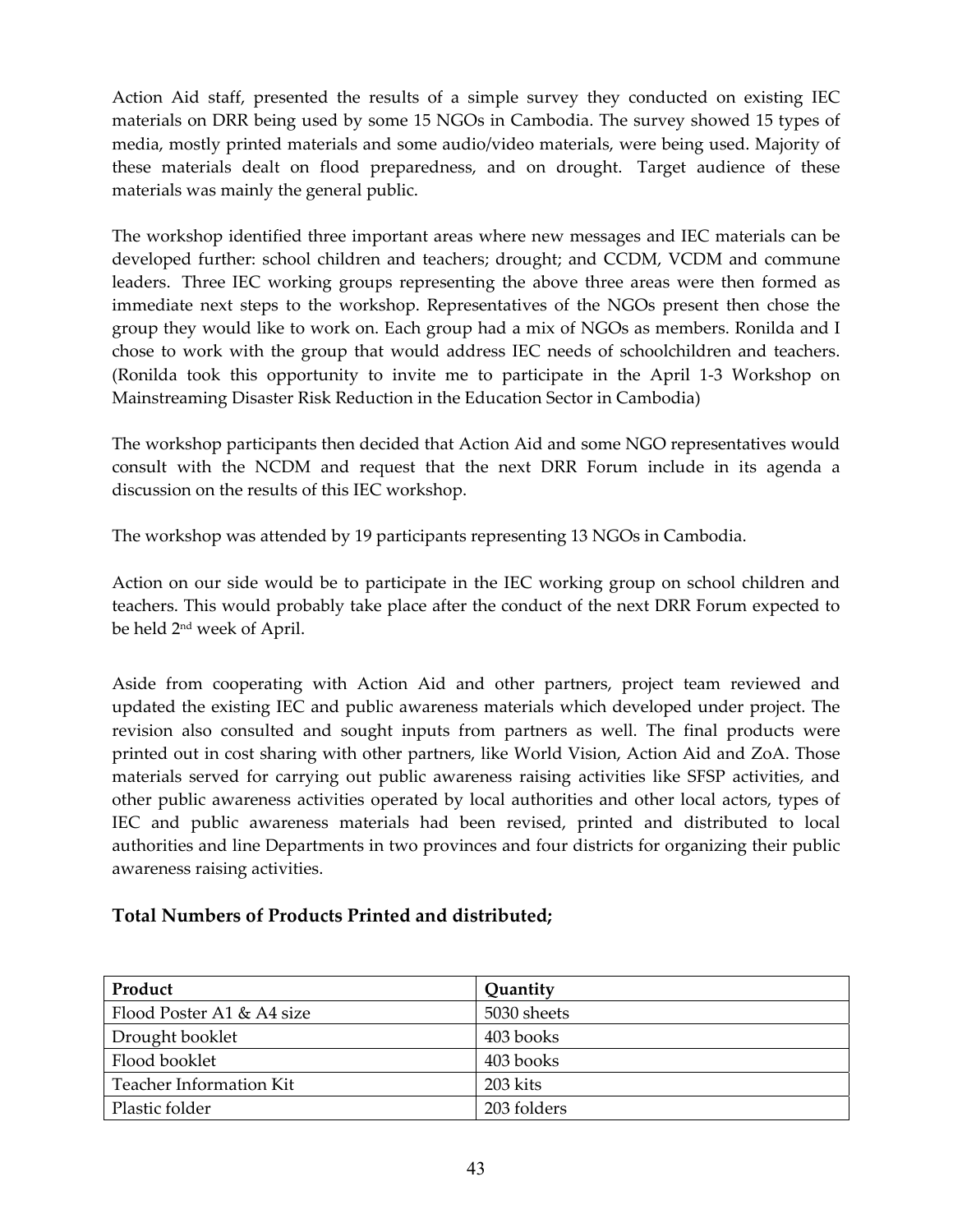| WHH Brochure                       | 200 sets |
|------------------------------------|----------|
| Leaflet on Safer Co<br>Communities | 200 sets |

## *Activity 4.2: Promote School Flood Safety Program (SFSP) in 50 Schools through the Department of Education in each of the target provinces in Cambodia*

#### *Detailed Planned Activities:*

- *Discussion of activities with Provincial and District DM Committees and DoEYS to ensure participation of relevant line ministries, family and children and to select the schools.*
- *The criteria for selecting schools are those that are vulnerable to floods and are interested and willing* to be involved in the activity. In Kratie, the schools would be selected from the list of 55 schools who *participated in the Teacher Orientation session.*
- *2‐day orientation sessions to teachers from selected schools on flood hazards, means of protection and what to do before, during and after floods.*
- *Support schools to conduct one‐day orientation sessions for schoolchildren on a cost sharing basis.*
- *Organise campaigns (Disaster Day, Schools Activities as done in the previous phase) to raise awareness of flood safety measures for children.*
- *Document SFSP awareness activities in the selected schools and discussion with relevant agencies for possible replication in other provinces in Cambodia,.*
- *Linking the SFSP activities as part of Department of Education activities in Cambodia.*

Immediately, after Department of Education, Youth and Sports developed its own flood preparedness plan, April 02, 2009 PCDM Secretariat and project team of ADPC discussed with Department to implement school flood safety program based on the plan in the three districts– Kratie, Chhlong and Sambour.To effectively implement activities, Department proposed to set up a Working Group within Department with compositions of members from different units, district Department and PCDM office. The Working Group will facilitate and coordinate school authority and teachers to implement activities at school level.

Similarly, on April 6, 2009 in Svay Rieng province, PCDM and ADPC project team discussed with Department of Education, Youth and Sports to implement the same activities in Svay Chrum district. The same approach will be applied in Svay Rieng as well.

Due to discussion and consultation with Department, priority activities related with School Flood Safety Program would be carried out, are:

> One-day reflection and planning meeting/workshop will be organized by Department of Education, Youth and Sports with technical support from PCDM and ADPC project team. Only school authority officers and school teachers in Kratie district, where implemented school flood safety activities in previous phase will be invited to participate the workshop. The purposes of the workshop is to reflect and learn what had been done in the past and discuss what need to improve for implement better, and to discuss what activities need to be done in their school for this phase.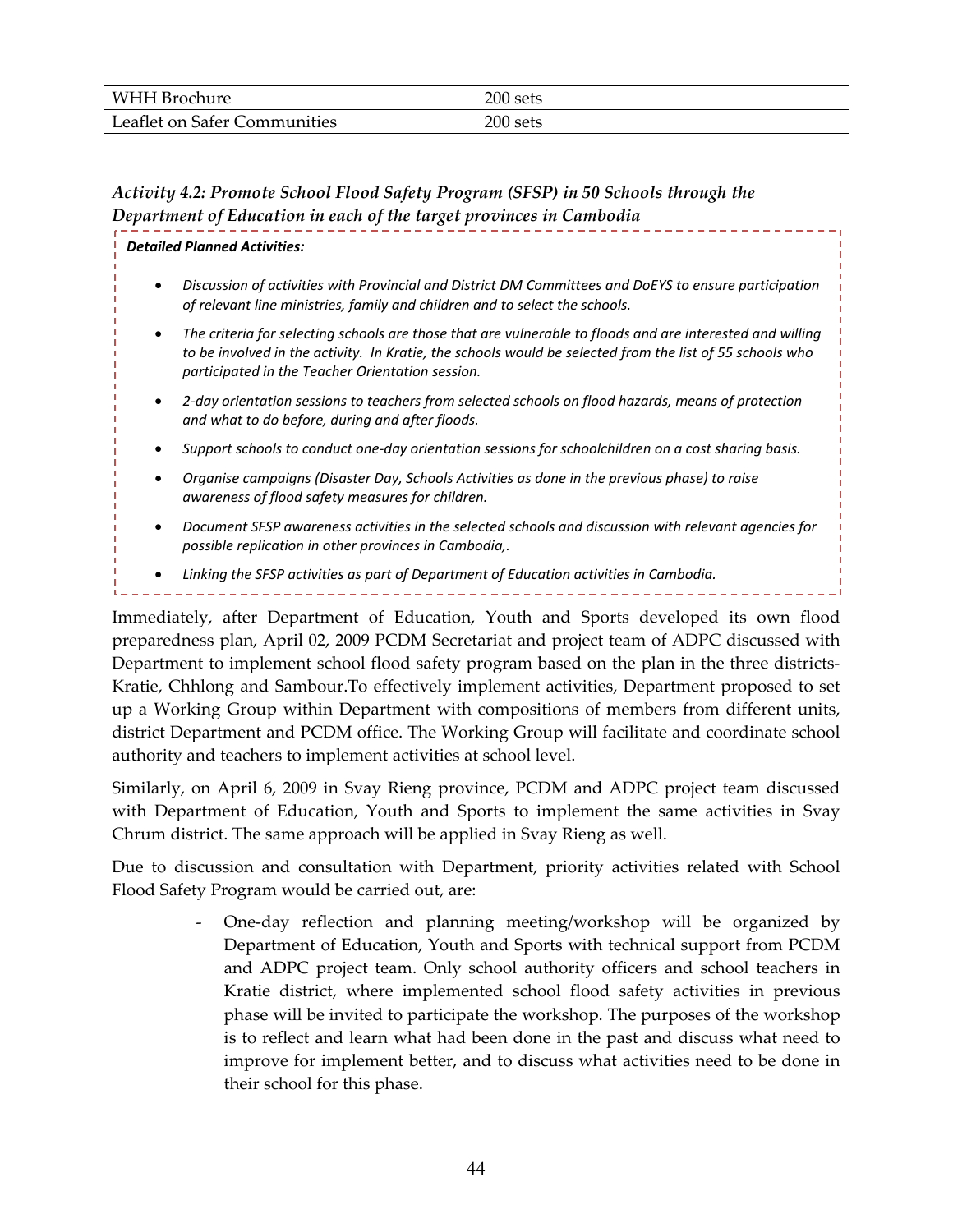- Organizing two 2‐day orientation sessions to develop capacities of school authority officers and school teachers on flood safety program‐ two orientation sessions will be conducted in two districts in Kratie province-Sambo and Chhlong and another orientation session will be hold in Svay Chrum district in Rieng province.
- Support schools to organize orientation sessions for school children and/or support schools and Department of Education, Youth and Sport to organize campaign or school activities as done in the previous phase to raise awareness of flood safety measures for school children.

Through various discussions and consultations between ADPC project team with coordination by Department of Education, Youth and Sports at provincial and district levels, some preparation for implementing the three above activities are ready, including (1) Concept Notes to implement the above mentioned activities prepared, (2) mechanism to implement is set and agreed, e.g. establishment of a Working Group within Department (3) Provincial Department of Education, Youth and Sports prepared short proposal and submitted to ADPC project team through PCDM, (4) numbers of vulnerable schools identified, (5) list of participants from different vulnerable schools prepared.

#### **SFSP Activities Implemented under Supports from Project:**

School Flood Safety Program activity is one of activities was carried out as a part of FPP implementation by line Departments members of Provincial and District Committees for Disaster Management (PCDM/DCDM). The sub‐activities were implemented under School Flood Safety Program are:

- *i.* **Provincial SFSP Workshop:** The one was organized on 05 October 2009 in Kratie province with financial and technical support from project in collaboration between NCDM and Department of Curriculum Development (DCD) of Ministry of Education, Youth and Sports, attended by 28 schoolteachers from 20 schools and school authority officers from Departments of Education, Youth and Sports at provincial and district levels, which assigned as a Technical Working Group. Each school was encouraged to develop immediate *(1 year)*, short *(1‐2 years)* and long term *(1‐5 years)* school work plan for institutionalize SFSP activities in school curriculum. Total 20 institutionalizing work plans were developed by school authorities and submitted to Provincial and District Department of Education, Youths and Sports for supporting implementation.
- *ii.* **Orientation training on SFSP Activities:** Three Orientation trainings on SFSP activities were organized under the project in collaboration with between NCDM and Department of Curriculum Development (DCD) of Ministry of Education, Youth and Sports.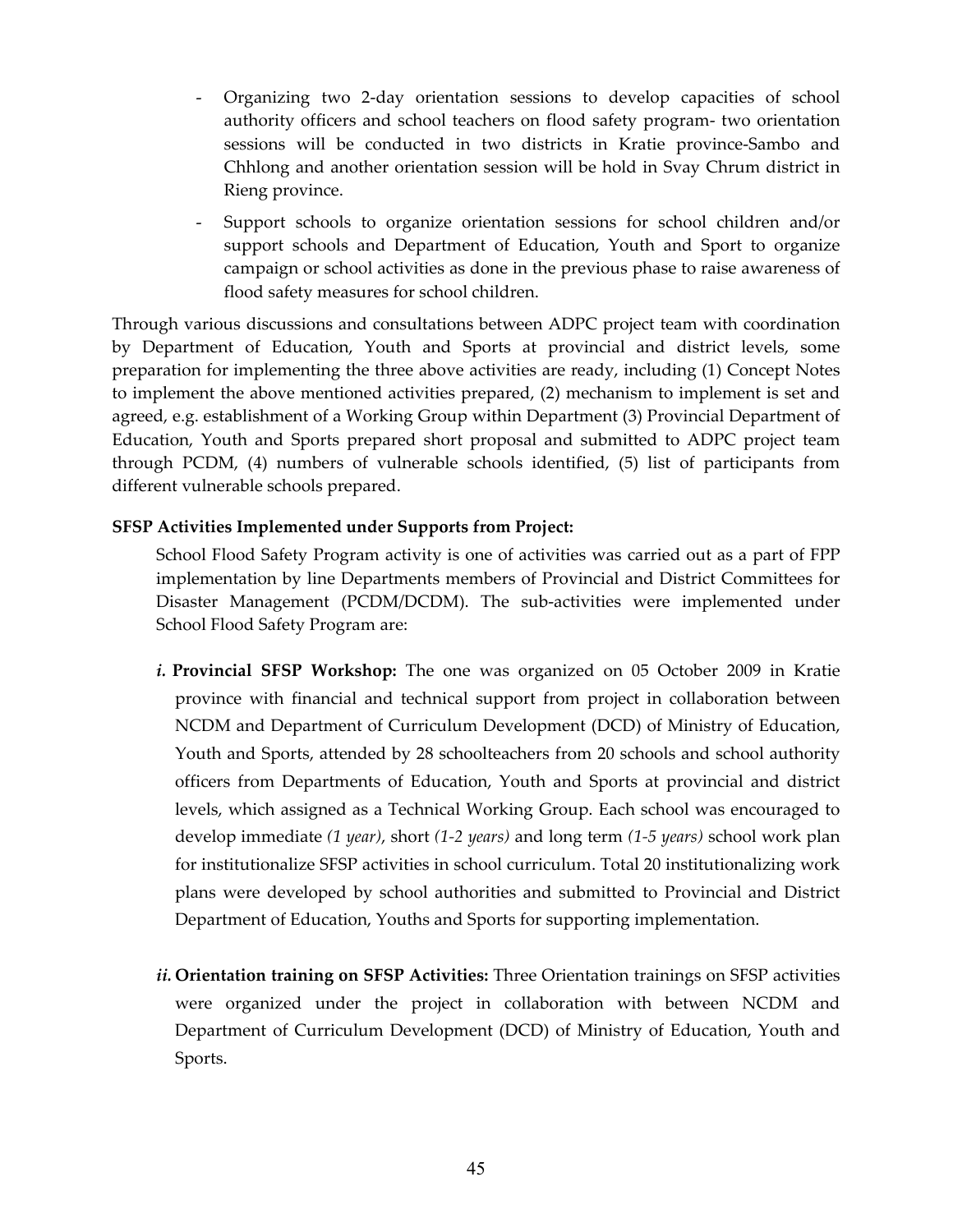- $\rightarrow$  2-day Orientation training in Chhlong district of Kratie district was conducted from 06 to 07 October 2009, attended by 28 schoolteachers from 10 vulnerable schools in district. At the end of the training, each school was encouraged to develop immediate *(1 year)*, short *(1‐2 years)* and long term *(1‐5 years)* school work plan for institutionalize SFSP activities in school curriculum. Total 10 institutionalizing work plans were developed by school authorities and submitted to Provincial and District Department of Education, Youths and Sports for supporting implementation.
- $\rightarrow$  The 2-day Orientation training in Sambour district of Kratie district was conducted from 08 to 09 October 2009, attended by 30 schoolteachers from 10 vulnerable schools in district. At the end of the training, each school was encouraged to develop immediate *(1 year)*, short *(1‐2 years)* and long term *(1‐5 years)* school work plan for institutionalize SFSP activities in school curriculum. Total 10 institutionalizing work plans were developed by school authorities and submitted to Provincial and District Department of Education, Youths and Sports for supporting implementation.
- $\rightarrow$  The 2-day Orientation training in Svay Chrum district of Svay Rieng province was conducted from 28‐29 September 2009, attended by 31 schoolteachers from 10 vulnerable schools in district. At the end of the training, each school was encouraged to develop immediate *(1 year)*, short *(1‐2 years)* and long term *(1‐5 years)* school work plan for institutionalize SFSP activities in school curriculum. Total 10 institutionalizing work plans were developed by school authorities and submitted to Provincial and District Department of Education, Youths and Sports for supporting implementation.
- *iii. Teacher to teacher orientation session:* Following carrying out the above activities (*Provincial/District SFSP Workshop* and *Orientation training on SFSP Activities)* with financial support from the project, each school carried out its "*immediate institutionalization work plan (1 year)*" to mainstream flood risk reduction measures and flood safety measures to school curriculum like:
	- In three districts of Kratie province 40 Teacher to teacher orientation sessions were organized for building capacities of all schoolteachers in each school, and then schoolteacher in each school organized 40 school public awareness campaign activities for students and communities. As resulted, in three districts of Kratie province, 535 schoolteachers in 40 schools attended orientation sessions and enhanced capacities on flood risk reduction measures and flood safety programs and 9163 students in 40 schools where implemented SFSP activities attended public awareness campaign activities.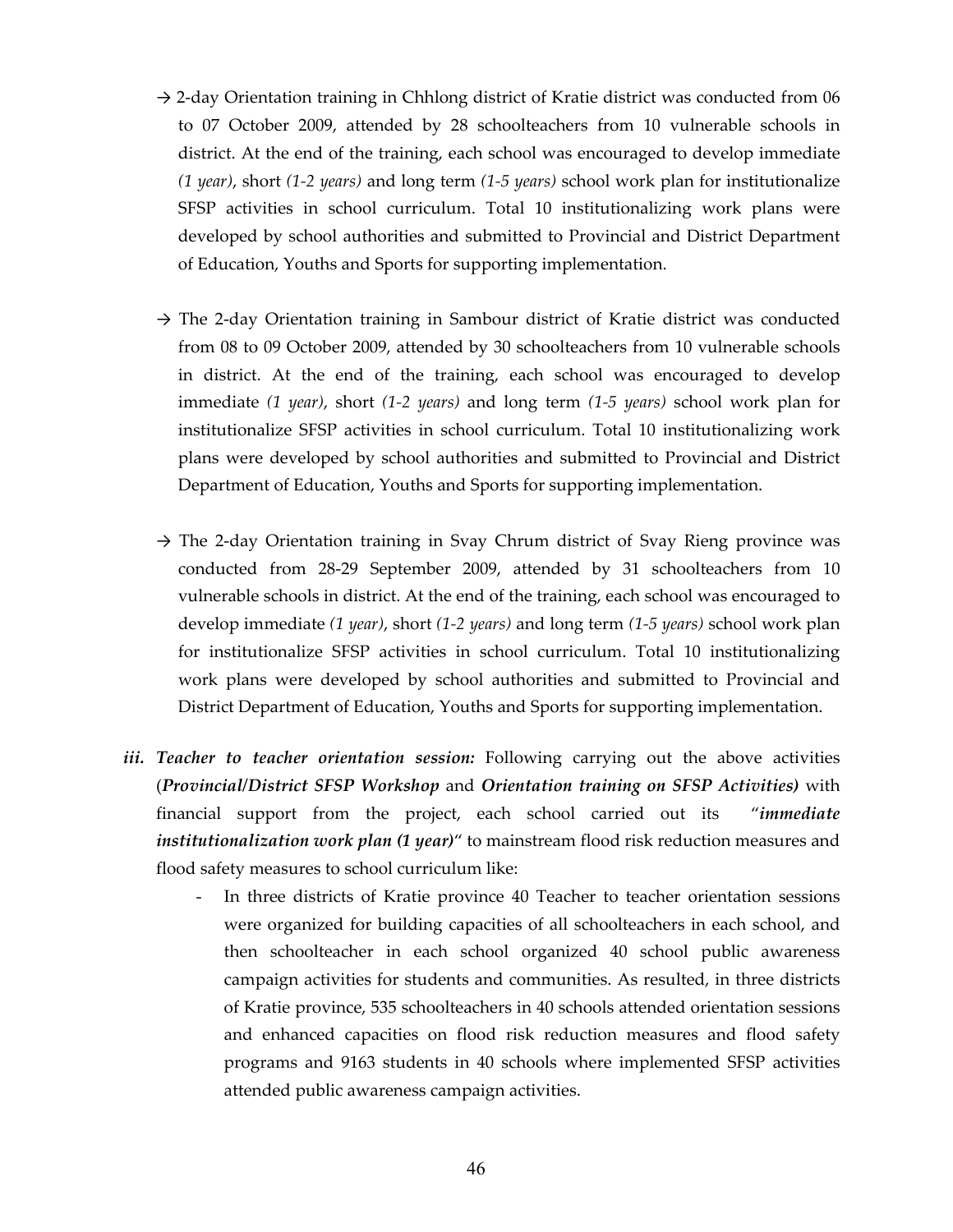- While in one districts of Svay Rieng province, 10 orientation sessions organized for building capacities of all schoolteachers in each school, and then schoolteacher in each school organized 10 school public awareness campaign activities for students and communities. As resulted, in one districts of Svay Chrum, 129 schoolteachers in 10 schools attended orientation sessions and enhanced capacities on flood risk reduction measures and flood safety programs and 2390 students in 10 schools where implemented SFSP activities attended public awareness campaign activities.

| Province/district               | <b>Dates</b>   | Participants                                                                      | <b>Remarks</b>        |
|---------------------------------|----------------|-----------------------------------------------------------------------------------|-----------------------|
|                                 |                | Consultation with MoEYs and provincial DoEYs on implementation of SFSP activities |                       |
| 1. Kratie province              | Apr 02, 09     | MoEYs, Provincial                                                                 | Discussion on         |
|                                 |                | DoEYs, ADPC                                                                       | partnership with      |
|                                 |                |                                                                                   | MoEYs, and DoEYs      |
|                                 |                |                                                                                   | to institutionalize   |
|                                 |                |                                                                                   | DRR in educational    |
|                                 |                |                                                                                   | sector                |
| 1. Svay Rieng province          | Apr 06, 09     | MoEYs, Provincial                                                                 | Discussion on         |
|                                 |                | DoEYs, ADPC                                                                       | partnership with      |
|                                 |                |                                                                                   | MoEYs, and DoEYs      |
|                                 |                |                                                                                   | to institutionalize   |
|                                 |                |                                                                                   | DRR in educational    |
|                                 |                |                                                                                   | sector                |
| <b>Provincial SFSP Workshop</b> |                |                                                                                   |                       |
| 2. Provincial SFSP              | Oct 5, 09      | Total 28 participants, 20                                                         | Organized jointly by  |
| Workshop                        |                | schoolteachers from 20                                                            | Project, MoEYs, and   |
|                                 |                | schools, 8 officers from                                                          | <b>NCDM</b>           |
|                                 |                | <b>DoEYs</b>                                                                      |                       |
| ii. SFSP Orientation Trainings  |                |                                                                                   |                       |
| 1. Chlong district              | 06-07 Oct, 09  | Total 28 schoolteachers                                                           | Organized jointly by  |
|                                 |                | from 10 vulnerable                                                                | Project, MoEYs, and   |
|                                 |                | schools in district                                                               | <b>NCDM</b>           |
| 2. Sambour district             | 08 to 09 Oct,  | Total 30 schoolteachers                                                           | Organized by District |
|                                 | 09             | from 10 vulnerable                                                                | Trainers and with     |
|                                 |                | schools in district                                                               | technical support     |
|                                 |                |                                                                                   | from PCDM             |
| 3. Svay Chrum district          | 26-28 Sept, 09 | Total 31 schoolteachers                                                           | Organized by District |
|                                 |                | from 10 vulnerable                                                                | Trainers and with     |
|                                 |                | schools in district                                                               | technical support     |
|                                 |                |                                                                                   | from PCDM             |
|                                 |                | iii. Teacher to teacher orientation session and SFSP Campaign Activities          |                       |
| 2. Kratie province and          | 19 Oct-14      | • Three districts of Kratie                                                       | Organized by          |

*Figure 1: Summary of SFSP Activities Carried out under supports of the project*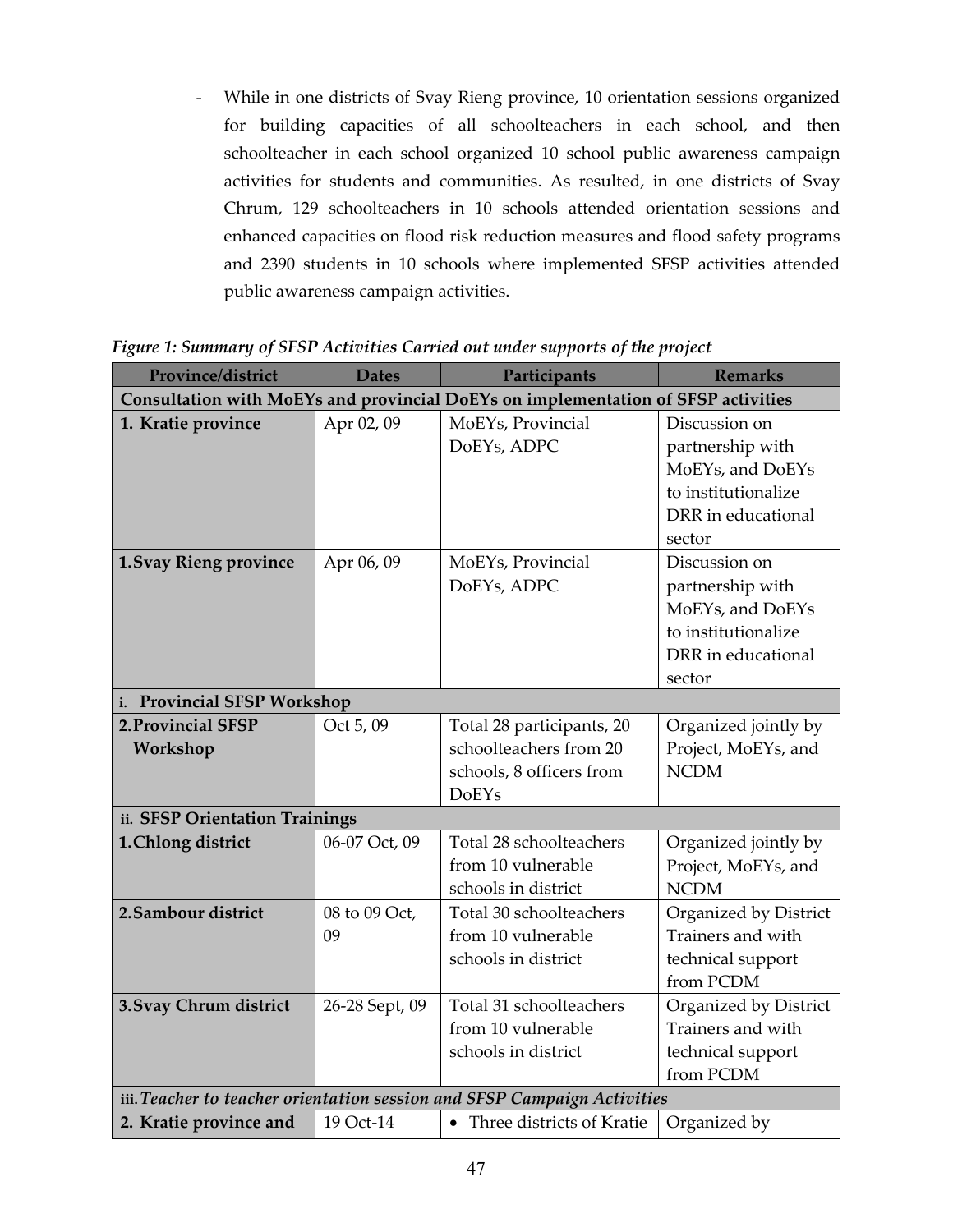| 3 districts (Kratie,    | Nov, 09        |           | province, 40 orientation | schoolteachers and                        |
|-------------------------|----------------|-----------|--------------------------|-------------------------------------------|
| Chlong and              |                |           | sessions organized for   | school authority                          |
| Sambour district)       |                |           | building capacities of   | officers who attended                     |
|                         |                |           | all schoolteachers in    | Provincial SFSP<br>workshop and SFSP      |
|                         |                |           | each school.             | <b>Orientation Trainings</b>              |
|                         |                |           | • 40 school public       |                                           |
|                         |                |           | awareness campaign       |                                           |
|                         |                |           | activities for students  |                                           |
|                         |                |           | and communities          |                                           |
|                         |                |           | conducted by school      |                                           |
|                         |                |           | authorities and          |                                           |
|                         |                |           | schoolteachers. Total    |                                           |
|                         |                |           | 535 schoolteachers in    |                                           |
|                         |                |           | 40 schools attended      |                                           |
|                         |                |           | orientation sessions     |                                           |
|                         |                |           | and 9163 students        |                                           |
|                         |                |           | involved in public       |                                           |
|                         |                |           | awareness campaign       |                                           |
|                         |                |           | activities.              |                                           |
| 3. Svay Rieng Province, | $26$ Oct $-10$ | $\bullet$ | One district of Svay     | Organized by                              |
| Svay Chrum district     | Nov, 09        |           | Rieng province, 10       | schoolteachers and                        |
|                         |                |           | orientation sessions     | school authority<br>officers who attended |
|                         |                |           | organized for building   | Provincial SFSP                           |
|                         |                |           | capacities of all        | workshop and SFSP                         |
|                         |                |           | schoolteachers in each   | <b>Orientation Trainings</b>              |
|                         |                |           | school,                  |                                           |
|                         |                |           | 10 school public         |                                           |
|                         |                |           | awareness campaign       |                                           |
|                         |                |           | activities for students  |                                           |
|                         |                |           | and communities. Total   |                                           |
|                         |                |           | 129 schoolteachers in    |                                           |
|                         |                |           | 10 schools attended      |                                           |
|                         |                |           | orientation sessions     |                                           |
|                         |                |           | and 2390 students        |                                           |
|                         |                |           | involved in public       |                                           |
|                         |                |           | awareness campaign       |                                           |
|                         |                |           | activities.              |                                           |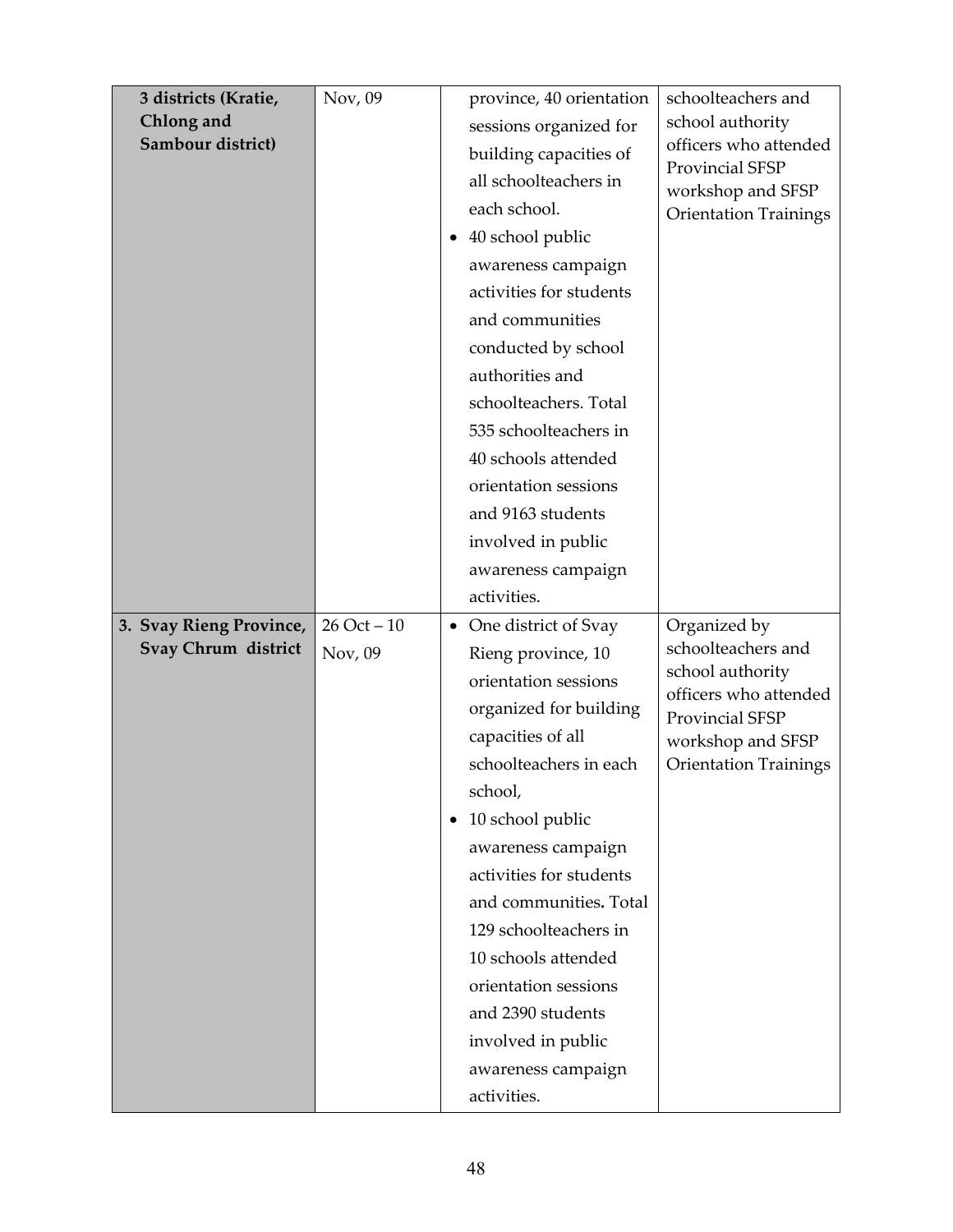### **Billboard preparation and installation:**

As a component of implementation for the sectoral FPP, under financial and technical support from the project, the Department of Culture and Fine Arts has designed visual pictures for billboards in consultation with the PCDM. As of now one billboard has been installed in Kratie town.

## **Summary of Level Accomplishments under Result 4**

- Priority activities of awareness raisied on SFSP were identified by Department of Education, Youth and Sports of Kratie and Svay Rieng province based on Provincial and District Multi‐Sectoral DRR plans. Thus, DoYEs' of both provinces are the key implementers of awareness raising on flood risk reduction at school level.
- The DoEYs of both provinces signed Agreement with MRC-ADPC to implement the following identified priority activities like:
	- (i) 1 SFSP Provincial Workshop in Kratie province to reflect, share experience and consolidate innovative approaches for better implementing SFSP activities in 20 previous phase schools and extend the modalities to new schools,
	- (ii) Organizing 3 SFSP Orientation Trainings to schoolteachers in 20 new schools in 2 districts of Kratie (Sambour and Chlong) and 10 schools in Svay Chrum district of Svay Rieng province,
	- (iii)Organizing 50 Teacher‐to‐Teacher Orientation Sessions by schoolteachers who have been trained in SFSP Orientation Trainings and organizing 50 SFSP Campaign activities to raise awareness to schoolchildren and communities on SFSP by all schoolteachers and schoolchildren.
	- (iv)Developing 50 SFSP Institutionalizing plans for implementing SFSP activities at school level – one SFSP plan in each school developed by school authorities.
- To effectively implement the above activities, DoEYs of each province established a Working Group, existing of 10 members in Kratie and 6 members in Svay Rieng province. The Working Group is the focal point team to facilitate, provide technical assistances and oversee the implementation the above activities. In addition, DoEYs of both provinces engaged Department of Curriculum Development (DCD) of Ministry of Education, Youth and Sports to provide technical support and guidance to implement the above activities and influencing mainstreaming of DRR into educational sector as well. This is the linkage of this project with MDRD project,
- Resulted, total 782 DOEYs officials, schoolteachers and 11,553 Students, 619 people from families and School Support Committees are benefited from SFSP Program activities. While 19 key DIPECHO Partners involved and benefited from the above activities as well, especially actively involved in reviewing and updating the IEC materials.

## *Experiences and Lesson Learnt*

- As shared experiences in Result 1, 2 and 3 above, are that the new initiatives of development and implementation of multi-sector DRR plan is recognized as the new innovative approach to enforce the roles and responsibilities of line departments, members of PCDM and DCDM. In connection, improvement of coordination and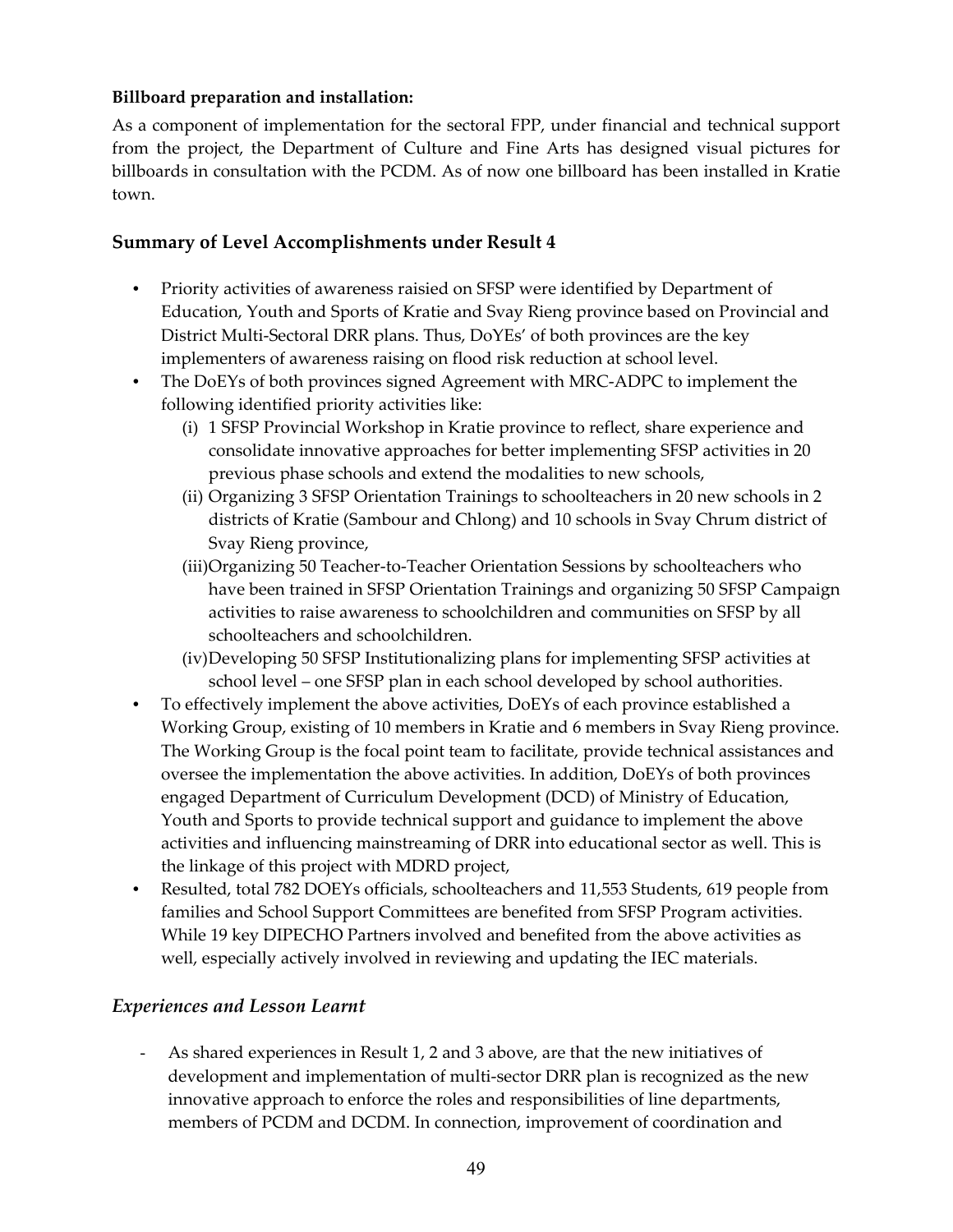communication between PCDM/DCDM Secretariat offices with all line department. Particularly, SFSP activities under this project, were carried out in partnership with Department of Education, Youth and Sports of Kratie and Svay Rieng province based on priority activities identified from FPP/DRR plan of Departments at district and provincial levels.

- Supporting sectoral line Departments in implementing DRR plan is the promotion of integration and mainstreaming DRR in specific sectors. This remarkable progress of mainstreaming DRR into educational sector under this project.
- Development capacities of schoolteachers and students on DRR is recognized as a new innovative and effective approach and noticeable progress, for instance, in targeted schools where SFSP activities carried out , schoolteachers included sessions on DRR in classroom's programs and use IEC materials for relevant subject matters like social study, geography and life skills etc. In addition to this, students are able to transfer their knowledge and information on FRR/DRR to their peers, family's members and communities.

## *Challenges*

- However, school teachers are still having limited capacities on DRR. They had chance to participate in 2 day SFSP orientation training which organized under the project in partnership with DoEYs only. This is the first time that DoEYs involved in DRR activities.
- There are needs to have simple, friendly and easy messages IEC materials, for example tales, and films etc
- DoEYs and school authorities are still facing highly limited resources to maintain the momentum of SFSP activities at school level.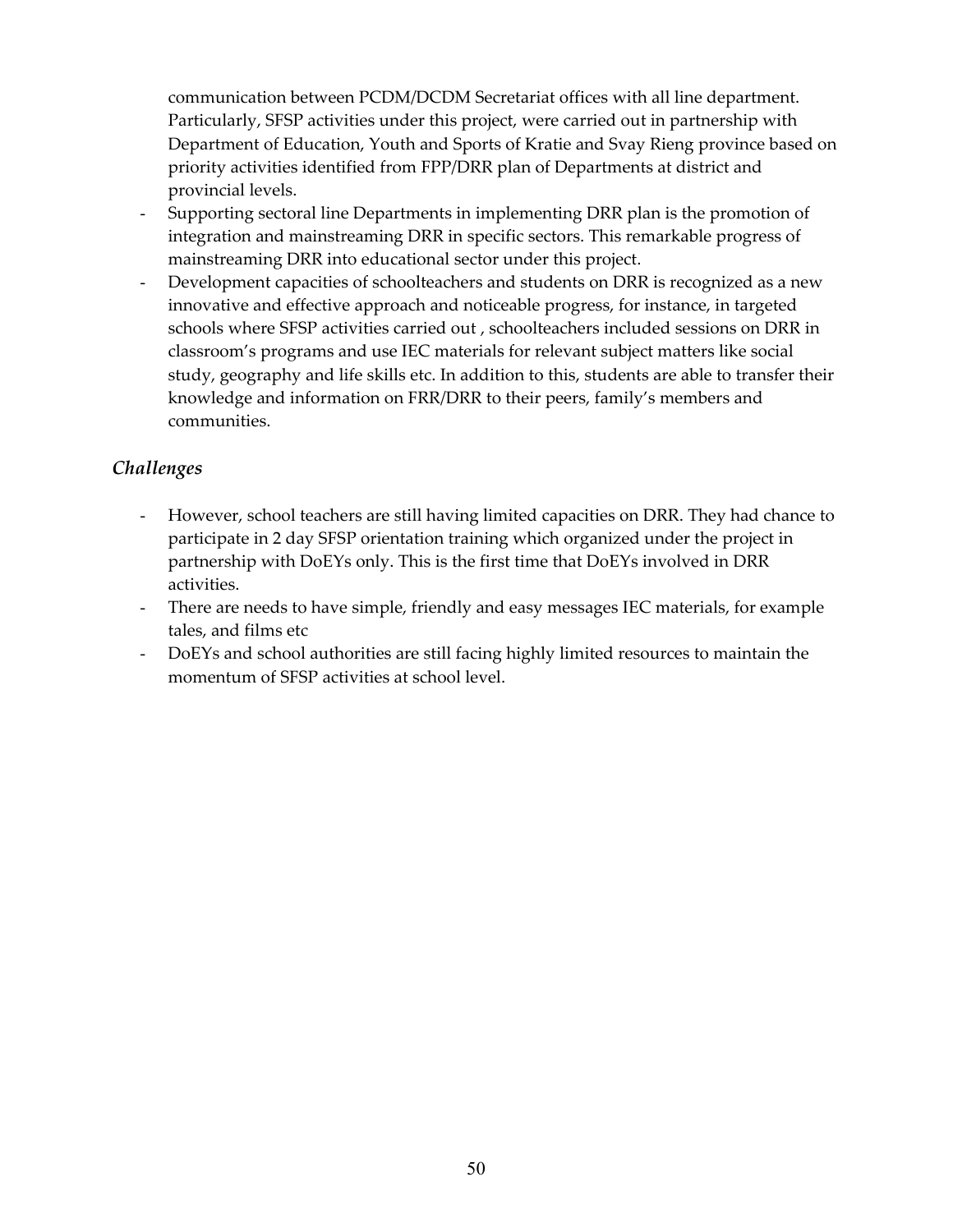## *RESULT 5:*

## **NATIONAL FLOOD FORUM ORGANIZED IN CAMBODIA, THE TARGET MRC MEMBER COUNTRY, TO PROMOTE KNOWLEDGE AND INFORMATION SHARING ON FLOOD MANAGEMENT AND MITIGATION IN THE LOWER MEKONG BASIN AND CONTRIBUTION OF FLOOD PREPAREDNESS PROGRAMS IN DEVELOPING THE FUTURE PROGRAMMING OF MRC FMMP**

Activity 5:

Promote national level knowledge sharing on Flood Preparedness Program in the Lower Mekong Basin and mechanism for future programming of MRC FMMP

*Activity 5.1:*

*Documentation of good practices on Flood Management and Mitigation in the Lower Mekong Basin*

*Activity 5.2:*

*Conduct three National Flood Forums in each of the target country before the MRCS annual flood forum.*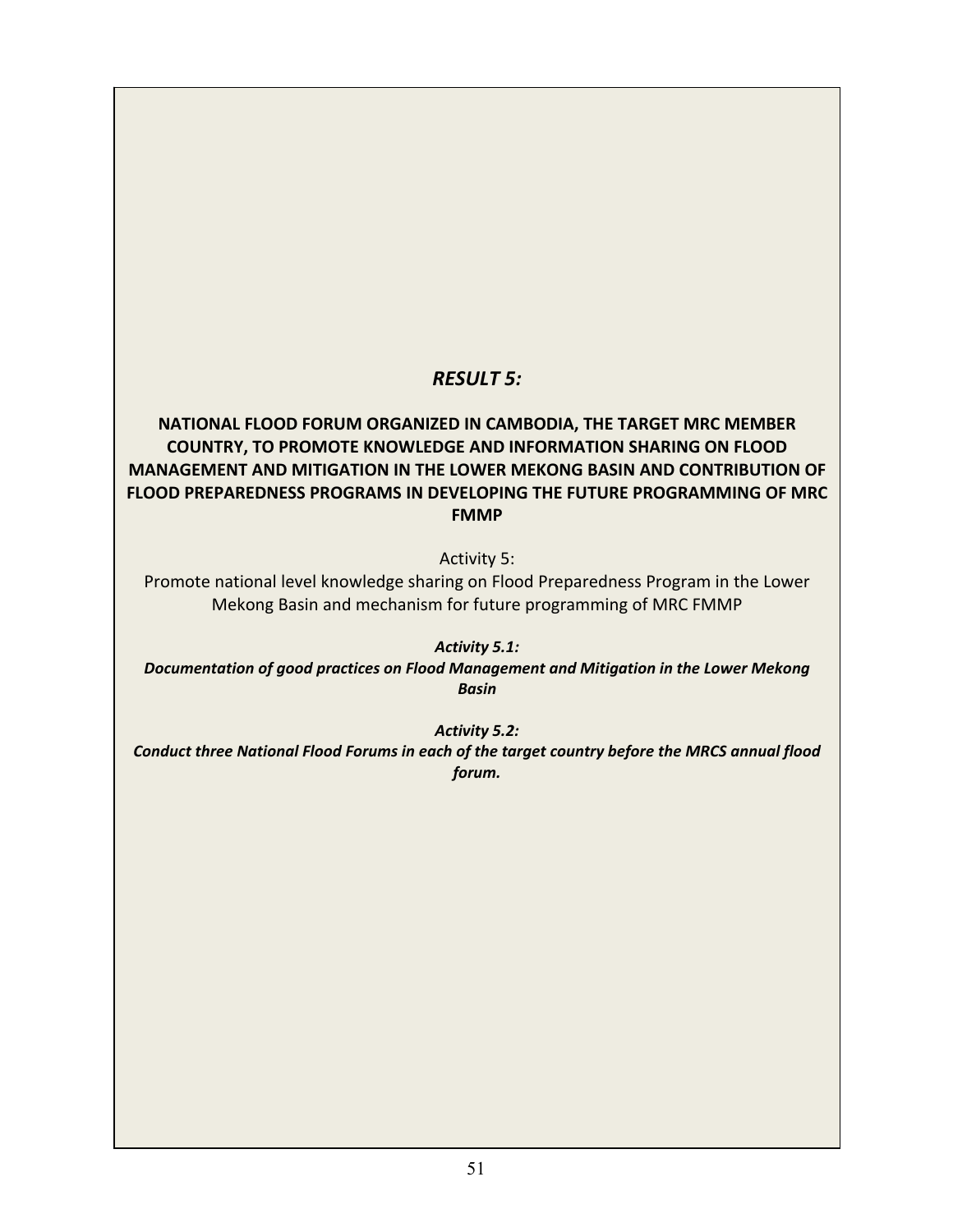**Result 5: National Flood Forum organised in Cambodia to promote knowledge and information sharing on flood management and mitigation in the Lower Mekong Basin.**

#### *Tables of Beneficiaries; Result 5*

| <b>Sector</b> | <b>Beneficiaries</b>                 | <b>Status</b>            | Number |
|---------------|--------------------------------------|--------------------------|--------|
| Institutional | Result 5: National DM offices,       | National Partners,       |        |
| Linkage and   | line agencies, NGOs, DIPECHO         | <b>DIPECHO Partners,</b> |        |
| Advocacy      | Partners, UN Agencies, Donor         | NGO, INGO, Donor,        | 88     |
| (national     | Organizations (Activity 5.1, 5.2)    | <b>UN</b> Agencies       |        |
| experience    | linked to (Activity 2.2 of Result 2) |                          |        |
| sharing)      |                                      |                          |        |
|               |                                      | <b>Total</b>             | 88     |

*Activity 5.1: Documentation of good practices on Flood Management and Mitigation in the Lower Mekong Basin* 

#### *Detailed Planned Activity*

. . . . . . . . . . . .

 *Documentation of Good Practices such as: Flood Preparedness Program (FPP) process and integration into local development planning, Priority Activities such as Safe Area, EK Management.*

One topic has been identified to be produced as good practice documents. Outline of good practice document has been finalized and arrangements for interviewing concerned persons for information related to these are being made. The topic is "*Safe area improvement in Cambodia*"

*Activity 5.2: Conduct three National Flood Forums in each of the target country before the MRCS annual flood forum.*

## *Detailed Planned Activity*

 Promote knowledge an information sharing on flood management and mitigation in the Lower Mekong Basin and contribution of Flood Preparedness Programs in developing the future programming of MRC FMMP.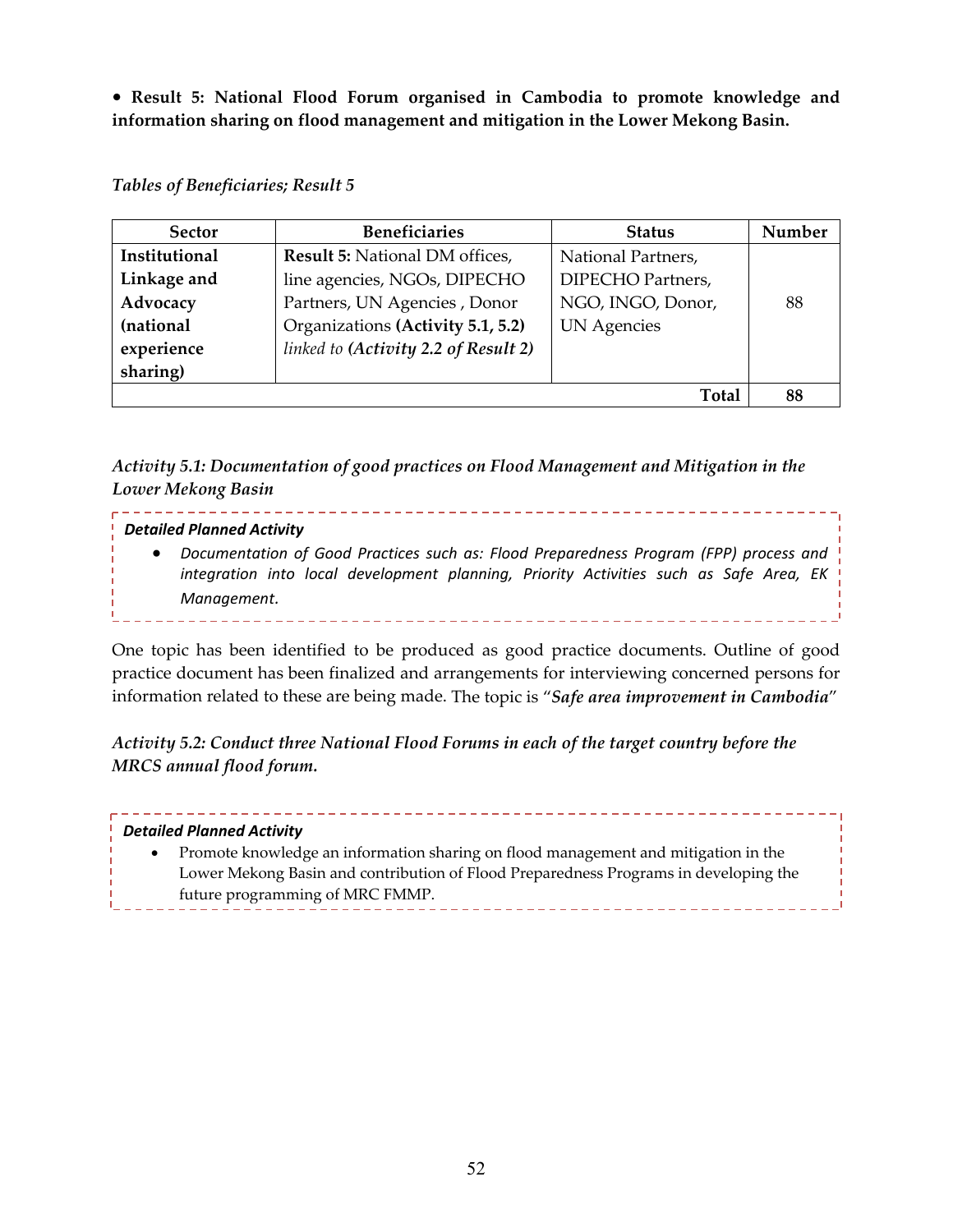#### *Detailed Planned Activities*

- *Close consultation with NCDM and the Ministry of Planning and Investment, Ministry of Interior in Cambodia together with the PSDD program to establish a linkage of the DRR initiatives within the local developmental planning process.*
- *One national level consultation detailing the guidelines for provinces to integrate flood preparedness into development planning.*
- *The outcome of these consultations would be taken to the two provinces to promote a partnership for a provincial‐level integration process.*

Under the Flood Management and Mitigation Program (FMMP) of the Mekong Rover Commission Secretariat (MRCS) with funding from European Commission for Humanitarian Aid department (ECHO), a two day workshop cum national consultation on Disaster Risk Reduction Planning at Province and District Levels and Integration into Local Development Planning Process in Cambodia jointly organized by the National Committee for Disaster Management (NCDM), Cambodia National Mekong Committee (CNMC), and the Asian Disaster Preparedness Centre (ADPC) in Phnom Penh during 12‐13 January 2010 at NagaWorld Hotel in Phnom Penh.

The National Consultation Workshop conducted to synthesize the provincial level consultations on the process of integration of flood risk reduction into the local development planning process as well as to widely disseminate the lesson learning from the flood preparedness program development and implementation in Kratie and Svay Rieng, Kandal and Prey Veng provinces. This initiative is part of the European Commission Humanitarian Aid department (ECHO) funding to the MRC Secretariat (MRCS) over a million Euro ( $\epsilon$  1,036,299) since 2003 in different funding cycles under its DIPECHO program. Strengthening of local and national authorities as well as selected relevant non‐governmental actors in flood preparedness and emergency management the project is the overall objective of the project and contributes to a sustainable pro‐poor development in the Lower Mekong River Basin.

For the Mekong River Commission Secretariat, Flood preparedness and flood emergency management strengthening remain core elements of the Flood Management and Mitigation Program (FMMP) being implemented since 2004, as these address directly the needs of the flood vulnerable communities, and also indicate / guide the strengthening and operations of government agencies in the member countries (at different levels: nation, provincial, district and communes) and of national and international NGOs. This is vital for enhancing communication, coordination and cooperation between these stakeholders, as well as the consistency of national disaster management and mitigation policy implementation. The experiences clearly show that increased capacity of the key officials of the provincial, district and commune Disaster Management (DM) committees has led to a better flood preparedness in the selected provinces in the three member countries mainly Cambodia, Vietnam and Lao PDR.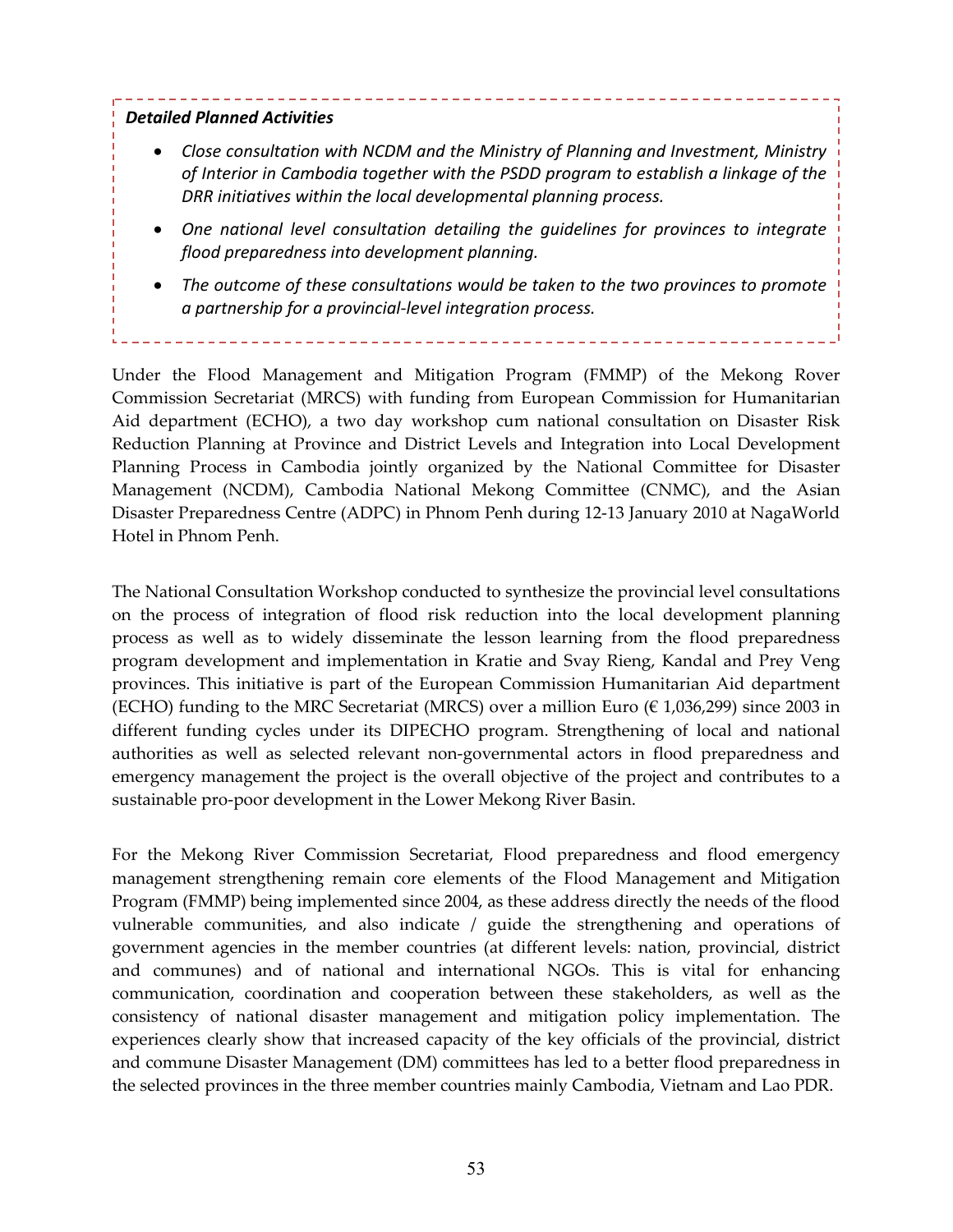The two-day workshop focused on some of the recent initiatives on disaster risk reduction planning in Cambodia under various external aided programs and the working models and initial steps of integration of disaster risk reduction into the local development planning process in selected provinces such as Kratie, Svay Rieng, Prey Veng and Kandal. A total of 88 participants attended the workshop, in which 42 participants from the national and provincial officials dealing with disaster risk reduction, 10 representatives from the 10 Ministries of Royal Government of Cambodia, 18 DRR practitioners from 14 NGO, INGOs partners, Cambodia Red Cross, UN Agencies, European Commission, and GTZ deliberated some of the important issues that would help the national authorities in future programs for disaster risk reduction and strengthening capacities of sub-national authorities for the implementation of the Strategic Action Plan (SNAP) for Disaster Risk Reduction launched by the Prime Minister in 2008. This would also give impetus to the implementation of the Royal Cambodian Government commitment to the Hyogo Framework of Action 2005‐2015.

The two‐day workshop came up with some significant outcomes:

- In-depth experience sharing and lessons learnt on DRR Planning Process
- Initial-successful steps in DRR integration in development planning at provincial and commune levels (Provincial 3‐year Investment Plans and CIP)
- Gaps and challenges in the local DRR integration process
	- Limited understanding of DRR Integration
	- Most of DRR projects under the CIPs have not been implemented due to lack of funds
	- Lack of human resources
- Recommendation on DRR integration
	- Mechanism to support the DRR integration
	- Clear policy and guidelines on DRR integration in Sectoral Ministry plans, Provincial, District and Commune Development Plans
	- Data collection and risk assessment
	- Capacity building at all levels (for all sectors)
	- DRR integration in land use planning
	- SMART ( Specific, Measurable, Achievable, Realistic, Time‐bound)
	- Recommendation for including disaster management and DRR into the update NSDP
	- DRR component in every sectoral development plan and not only a general chapter in the NSDP
	- Provision for development of national assessment and guidelines on disaster risk reduction integration
	- Line Ministries should have DRR measure in line with SNAP‐DRR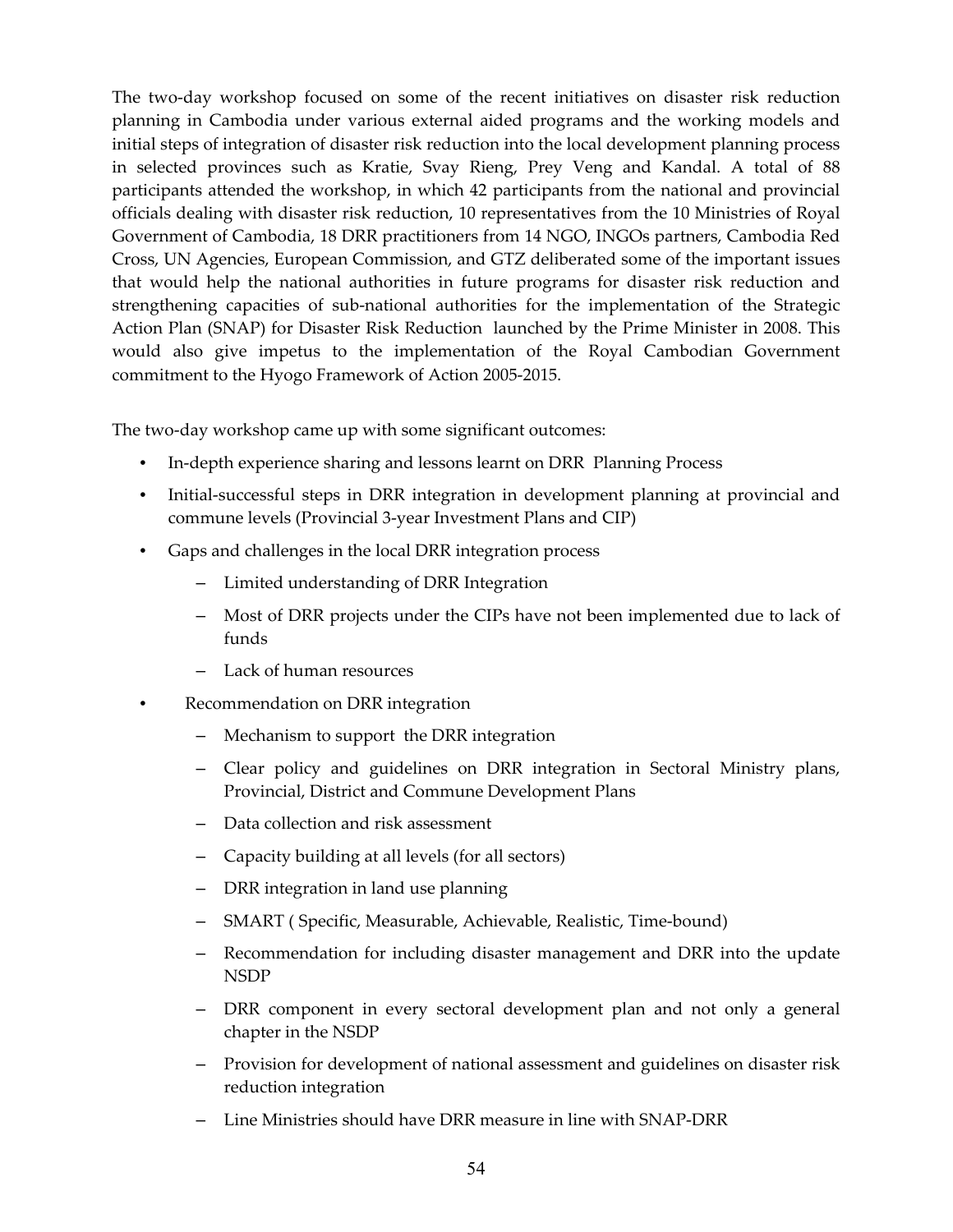– Provision of DRR specific activity budgeting

## **Summary of Level Accomplishments under Result 5**

- National Consultative Workshop on DRR Planning experience at Provincial and District Levels and its Integration into Local Development Planning Process held in Phnom Penh from 12‐13/01/10, attended by 88 National DM offices, line agencies, NGOs, DIPECHO Partners, UN Agencies , Donor Organizations. The workshop was to promote, share collective experience on DRR Planning process and appropriate integration approaches. As resulted, most appropriate experiences, tools, models and suggestions/recommendations have been compiled from government line ministries, provincial authorities, DRR practitioners, UN, donors and other international organizations who attended and contributed in workshop. The information would be useful for developing DRR Plan at subnational level and DRR integration guideline into local development planning process.
- Through C4 implementation in all levels (national, provincial and district levels), active involvements of representatives of FMMP and CNMC in playing coordination role with national, provincial and district agencies and closed monitoring and involved in various provincial, district and national workshop/forums, the FMMP has been promoted and linked with DRR projects in the country, for instance, recently in  $15<sup>th</sup> DRR$  Forum, FMMP Operational Manager interacted with all DRR actors in Cambodia and calling for Country Paper on Flood Risk Reduction from various actors and extended invitation to those who are interested to participate in 8<sup>th</sup> Regional Flood Forum which is being organized from 26-27 May, 2010 in Vientiane, Lao PDR.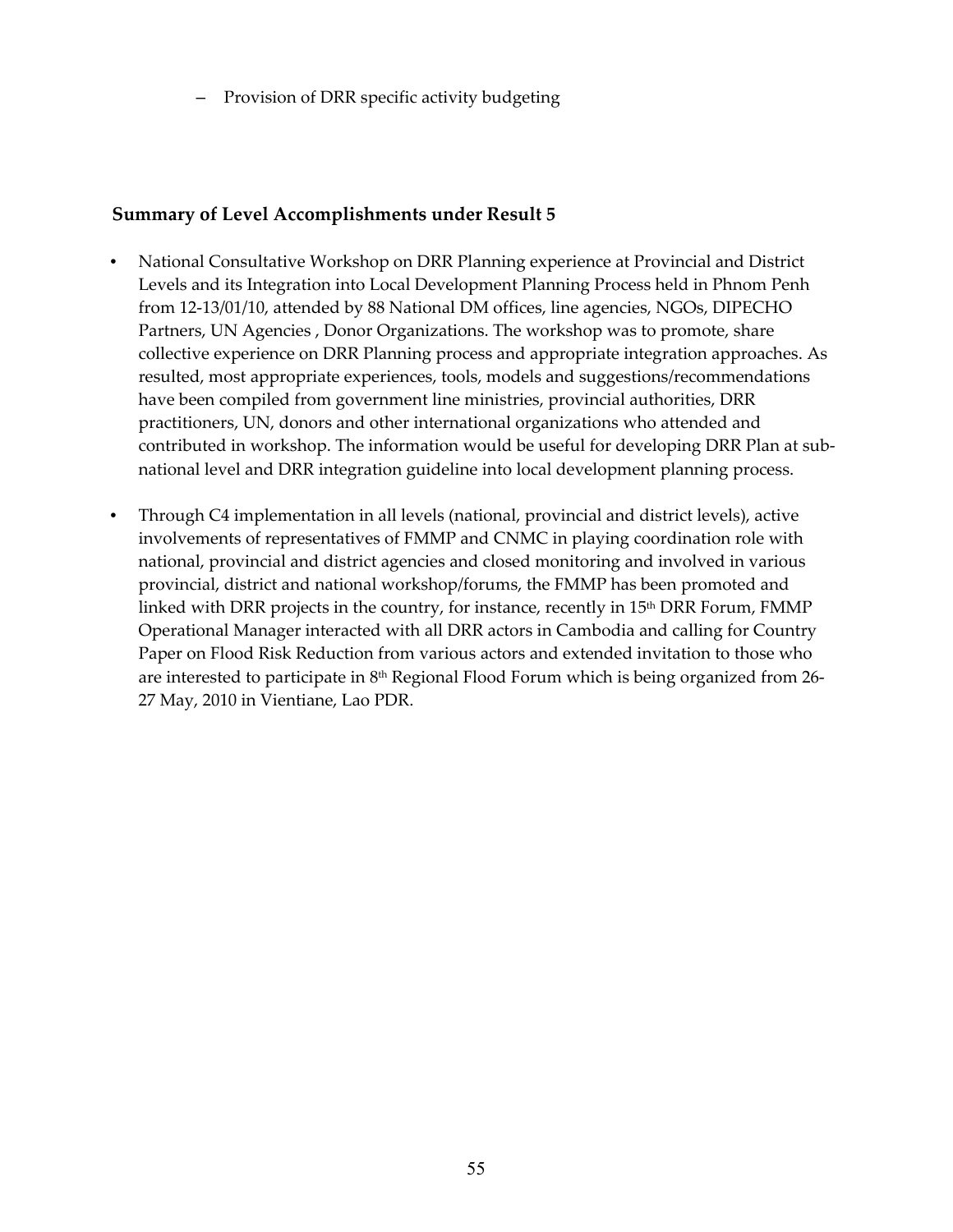# **Final Beneficiaries List**

| Sector/Sub                                                                                                       | <b>Beneficiaries</b>                 | <b>Status</b>           | <b>Number of Direct</b> |
|------------------------------------------------------------------------------------------------------------------|--------------------------------------|-------------------------|-------------------------|
| <b>Sector</b>                                                                                                    |                                      |                         | <b>Beneficiaries</b>    |
|                                                                                                                  |                                      |                         | Cambodia                |
|                                                                                                                  | Result 1: Key officials of           | Provincial and          | 177                     |
|                                                                                                                  | Provincial and District DM           | district officials, Red |                         |
|                                                                                                                  | Committees in Kratie                 | Cross, mass             |                         |
|                                                                                                                  | province, Cambodia (Activity         | organisations, local    |                         |
|                                                                                                                  | 1.1)                                 | <b>NGOs</b>             |                         |
|                                                                                                                  | Result 1: Key officials of           | Provincial and          | 99                      |
|                                                                                                                  | Provincial and District DM           | District officials, Red |                         |
|                                                                                                                  | Committees in Svay Chrum             | Cross, NGO, mass        |                         |
|                                                                                                                  | district of Svay Rieng               | organisation            |                         |
| Preparedness Programs, Capacity Building of Local DM<br>Local Disaster Management Component (Flood<br>Committees | province, Cambodia (Activity<br>1.2) |                         |                         |
|                                                                                                                  | Result 3: Provincial/District        | Provincial/District     | 93                      |
|                                                                                                                  | Level Trainers in Kratie &           | officials, Teachers,    |                         |
|                                                                                                                  | Svay Rieng province (Kratie,         | NGO, Mass               |                         |
|                                                                                                                  | Sambour, Chhloung, Svay              | Organisation            |                         |
|                                                                                                                  | Chrum districts) of Cambodia         |                         |                         |
|                                                                                                                  | (Activity 3.1, 3.2)                  |                         |                         |
|                                                                                                                  | Result 3: Commune DM                 | Commune staff,          | 125                     |
|                                                                                                                  | Committees members                   | volunteers, village     |                         |
|                                                                                                                  | (CCDM), village volunteers in        | leaders                 |                         |
|                                                                                                                  | Cambodia (Activity 3.3)              |                         |                         |
|                                                                                                                  |                                      | Sub-total               | 494                     |
|                                                                                                                  | Result 2:NGOS, DIPECHO               | DM practitioners        | 16                      |
|                                                                                                                  | partners, Red Cross and other        |                         |                         |
| Institution                                                                                                      | stakeholders (Activity 2.1)          |                         |                         |
|                                                                                                                  | Result 2: Key officials of           | National, Provincial    | 18                      |
|                                                                                                                  | National DM Committees in            | officials               |                         |
|                                                                                                                  | Cambodia, Planning and               |                         |                         |
|                                                                                                                  | <b>Investment Departments at</b>     |                         |                         |
|                                                                                                                  | National and Provincial Levels       |                         |                         |
|                                                                                                                  | (Activity 2.2)                       |                         |                         |
|                                                                                                                  | Result 2: Key members of             | commune and             | 26                      |
|                                                                                                                  | selected CCDM, Commune               | village level officials |                         |
| integration, national experience sharing)<br>l Linkage and Advocacy (DRR                                         | Council, Community                   | and members             |                         |
|                                                                                                                  | members, Local                       |                         |                         |
|                                                                                                                  | Administration Unit (Activity        |                         |                         |
|                                                                                                                  | 2.3)                                 |                         |                         |